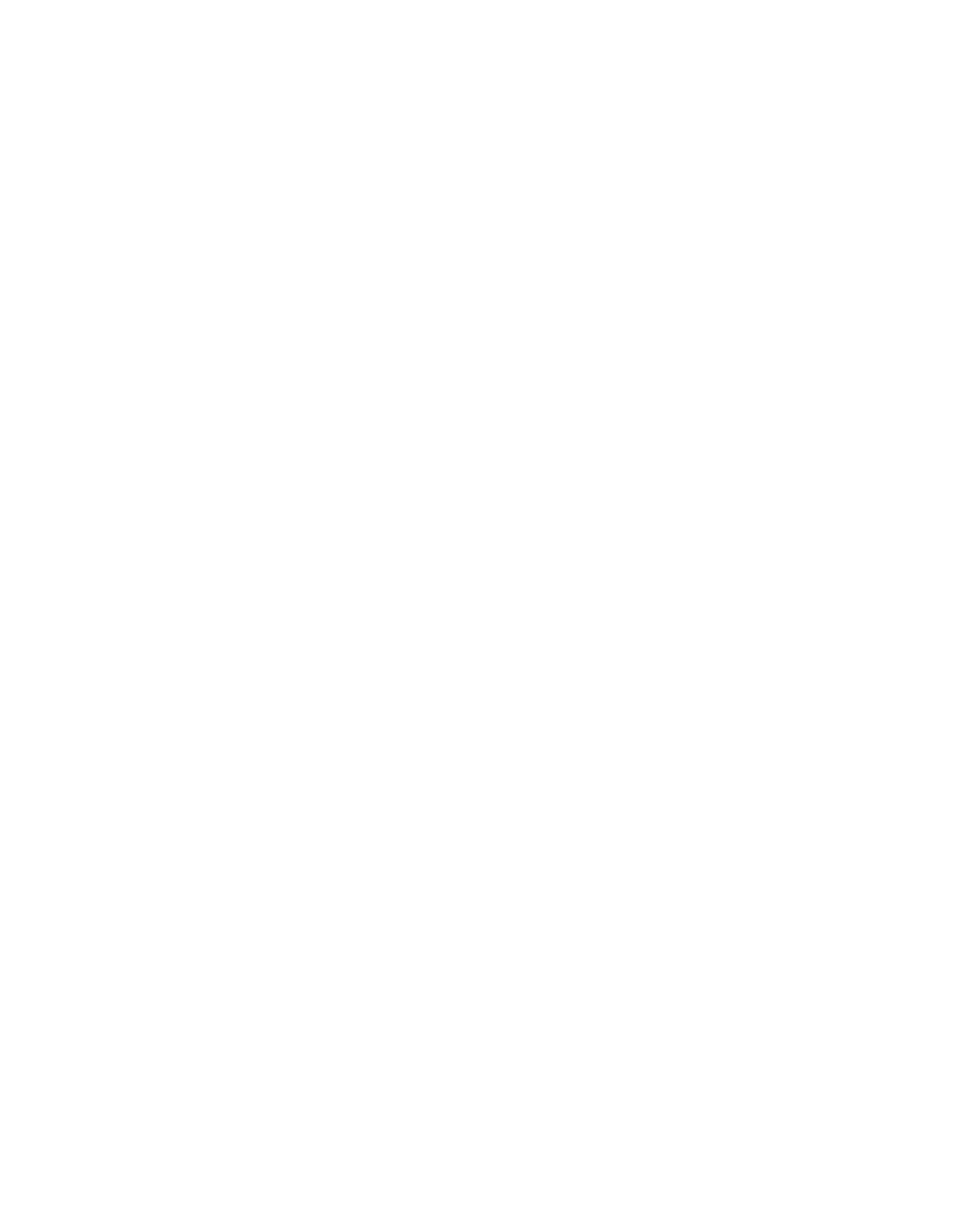# ADDED ENTRIES:

COUNTY GOVERNMENT--RECORDS AND CORRESPONDENCE DISTRICT COURTS--NEBRASKA--KEYA PAHA COUNTY ELECTIONS--KEYA PAHA COUNTY, NEBRASKA JUSTICES OF THE PEACE--NEBRASKA--KEYA PAHA COUNTY LIVESTOCK BRANDS--NEBRASKA--KEYA PAHA COUNTY LAND TITLES--NEBRASKA--KEYA PAHA COUNTY LAND SUBDIVISION--NEBRASKA--KEYA PAHA COUNTY MARRIAGES--NEBRASKA--KEYA PAHA COUNTY MORTGAGES--NEBRASKA--KEYA PAHA COUNTY NATURALIZATIONS--NEBRASKA--KEYA PAHA COUNTY SCHOOL CENSUS--NEBRASKA--KEYA PAHA COUNTY SURVEYS--NEBRASKA--KEYA PAHA COUNTY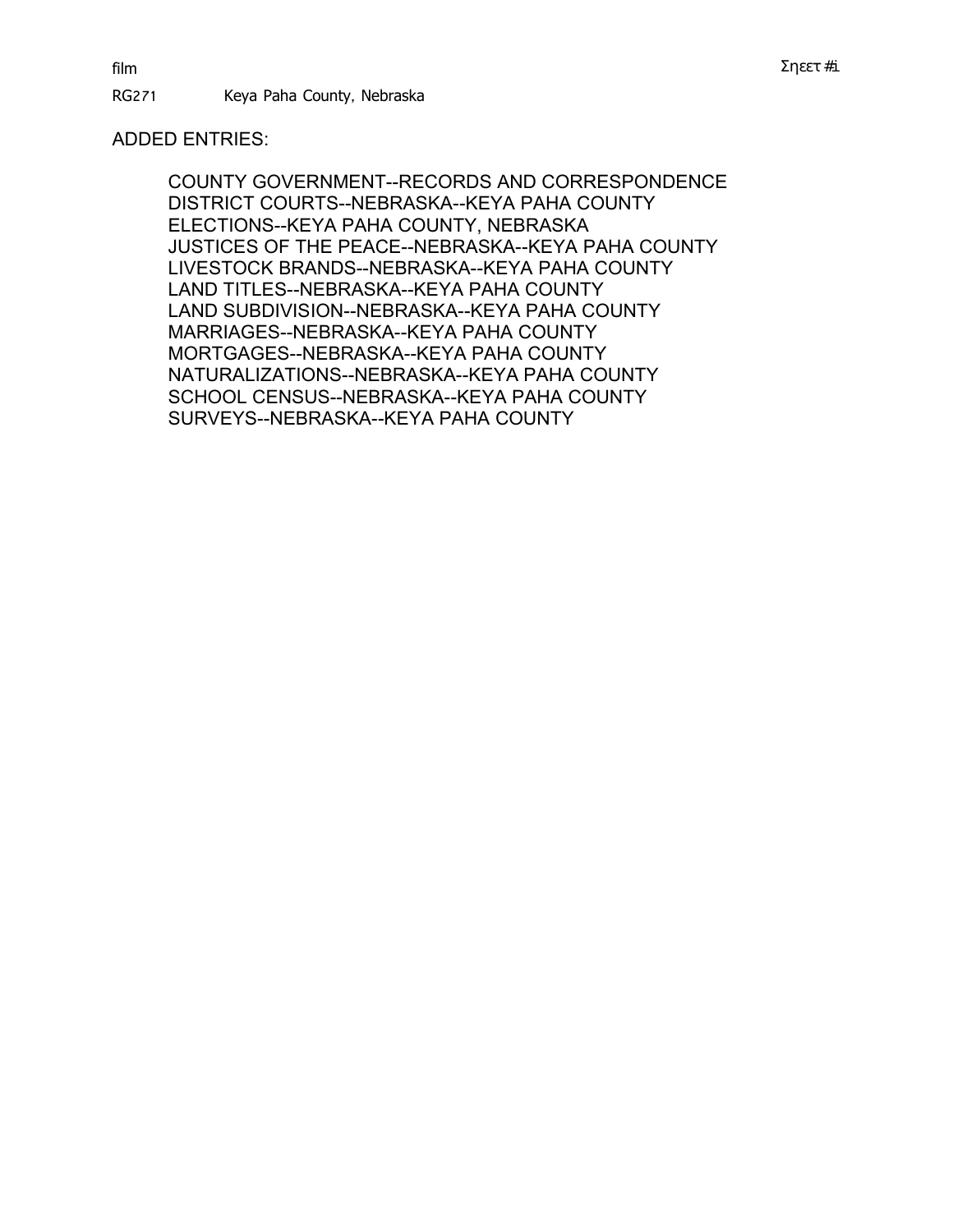#### **SCOPE AND CONTENT NOTE**

The records of Keya Paha County exist on microfilm in the east reference room and are arranged into the following subgroups: 1) Assessor, 1988-current; 2) Treasurer (no records); 3) County Board of Commissioners, 1885-1959; 4) County Clerk, 1885-1974; 5) Register of Deeds, 1881-1974; 6) County Court, 1885-1974; 7) County Surveyor, 1875-1972); 8) District Court, 1885-1940; 9) Superintendent of Schools, 1884-1962; and 10) School District Records (no records).

There currently no bulk records in storage for the Assessor=s or Treasurer=s office of Keya Paha County, Subgroups One and Two. Subgroup One contains microfiche copies of the annual runoff by the Dept of Revenue of Real Estate and Personal Property Alpha Tax Rolls as a part of the County Administered Property program  $\Box$ CAPS $\Box$ . Patrons should contact Archives personnel if they wish access to these records which are dated, 1988 current.

Subgroup Three, County Board consists of the proceedings of meetings on two rolls of microfilm, 1885-1959. This film was copied from security microfilm of Keya Paha county stored here at the State Archives.

Subgroup Two, County Clerk, is divided into three series: 1) Marriage Records, 1885- 1974; 2) Election Records, 1893-1974; and 3) Brand & Estray Records, 1902. One reel of the marriage records was microfilmed by the Genealogical Society of Utah in conjunction with the Historical Society in 1996 and contains marriage records, 1885-1969. The second reel was a part of the security microfilm produced by the county in 1974. The brand book was microfilmed by the Newberry Library in Chicago and donated to the Historical Society in November of 1989. The Election Records were microfilmed by the county in 1974.

Subgroup Five, Register of Deeds is arranged in the following series: 1) Numerical Indices, 1885-1974; 2) General Index to Deeds, 1884-1974; 3) Deed Records, 1881-1974; 4) General Index to Mortgages, 1943-1974; 5) Mortgage Records, 1885-1974; and 6) Miscellaneous Record, 1884-1974. Except for the General Index to Deeds, this 35mm microfilm is a silver original negative once stored as the security copy but which has since been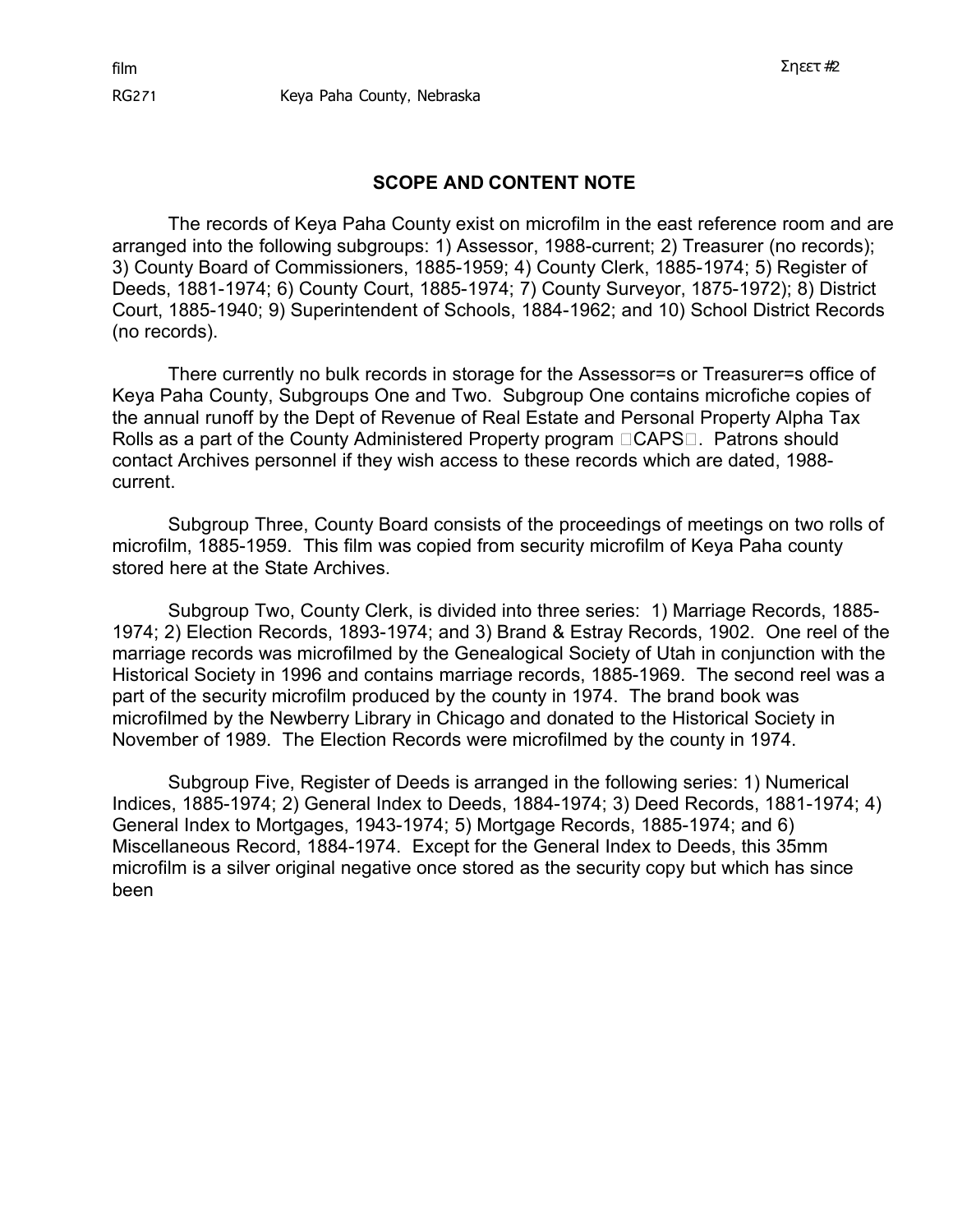RG271 Keya Paha County, Nebraska

refilmed and permission given to the Historical Society to use these reels for reference.

Records of Subgroup Six, County Court, include an early index to Probate and one criminal docket, 1969-1974.

The Genealogical Society of Utah microfilmed the naturalization records of the county at the county courthouse in July of 1997. These records appear on one reel of microfilm in Subgroup Eight, District Court. The only other record of the District Court is positive microfilm of the appearance dockets, 1885-1940, copied from security microfilm for reference.

The School Census of the county, 1884-1974, copied for reference completes the records held for Keya Paha County. This microfilm was also copied from security microfilm.

Patrons are directed to the county courthouse in Springview, Nebraska 68778 for the bulk of public records for the county.

## **SPECIAL NOTE TO PATRONS:**

The microfilm produced by the county under RMA1953, with prefix before roll numbers (RG271), was the security negative stored in the archives for the county. When the records were refilmed in 1989, the county gave the archives the old negatives for reference.

This negative microfilm is of poor quality. Filmed at too low a ratio for the large volumes, frames tend to overlap blocking information on previous pages. Density ranges vary and pages may be partially illegible and/or difficult to copy.

If patrons desire whole reels to be copied, it is recommended that the refilmed negatives in security storage be used for the copy master assuring the best copy possible.

This note retales to all negative microfilm in the collection. Positive reels of this same RMA# and filming, 1974, may or may not have been refilmed. Check with archives staff for information.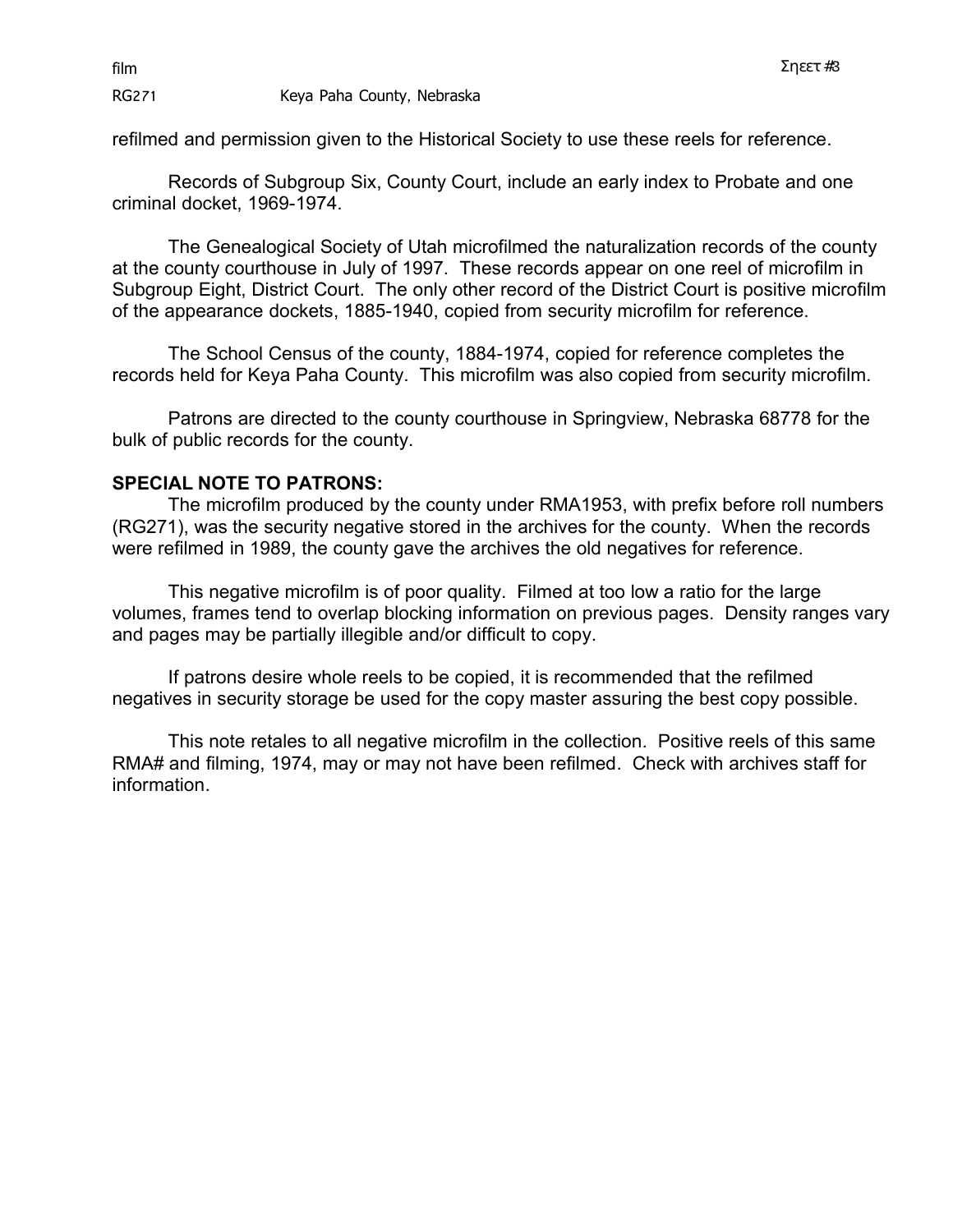## **DESCRIPTION**

# **SUBGROUP ONE ASSESSOR, 1988-current**

The Archives holds microfiche of the Alpha Tax Rolls for Personal and Real Estate Assessments. Contact archives staff for access to these records.

# **SUBGROUP TWO TREASURER**

The Archives has no records in storage for the office of Keya Paha Treasurer.

# **film**

**SUBGROUP THREE COUNTY BOARD OF COMMISSIONERS, 1885-1959** 

| film<br><b>SERIES ONE</b> | <b>COUNTY BOARD MINUTES, 1885-1959</b>                                                                                                                                                                                                               |
|---------------------------|------------------------------------------------------------------------------------------------------------------------------------------------------------------------------------------------------------------------------------------------------|
| V.1                       | Commissioners Record, 1885-1903 (indexed)<br>p.1 - February 9, 1885 thru<br>p.637 - June 3, 1903                                                                                                                                                     |
| V <sub>2</sub>            | Commissioners Record, 1903-1916 (indexed)<br>p.1 - June 9, 1903 thru<br>p.518 - December 6, 1916                                                                                                                                                     |
| V.3                       | Commissioners Record, 1917-1943<br>p.1 - January 2, 1917 thru<br>p.699 - January 6, 1943                                                                                                                                                             |
| V.4                       | Commissioners Record, 1942-1963<br>p.I-X, petition for Highway Bond Issue<br>September 10, 1946 - Jan. 6, 1947<br>no # - Abstract of Votes, 11/6/1946<br>p.1 - Finances, Dec. 31, 1942<br>p.2 - Minutes, Jan. 12, 1943 thru<br>p.679 - June 28, 1963 |
| V.5                       | Commissioners Record, 1963-1974<br>p.1 - July 9, 1963 thru<br>p.295 - September 16, 1974                                                                                                                                                             |

NOTE: Microfilm record for series one begins on next page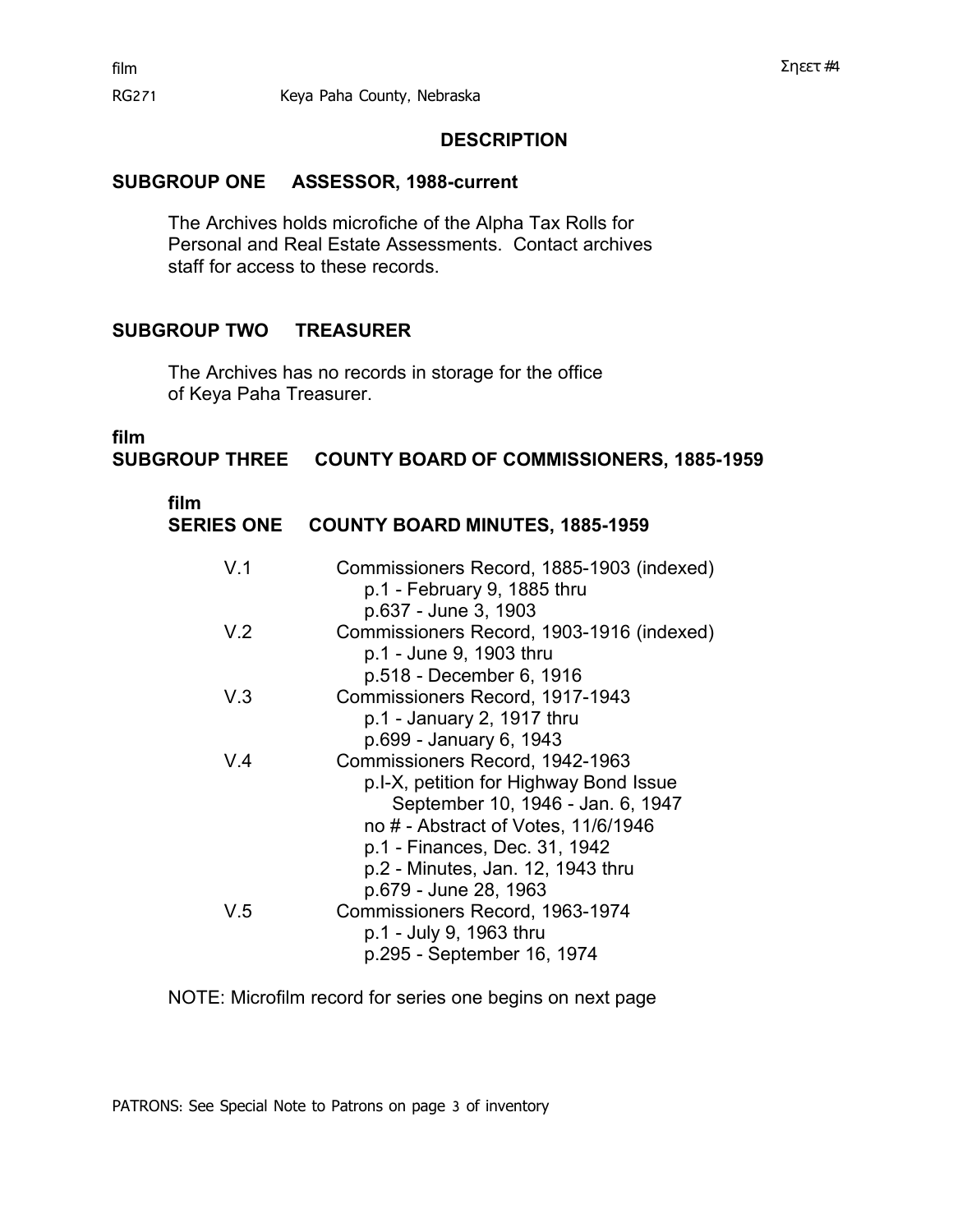RG271 Keya Paha County, Nebraska

# **film**

# **SUBGROUP THREE COUNTY BOARD OF COMMISSIONERS (cont)**

# **film SERIES ONE COUNTY BOARD PROCEEDINGS - MICROFILM RECORD RMA1953 (1974)**

| <b>Roll RG271-01</b><br>1277 pp.<br>646 frames<br>Dupe Neg.<br>AR #70<br>SF11127 | Commissioners Record, Bk 1 (1885-1903)<br>p.1 - February 9, 1885<br>thru<br>Commissioners Record, Bk 2 (1903-1916)<br>p.518 - December 6, 1916 |
|----------------------------------------------------------------------------------|------------------------------------------------------------------------------------------------------------------------------------------------|
| <b>Roll RG271-02</b><br>1268 pp.<br>641 frames<br>Dupe Neg.<br>AR #71<br>SF11128 | Commissioners Record, Bk 3 (1917-1943)<br>p.1 - January 2, 1917<br>thru<br>Commissioners Record, Bk 4 (1943-1963)<br>p.557 - April 14, 1959    |
| <b>Roll RG271-03</b><br>419 pp.<br>214 frames<br>Positive                        | Commissioners Record, Bk 4 cont.<br>p.556 - March 10, 1959<br>thru<br>Commissioners Record, Bk 5 (1963-1974)                                   |

SF11129 �

**film COUNTY CLERK, 1885-1974** 

| film<br><b>SERIES ONE</b> | <b>MARRIAGE RECORDS, 1885-1974</b>                                                                                                |  |  |  |
|---------------------------|-----------------------------------------------------------------------------------------------------------------------------------|--|--|--|
| V.1                       | Marriage Record, 1885-1900 (indexed)<br>p.1 - Skinner-Jewett, March 11, 1885<br>thru<br>p.473 - Biggins-Irish, Nov. 17, 1900      |  |  |  |
| V.2                       | Marriage Record, 1900-1925 (indexed)<br>p.1 - Belle Isle-Fletcher, Dec. 15, 1900<br>thru<br>p.477 - Davis-Edwards, April 14, 1925 |  |  |  |

AR #72 p.295 - September 16, 1974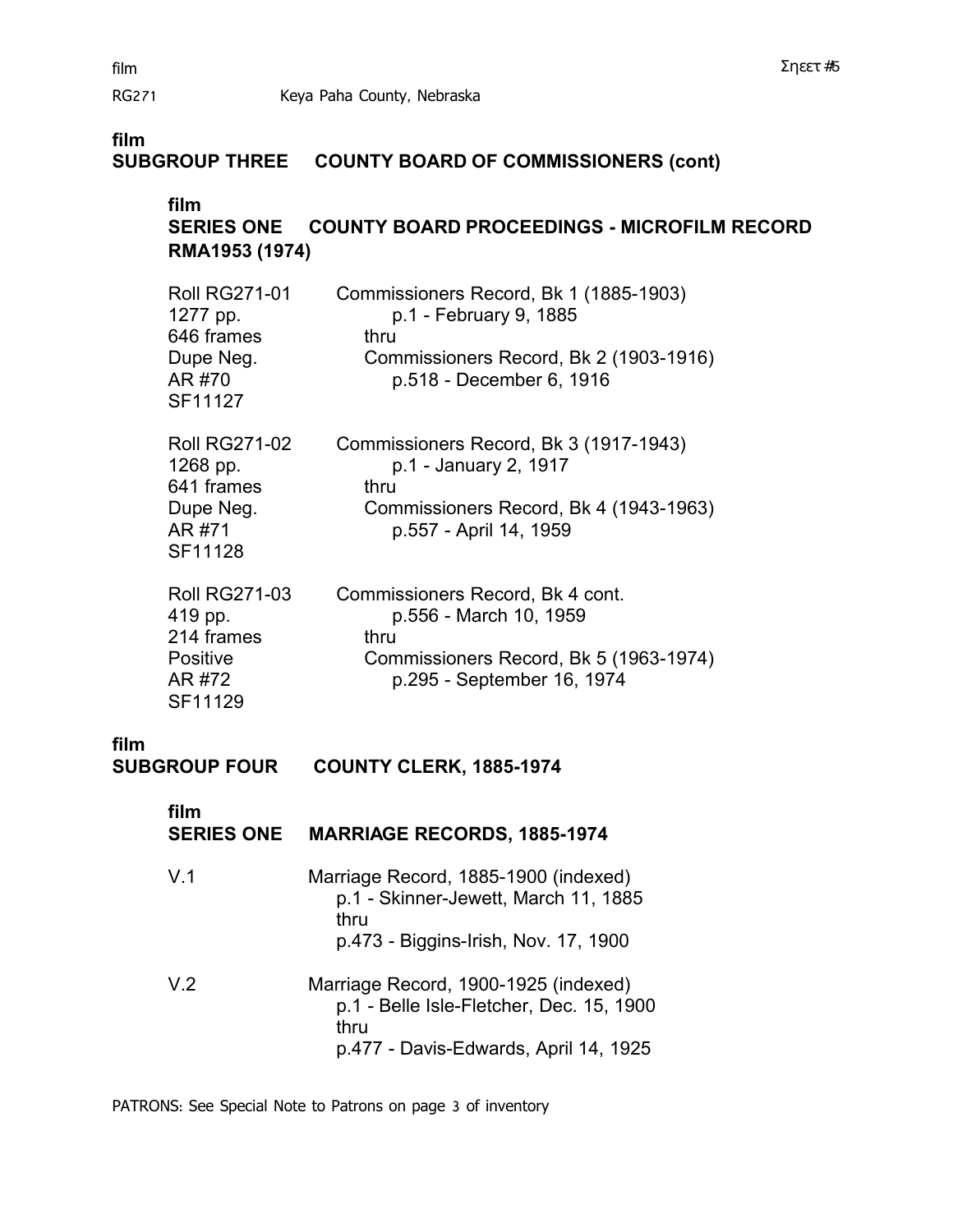# **film SUBGROUP FOUR COUNTY CLERK (cont) film SERIES ONE MARRIAGE RECORDS (cont)** V.3 Marriage Record, 1923-1969 (indexed) p.1, Casswell-Cannon, Sept. 29, 1923 thru p.469, Frick-Clay, January 25, 1969 V.4 � Marriage Record, 1969-1974 (indexed) p.1, Schaffer-Evans, March 21, 1969 thru

#### **film**

# **SERIES ONE MARRIAGE RECORDS - MICROFILM RECORD MP4219 (1997)**

p.39, Sloan-Henne, June 12, 1974

| Roll #1            | Marriage Record, Vol. #1 (indexed)      |
|--------------------|-----------------------------------------|
| 1658 pp.           | Index, A-Z (1885-1900), Brides & Grooms |
| 844 frames         | thru                                    |
| <b>GSU Project</b> | Marriage Record, Vol. #3 (indexed)      |
| #27,697            | p.469, Frick-Clay, January 25, 1969     |

## **RMA1953 (1974)**

| Roll #2     | Marriage Record, Vol. #3 (indexed)    |
|-------------|---------------------------------------|
| 623 pp.     | p.1 - Casswell-Cannon, Sept. 29, 1923 |
| 322 frames  | thru                                  |
| Silver Neg. | Marriage Record, Vol. #4 (indexed)    |
| AR#096      | p.39, Sloan-Henne, June 12, 1974      |

## **film**

## **SERIES TWO ELECTION RECORDS, 1893-1974**

V.1 Abstracts of Votes Cast, 1893-1920 p.2 - General Election, Nov. 7, 1893 thru p.234 - Special Election, Sept 21, 1920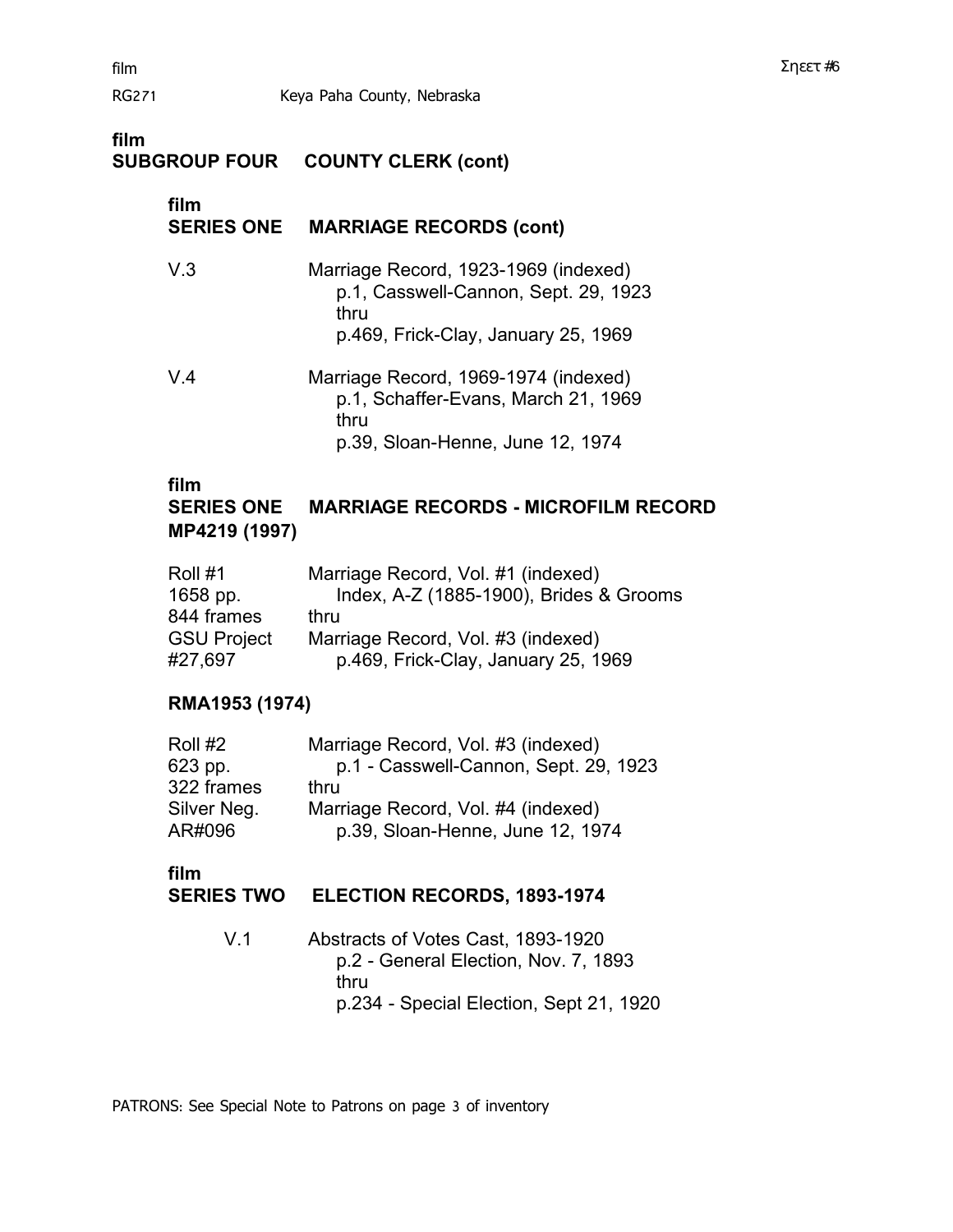#### **film SUBGROUP FOUR COUNTY CLERK (cont)**

# **film**

# **SERIES TWO ELECTIONS RECORDS (cont)**

- V.2 � Abstracts of Votes Cast, 1920-1946 General Election, November 1920 thru p.476 - Primary Election, June 11, 1946
- V.3 � Abstracts of Votes Cast, 1946-1974 General Election, November 5, 1946 thru p.138 - Primary Election, May 16, 1974

## **film**

# **SERIES TWO ELECTION RECORDS - MICROFILM RECORD RMA1953**

| Roll #1         | Abstracts of Votes Cast, Vol. #1      |
|-----------------|---------------------------------------|
| 848 pp.         | p.2, General Election, Nov. 7, 1893   |
| 431 frames      | thru                                  |
| <b>Positive</b> | Abstracts of Votes Cast, Vol. #3      |
| AR#086          | p.138, Primary Election, May 16, 1974 |
| SF11121         |                                       |

#### **film**

# **SERIES THREE BRAND & ESTRAY RECORDS, 1902**

| Roll #1         | Brand Book, Keya Paha County, 1902       |  |
|-----------------|------------------------------------------|--|
| 120 pp.         | By Otto Mutz and registering all brands  |  |
| 72 frames       | in the county, 1899-1902.                |  |
| <b>Positive</b> | (Newberry Library call # Case R, 68.605) |  |
| Donated film    |                                          |  |
|                 | NOTE: See also RG047, SG6                |  |

# **film**

**SUBGROUP FIVE REGISTER OF DEEDS, 1885-1974** 

## **film**

**SERIES ONE NUMERICAL INDEXES, 1884-1974**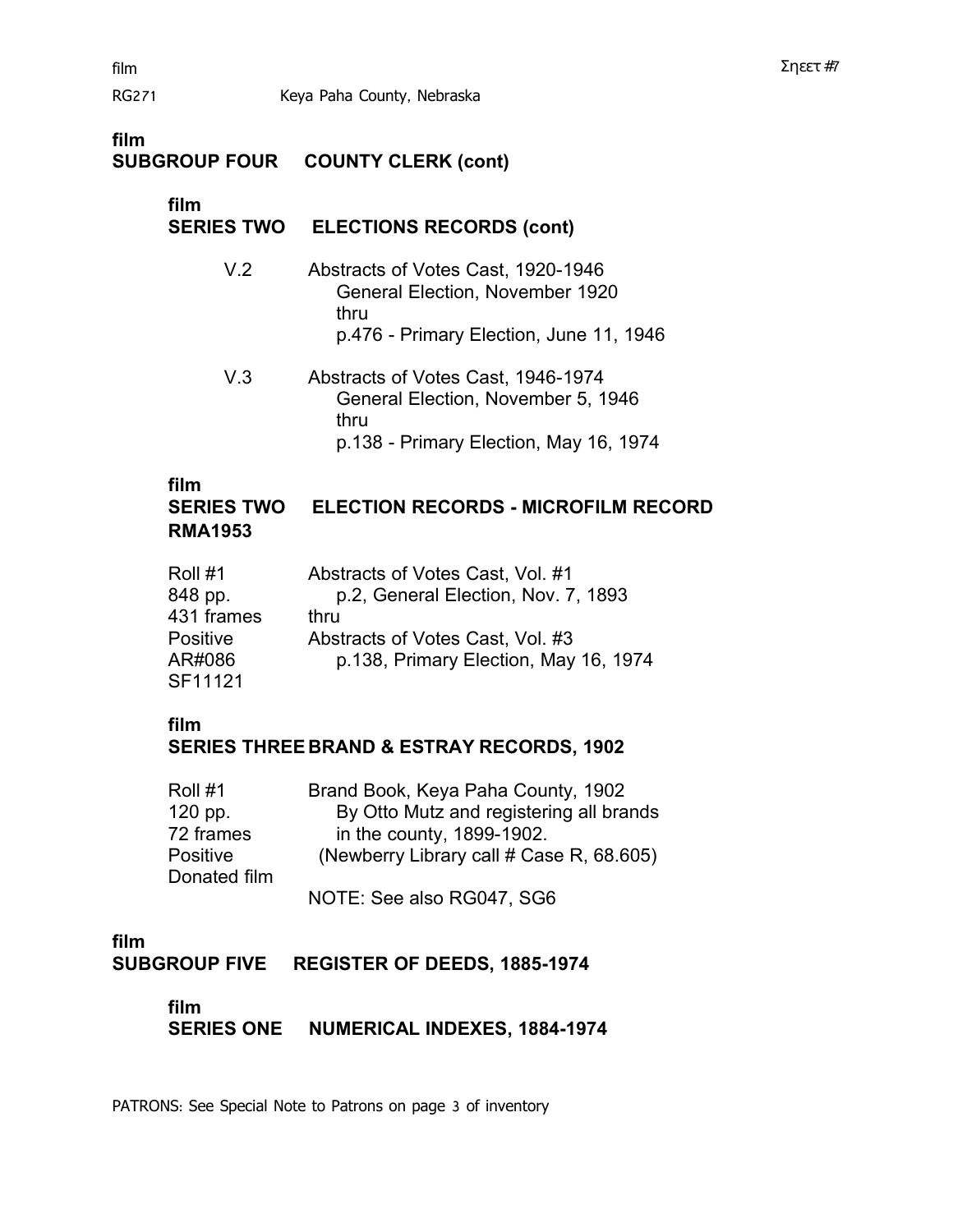| V.1 | Numerical Index-Lands, R17 | 1883-1940 |
|-----|----------------------------|-----------|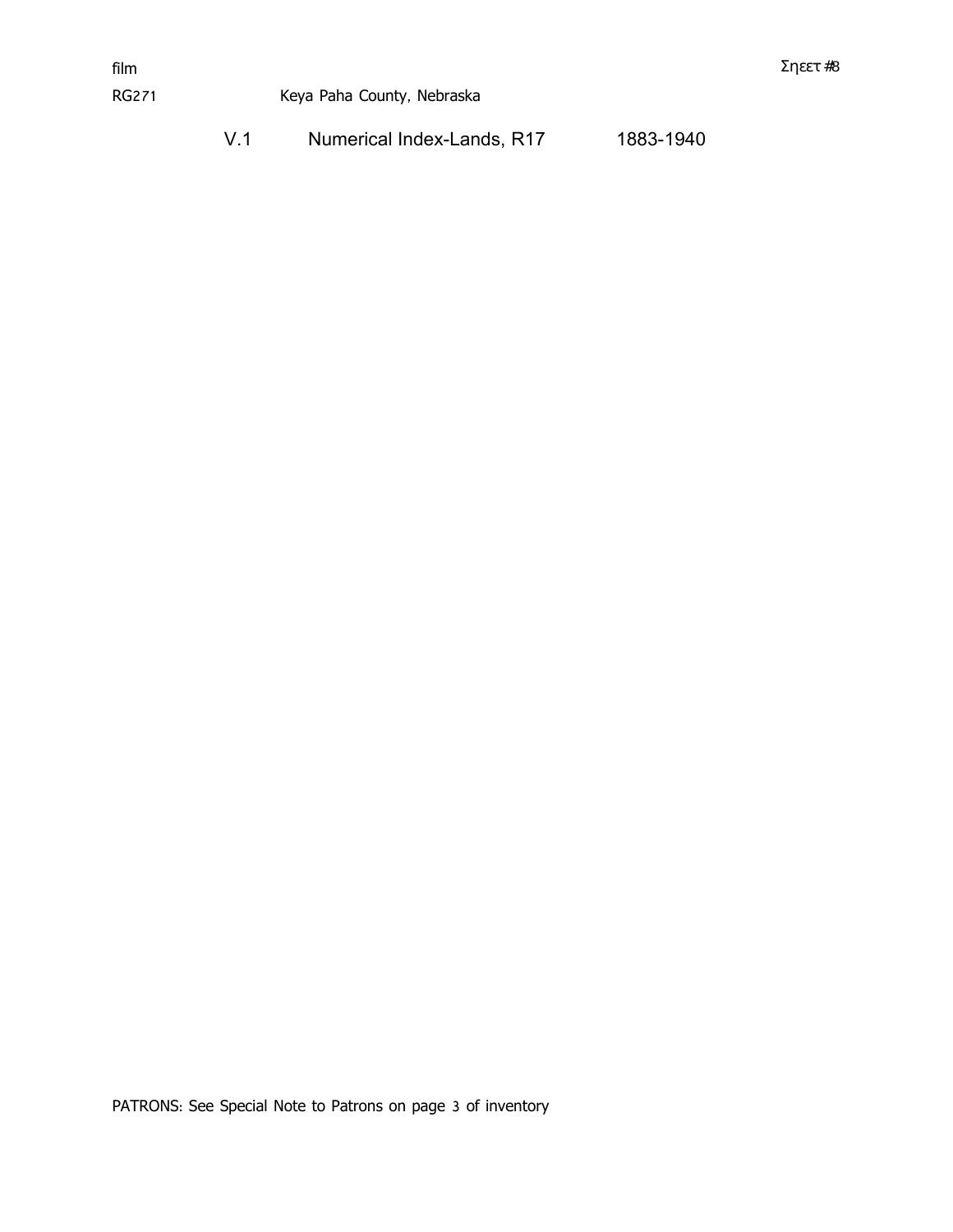# **film REGISTER OF DEEDS (cont)**

**film** �

# **SERIES ONE NUMERICAL INDEXES (cont)**

| V.2  | Numerical Index-Lands, R18                                                                                                                                                                                                                                                                                                                                                                                                                                             | 1884-1940 |  |
|------|------------------------------------------------------------------------------------------------------------------------------------------------------------------------------------------------------------------------------------------------------------------------------------------------------------------------------------------------------------------------------------------------------------------------------------------------------------------------|-----------|--|
| V.3  | Numerical Index-Lands, R19                                                                                                                                                                                                                                                                                                                                                                                                                                             | 1885-1942 |  |
| V.4  | Numerical Index-Lands, R20                                                                                                                                                                                                                                                                                                                                                                                                                                             | 1884-1940 |  |
| V.5  | Numerical Index-Lands, R21                                                                                                                                                                                                                                                                                                                                                                                                                                             | 1884-1944 |  |
| V.6  | Numerical Index-Lands, R22                                                                                                                                                                                                                                                                                                                                                                                                                                             | 1884-1943 |  |
| V.7  | Numerical Index-Lands, R23                                                                                                                                                                                                                                                                                                                                                                                                                                             | 1883-1944 |  |
| V.8  | Numerical Index-Lands, R24                                                                                                                                                                                                                                                                                                                                                                                                                                             | 1885-1944 |  |
| V.9  | Numerical Index-Lands, R17                                                                                                                                                                                                                                                                                                                                                                                                                                             | 1934-1974 |  |
| V.10 | Numerical Index-Lands, R18                                                                                                                                                                                                                                                                                                                                                                                                                                             | 1967-1971 |  |
|      | 36-34-18, U.S. to State, 1867                                                                                                                                                                                                                                                                                                                                                                                                                                          |           |  |
| V.11 | Numerical Index-Lands, R19                                                                                                                                                                                                                                                                                                                                                                                                                                             | 1920-1973 |  |
| V.12 | Numerical Index-Lands, R20                                                                                                                                                                                                                                                                                                                                                                                                                                             | 1864-1973 |  |
| V.13 | Numerical Index-Lands, R21                                                                                                                                                                                                                                                                                                                                                                                                                                             | 1864-1974 |  |
| V.14 | Numerical Index-Lands, R22                                                                                                                                                                                                                                                                                                                                                                                                                                             | 1864-1974 |  |
| V.15 | Numerical Index-Lands, R23                                                                                                                                                                                                                                                                                                                                                                                                                                             | 1864-1973 |  |
| V.16 | Numerical Index-Lands, R24                                                                                                                                                                                                                                                                                                                                                                                                                                             | 1914-1974 |  |
| V.17 | Numerical Index-Villages, V.1 1885-1950<br>(typed copy of original, see Roll RG271-47)<br>Springview, Block #1 (1885-1940)<br>thru Block #24 (1885-1947)<br>Burton, Block #1 (1906-1922)<br>thru Horton Addition (1910-1943)<br>Norden, Block #1(A), 1885-1948<br>thru Fuller=s Add., Blk 30, 1885-1950<br>Brocksburg, Block #1 (1898-1947)<br>thru Block #3 (1901-1944)<br>Jamison, Block #1 (1901-1943)<br>thru Block #12 (1901-1947)<br>Mills, Block #1 (1924-1949) |           |  |

NOTE: Microfilm record for Series One begins on next page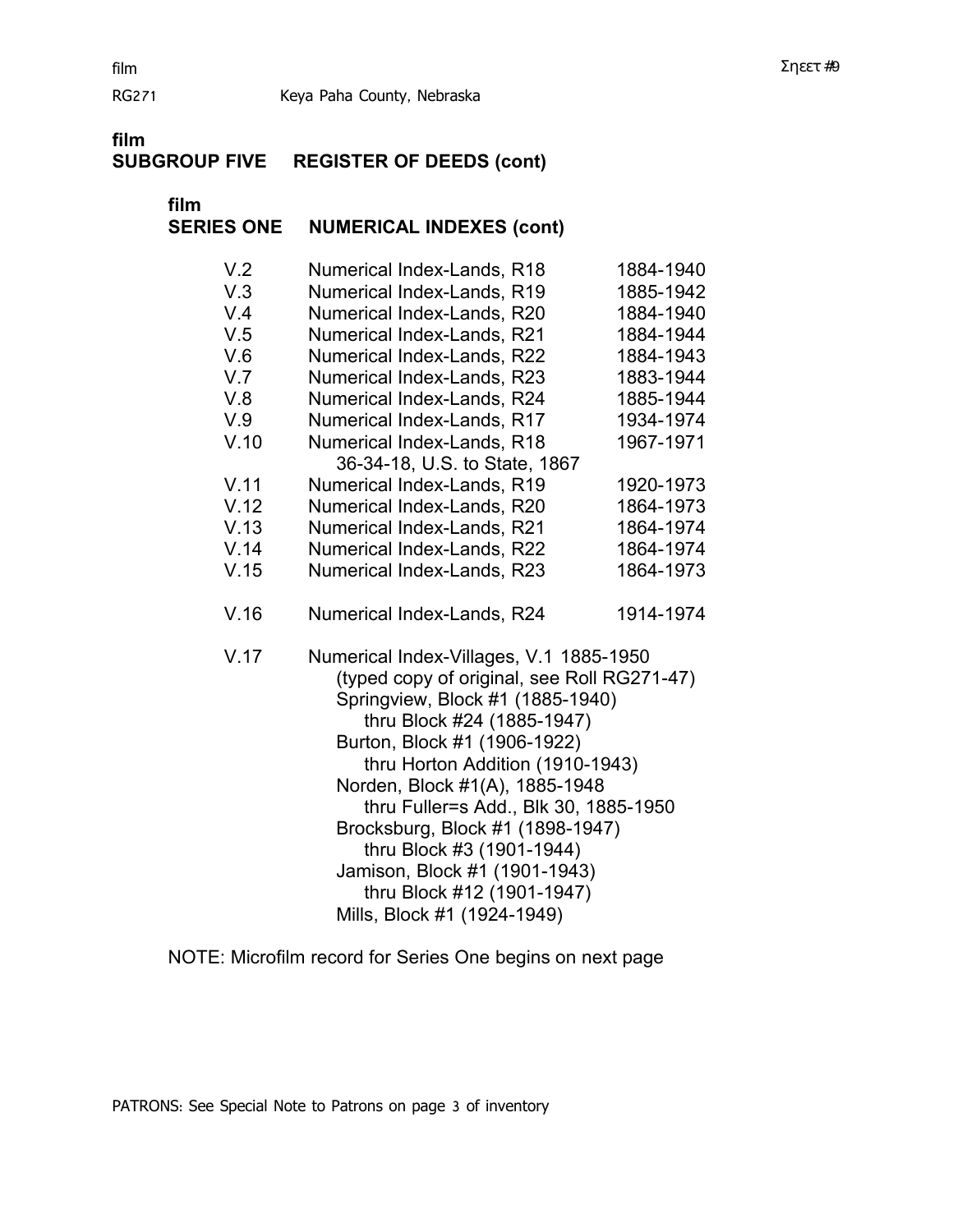# **SUBGROUP FIVE REGISTER OF DEEDS (cont)**

# **film**

# **SERIES ONE NUMERICAL INDEXES - MICROFILM RECORD RMA1953 (1974)**

| <b>Roll #RG271-04</b> | Numerical Index-Lands, v.1, Range #17                                                                                                                                                |  |  |
|-----------------------|--------------------------------------------------------------------------------------------------------------------------------------------------------------------------------------|--|--|
| 963 pp.               | S19-T35N-R17W (1883-1940)                                                                                                                                                            |  |  |
| 594 frames            | thru                                                                                                                                                                                 |  |  |
| Positive              | Numerical Index-Lands, V.3, Range #19                                                                                                                                                |  |  |
| AR#001                | S30-T32N-R19W (1891-1940)                                                                                                                                                            |  |  |
|                       | RETAKES: See Retakes, Ranges 18-19,<br>on retake roll #1 at end of Series<br>Two, General Index to Deeds.                                                                            |  |  |
| <b>Roll #RG271-05</b> | Numerical Index-Lands, V.4, Range #20                                                                                                                                                |  |  |
| 982 pp.               | S19-T35N-R20W (1884-1926)                                                                                                                                                            |  |  |
| 516 frames            | thru                                                                                                                                                                                 |  |  |
| Positive              | Numerical Index-Lands, V.6, Range #22                                                                                                                                                |  |  |
| AR#002                | S12-T32N-R22W (1884-1941)                                                                                                                                                            |  |  |
|                       | RETAKES: See Retakes, Ranges 20 & 21, on<br>Retakes, Roll #1, at end of Series Two,<br>General Index to Deeds.                                                                       |  |  |
| <b>Roll #RG271-06</b> | Numerical Index-Lands, V.7, Range 23                                                                                                                                                 |  |  |
| 990 pp.               | S13-T35N-R23W (1912-1940)                                                                                                                                                            |  |  |
| 709 frames            | thru                                                                                                                                                                                 |  |  |
| Silver Neg.           | Numerical Index-Lands, V.10, Range 18                                                                                                                                                |  |  |
| AR#003                | S36-T33N-R18W (1936-1967)                                                                                                                                                            |  |  |
|                       | RETAKES: See Retakes, S7-T33N-R23W<br>1884-1921, on Retake Roll #1 filed at<br>end of Series Two, GI to Deeds.<br>RETAKES: See Retakes, Range 18 (1940-<br>1974), on Retake Roll #1. |  |  |
| <b>Roll #RG271-07</b> | Numerical Index-Lands, V.10 cont.                                                                                                                                                    |  |  |
| 506 pp.               | S1-T32N-R18W (1932-1967)                                                                                                                                                             |  |  |
| 526 frames            | thru                                                                                                                                                                                 |  |  |
| Silver Neg.           | Numerical Index-Lands, V.12, Range 20                                                                                                                                                |  |  |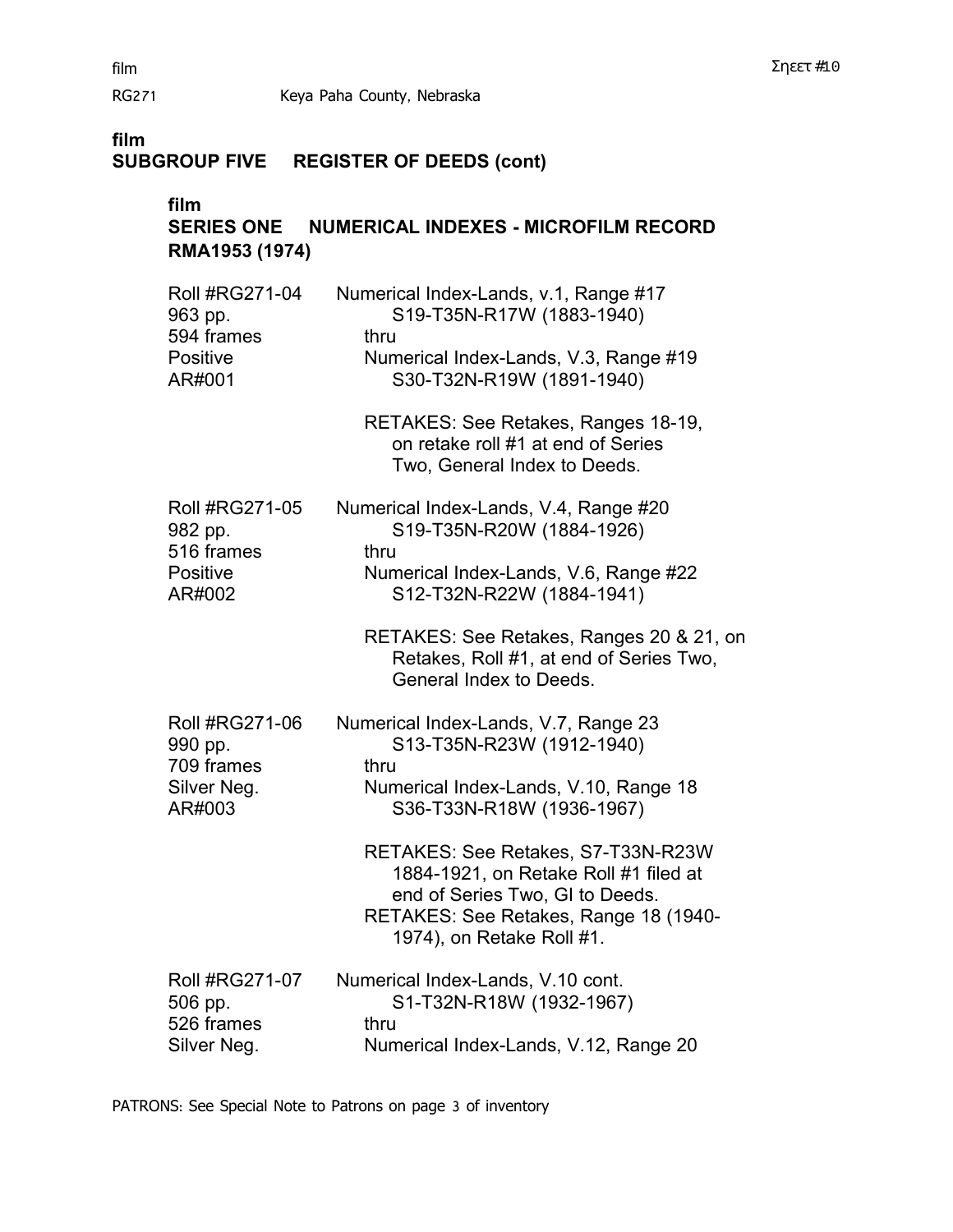AR#004 S36-T32N-R20W (1940-1960)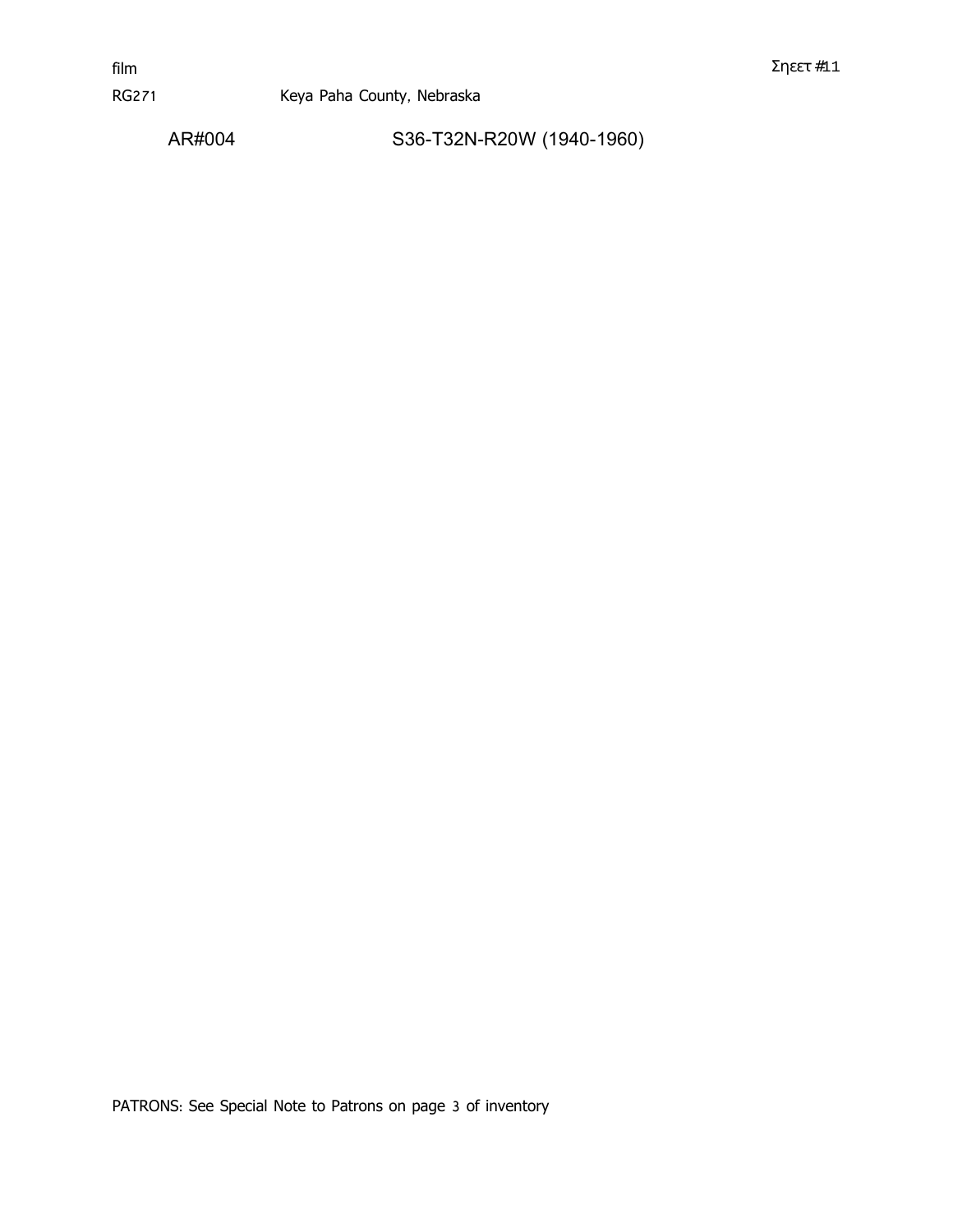# **SUBGROUP FIVE REGISTER OF DEEDS (cont)**

# **film**

# **SERIES ONE NUMERICAL INDEXES - MICROFILM RECORD RMA1953 (1974)**

| <b>Roll #RG271-08</b><br>647 pp.<br>671 frames<br>Silver Neg.<br>AR#005                      | Numerical Index-Lands, V.13, Range 21<br>S13-T35N-R21W (1951-1974)<br>thru<br>Numerical Index-Lands, V.15, Range 23<br>S2-T32N-R23W (1940-1969)          |
|----------------------------------------------------------------------------------------------|----------------------------------------------------------------------------------------------------------------------------------------------------------|
| <b>Roll #RG271-09</b><br>172 pp.<br>180 frames<br><b>Silver Postive</b><br>AR#006<br>SF11037 | Numerical Index-Lands, V.16, Range 24<br>S13-T35N-R24W (5/3/1960)<br>thru<br>Numerical Index-Lands, V.16, complete<br>S36-T33N-R24W (1945-1970)          |
| <b>Roll #RG271-47</b><br>Item #4 on reel<br>AR #44<br>silver negative                        | Numerical Index-Villages #1 (1885-1949)<br>Springview, Blk 1 (1885-1949)<br>thru<br>Numerical Index-Villages #1 (1885-1949)<br>Mills Village (1924-1949) |

## **film**

#### **SERIES TWO GENERAL INDEX TO DEEDS, 1885-1974**

NOTE: These volumes contain some entries relating to the Nebraska enabling act, 1864

- V.1 General Index to Deeds, 1883-1891
- V.2 General Index to Deeds, 1890-1899 includes index to patents, 1880-1893 at end of volume.
- V.3 General Index to Deeds, 1892-1901 (Jan)
- V.4 General Index to Deeds Jan 1901 Dec. 1907
- V.5 General Index to Deeds Jan. 1908 June 1914
	- V.6 General Index to Deeds June 1914 July 1921
	- V.7 General Index to Deeds July 1921 July 1926
	- V.8 General Index to Deeds Oct. 1929 May 1943
	- V.9 General Index to Deeds Aug. 1921 Sept 1929
- V.10 General Index to Deeds June 1943 1973-MISSING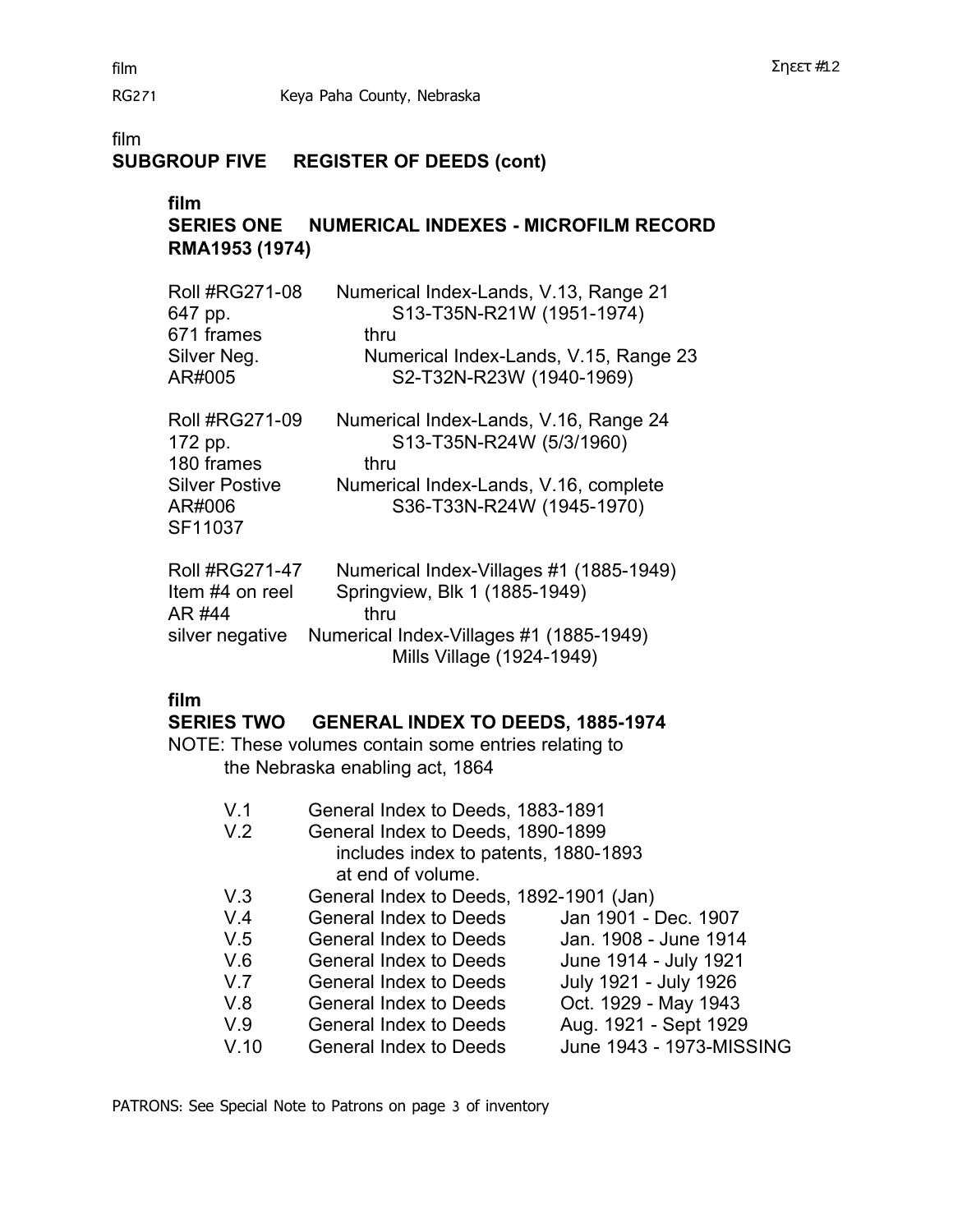RG271 Keya Paha County, Nebraska

|      | V.11                                                                      | <b>General Index to Deeds</b>                                                          | 1973                                                                 | <b>June 1974</b>                                                                             |
|------|---------------------------------------------------------------------------|----------------------------------------------------------------------------------------|----------------------------------------------------------------------|----------------------------------------------------------------------------------------------|
| film | <b>SUBGROUP FIVE</b>                                                      | <b>REGISTER OF DEEDS (cont)</b>                                                        |                                                                      |                                                                                              |
|      | film<br>RMA1953 (1974)                                                    | SERIES TWO GENERAL INDEX TO DEEDS - MICROFILM RECORD                                   |                                                                      |                                                                                              |
|      | Roll #RG271-09<br>648 pp.<br>329 frames<br>Positive<br>AR#006<br>SF11037  | Item #2 - General Index to Deeds, V.1<br>thru<br>Item #2 - General Index to Deeds, V.1 | AA@, Grantor-Grantee (1884-1890)<br>AZ@, Grantee-Grantor (1885-1890) |                                                                                              |
|      | Roll #RG271-10                                                            | RETAKES: See Retakes, Roll #1, at end<br>Item #1, General Index to Deeds, V.2          | of this series for retakes to Vol.1                                  |                                                                                              |
|      | 1428 pp.<br>724 frames<br>Positive<br>AR#007<br>SF11038                   | thru<br>Item #3, General Index to Deeds, V.4                                           | AA@, Grantor-Grantee (1890-1899)<br>AZ@, Grantee-Grantor (1901-1907) |                                                                                              |
|      |                                                                           | NOTE: Item #1, GI to Deeds, V.2                                                        | includes index to Patents, 1889-1893                                 |                                                                                              |
|      |                                                                           | RETAKES: For retakes, Vols. 3-4, see                                                   | Retake Roll #1 at end of this series.                                |                                                                                              |
|      | Roll #RG271-11<br>1116 pp.<br>565 frames<br>Positive<br>AR#008<br>SF11039 | Item #1, General Index to Deeds, V.5<br>thru<br>Item #2, General Index to Deeds, V.6   |                                                                      | AA@, Grantor-Grantee (Jan. 1908 - June 1914)<br>AZ@, Grantee-Grantor (June 1914 - July 1921) |
|      |                                                                           | RETAKES: For retakes, Vols. 5-6, see                                                   | Retake Roll #1 at end of this series.                                |                                                                                              |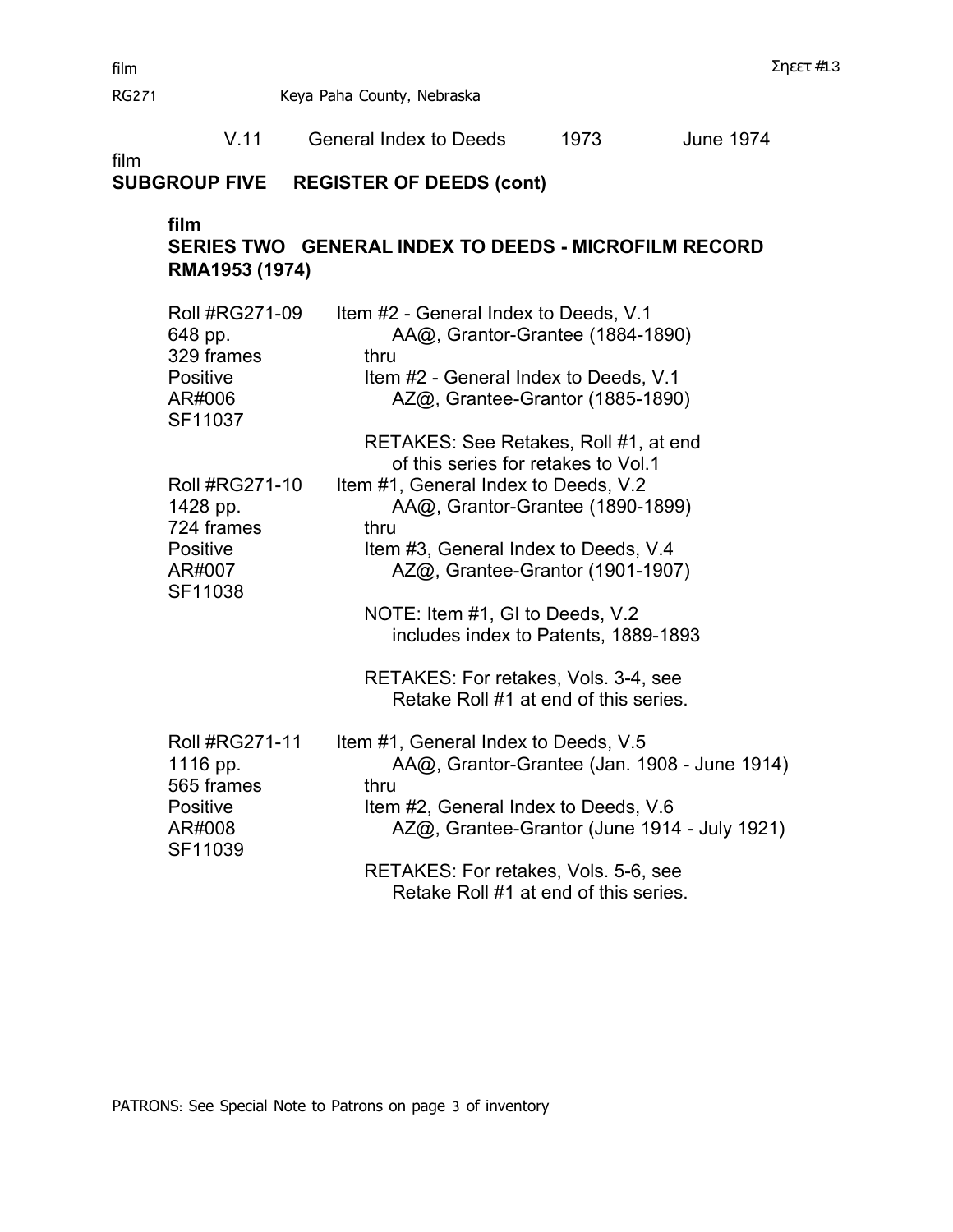#### **film**

# **SERIES TWO GENERAL INDEX TO DEEDS - MICROFILM RECORD RMA1953 (1974)**

| Roll #RG271-12<br>1321 pp.<br>671 frames<br><b>Positive</b>                                       | Item #1, General Index to Deeds, V.7<br>AA@, Grantor-Grantee (July 1921 - Sept. 1929)<br>thru<br>Item #2, General Index to Deeds, V.8                                                                                                                                                                                                                                                                                                                                     |
|---------------------------------------------------------------------------------------------------|---------------------------------------------------------------------------------------------------------------------------------------------------------------------------------------------------------------------------------------------------------------------------------------------------------------------------------------------------------------------------------------------------------------------------------------------------------------------------|
| AR#009<br>SF11040                                                                                 | AZ@, Grantee-Grantor (Oct. 1929 - May 1943)<br>NOTE: This reel contains images that are very<br>light due to a light original record. Pages<br>are partially illegible. Vol. #9 on next<br>reel, numbered out of order covers, 1921-1929                                                                                                                                                                                                                                  |
|                                                                                                   | <b>RETAKES: Selected retakes for this reel</b><br>appear on Retake Roll #1 at the end of this<br>series.                                                                                                                                                                                                                                                                                                                                                                  |
| <b>Roll #RG271-13</b><br>747 pp.<br>440 frames<br>Positive<br>AR#010<br>SF11041<br><b>PENDING</b> | Item #1, General Index to Deeds, V.9<br>AA@, Grantor-Grantee (1921-1929)<br>thru<br>Item #2, General Index to Deeds, V.11<br>Grantor-Grantee (1973-1974)<br>NOTE: The Volume dated, 1943-1973, is<br>missing and not on microfilm.<br>NOTE: This reel is of poor contrast quality<br>and may be partially illegible and<br>impossible to copy. Original record<br>remains at the county courthouse.<br>RETAKES: Vol. #9, see Retake Roll #1 at the<br>end of this series. |
| 853 pp.<br>368 frames<br>Silver Neg.<br>AR#Retakes-1                                              | Roll 01-Retakes Numerical Index, Range 18 (1885-1940)<br>S32-T35-R18, Grantor-Grantee, pp.14 & 123<br>S15-T33-R18, Grantor-Grantee, p.178<br>S33-T33-R18, Grantor-Grantee, p.87 (poor)                                                                                                                                                                                                                                                                                    |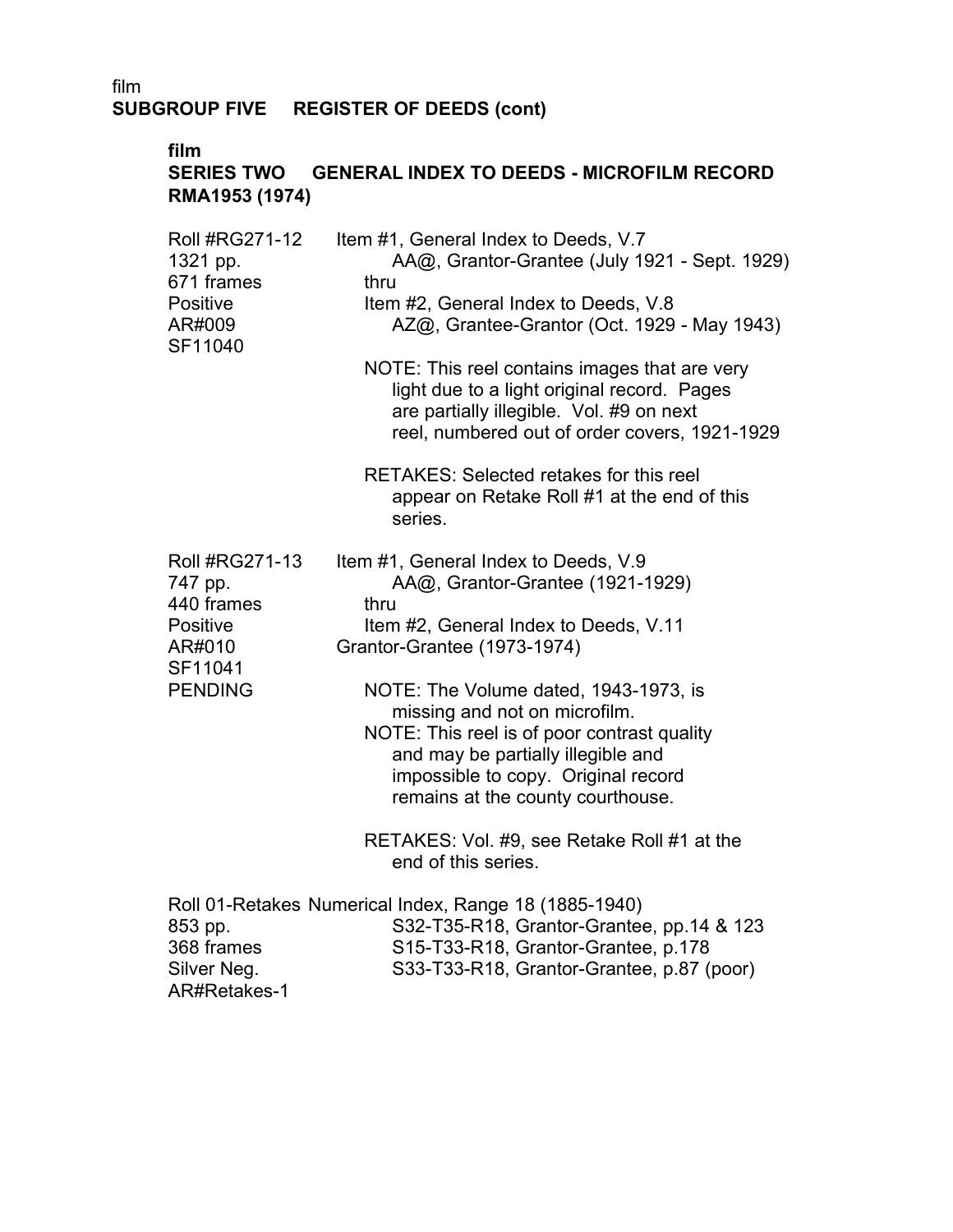#### **film SERIES TWO GENERAL INDEX TO DEEDS - MICROFILM RECORD RMA1953 (1974)**

Roll #1-Retakes Numerical Index, Range 19 (1885-1940) cont. S9-T33-R19, Grantor-Grantee, p .63 S17-T32-R19, Grantor-Grantee, p.207

> Numerical Index, Range 20 (1885-1940) S4-T32-R20, Grantor-Grantee, pp.94 & 130

Numerical Index, Range 21 (1885-1940) S32-T33-R21, Grantor-Grantee, p.188

Numerical Index, Range 23 (1885-1940) S7-T33-R23, Grantor-Grantee, p.61 (poor)

Numerical Index, Range 18 (1940-1974) S10-T34-R18, Grantee-Grantor (1940-1974) S28-T34-R18, Grantee-Grantor (1940-1973) S26-T33-R18, Grantee-Grantor (1941-1967) S27-T33-R18, Grantee-Grantor (1941-1967)

Roll #1-Retakes General Index to Deeds, V.1 cont. △ Grantor-Grantee (1885-1888)

 $\Box M\Box$ , Grantor-Grantee (1884-1886)

General Index to Deeds, V.3 U.S. Patents, 1894

General Index to Deeds, V.4 □M□, Grantor-Grantee, Feb.1904-Dec.1907 □S□. Grantee-Grantor, Mar.1907-Dec.1907 □T-Z□, Grantor-Grantee, Feb.1901-Dec.1907

General Index to Deeds, V.5

DAD, Grantee-Grantor, Oct 1913-Apr 1914

 $\Box$ B $\Box$ , Grantee-Grantor (all)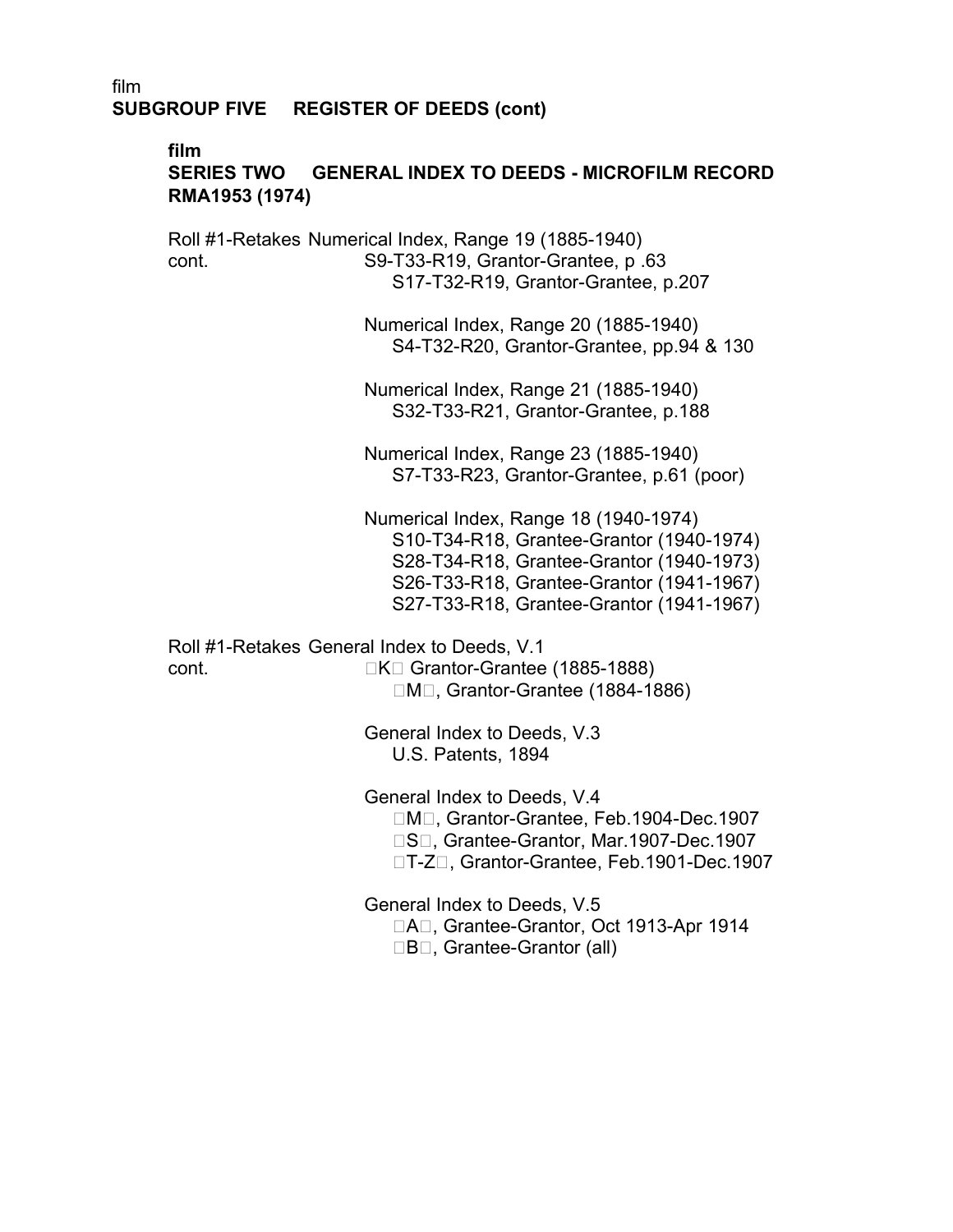# **film**

# **SERIES TWO GENERAL INDEX TO DEEDS - MICROFILM RECORD RMA1953 (1974)**

Roll #1-Retakes

cont General Index to Deeds, V.6

□B□, Grantor-Grantee, Jan-Apr 1919

□R□, Grantor-Grantee, Oct 1920-Aug 1921

□S□, Grantor-Grantee, June-Nov 1914

General Index to Deeds, V.8

□W□, Grantee-Grantor, Dec 1940-Feb 1943 □Y-Z□, Grantee-Grantor, Feb 1931-Feb 1942

General Index to Deeds, V.9

□J□, Grantor-Grantee, Aug 1921-Oct 1923

□B□, Grantee-Grantor, Aug 1926-Mar 1927

□H□, Grantee-Grantor, Oct 1926 - May 1928

□T□, Grantee-Grantor, May 1925 - Aug 1928

# **film**

# **SERIES THREE DEEDS RECORDS, 1885-1974** �

| V 1 | Deed Record, 1885-1887<br>p.1 - March 2, 1885 thru<br>p.476 - May 26, 1887<br>pp.477-481 (plats) - Index, p.480 |
|-----|-----------------------------------------------------------------------------------------------------------------|
|     | p.481 - Plat of Norden, July 1885                                                                               |
| V.2 | Deed Record                                                                                                     |
|     | p.1 - June 21, 1886 thru                                                                                        |
|     | p.480 - June 6, 1888                                                                                            |
| V.3 | Deed Record                                                                                                     |
|     | p.1 - blank                                                                                                     |
|     | p.2 - February 25, 1888 thru                                                                                    |
|     | p.480 - October 12, 1891                                                                                        |
| V 4 | Deed Record                                                                                                     |
|     | p.1 - March 11, 1889 thru                                                                                       |
|     | p.640 - March 24, 1891                                                                                          |
| V.5 | Deed Record                                                                                                     |
|     | p.1 - November 4, 1890 thru                                                                                     |
|     | p.480 - August 11, 1891                                                                                         |
|     |                                                                                                                 |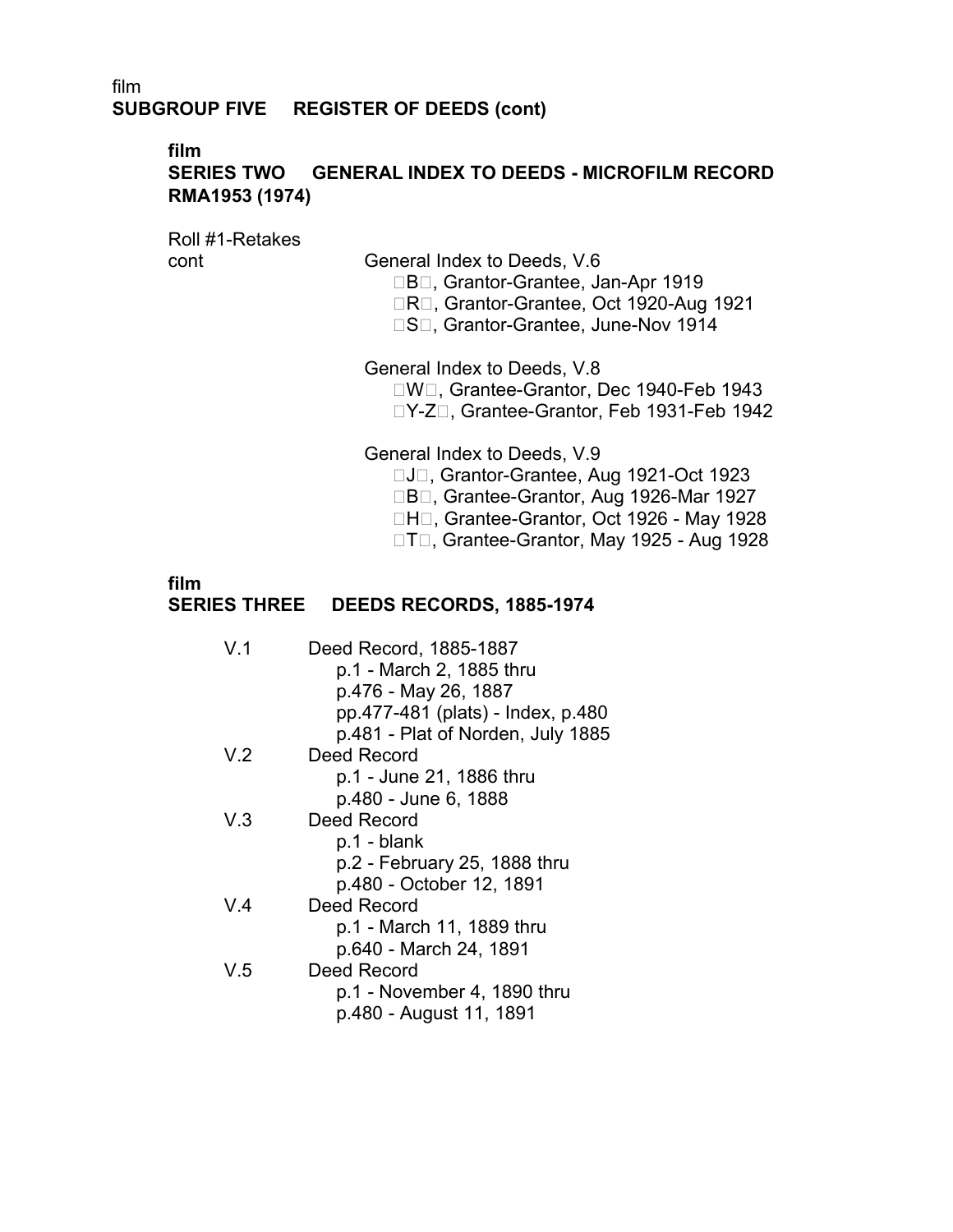# **SUBGROUP FIVE REGISTER OF DEEDS (cont)**

| film | SERIES THREE DEEDS RECORDS (cont)                                                                          |
|------|------------------------------------------------------------------------------------------------------------|
| V.6  | Deed Record<br>p.1 - January 16, 1891 thru                                                                 |
| V.7  | p.480 - May 3, 1892<br>Deed Record<br>p.1 - May 23, 1892 thru                                              |
| V.8  | p.480 - February 22, 1893<br>Deed Record<br>p.1 - November 15, 1892 thru<br>p.479 - December 7, 1893       |
| V.9  | p.480 - blank<br><b>Deed Record</b><br>p.1 - April 10, 1893 thru                                           |
| V.10 | p.479 - May 25, 1895 (Homestead)<br><b>Deed Record</b><br>p.1 - April 3, 1894 thru                         |
| V.11 | p.480 - May 25, 1895<br>Deed Record<br>p.1 - blank<br>p.2 - December 31, 1894 thru                         |
| V.12 | p.480 - July 28, 1897<br>Deed Record<br>p.1 - December 9, 1895 thru                                        |
| V.13 | p.480 - December 12, 1898 (Homestead)<br>Deed Record<br>p.1 - August 14, 1897 thru<br>p.480 - July 3, 1899 |
| V.14 | <b>Patent Record</b><br>p.1 - May 12, 1898 thru<br>p.478 - August 18, 1908                                 |
| V.15 | Deed Record<br>p.1 - July 19, 1889 thru<br>p.480 - October 8, 1900 (Homestead)                             |
| V.16 | <b>Deed Record</b><br>p.1 - September 21, 1900 thru<br>p.480 - June 27, 1901                               |
| V.17 | Deed Record<br>p.1 - June 27, 1901 (Homestead) thru<br>p.480 - March 17, 1902 (Homestead)                  |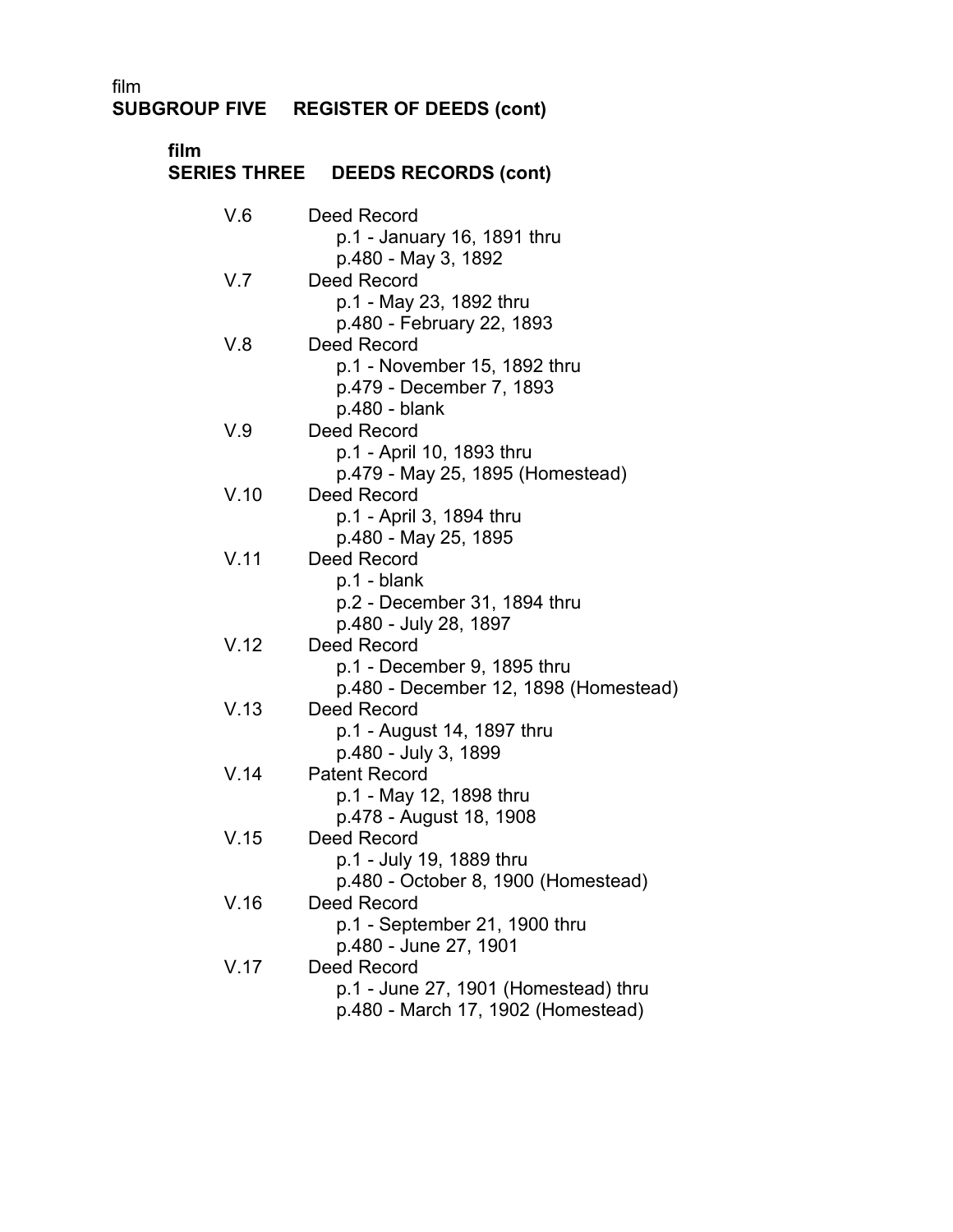**SUBGROUP FIVE REGISTER OF DEEDS (cont)** 

| film<br><b>SERIES THREE</b> | <b>DEEDS RECORDS (cont)</b>                         |
|-----------------------------|-----------------------------------------------------|
| V.18                        | Deed Record                                         |
|                             | p.1 - March 17, 1902 thru                           |
|                             | p.640 - January 20, 1903                            |
| V.19                        | Deed Record                                         |
|                             | p.1 - February 14, 1903 thru                        |
|                             | p.640 - March 29, 1904                              |
| V.20                        | p.639 - April 29, 1904<br>Deed Record               |
|                             | p.1 - April 29, 1904 thru                           |
|                             | p.640 - September 1, 1905                           |
| V.21                        | Deed Record                                         |
|                             | p.1 - September 2, 1905 thru                        |
|                             | p.283 - May 25, 1906 (Patent)                       |
| V.22                        | U.S. Certificates                                   |
|                             | p.1 - April 25, 1905 thru                           |
|                             | p.398 - February 7, 1934                            |
| V.23                        | Deed Record                                         |
|                             | p.1 - May 12, 1906 thru<br>p.698 - October 3, 1910  |
| V.24                        | Deed Record                                         |
|                             | p.1 - October 4, 1910 thru                          |
|                             | p.698 - October 18, 1915                            |
| V.25                        | <b>Patent Record</b>                                |
|                             | p.1 - August 22, 1908 thru                          |
|                             | p.629 - March 1934                                  |
| V.26                        | <b>Deed Record</b>                                  |
|                             | p.1 - October 22, 1915 thru<br>p.700 - May 22, 1919 |
| V.27                        | Deed Record                                         |
|                             | p.1 - May 12, 1919 thru                             |
|                             | p.692 - September 1, 1922                           |
| V.28                        | Deed Record                                         |
|                             | p.1 - September 25, 1922 thru                       |
|                             | p.700 - November 14, 1927                           |
| V.29                        | Deed Record                                         |
|                             | p.1 - November 17, 1927 thru                        |
|                             | p.700 - July 26, 1932                               |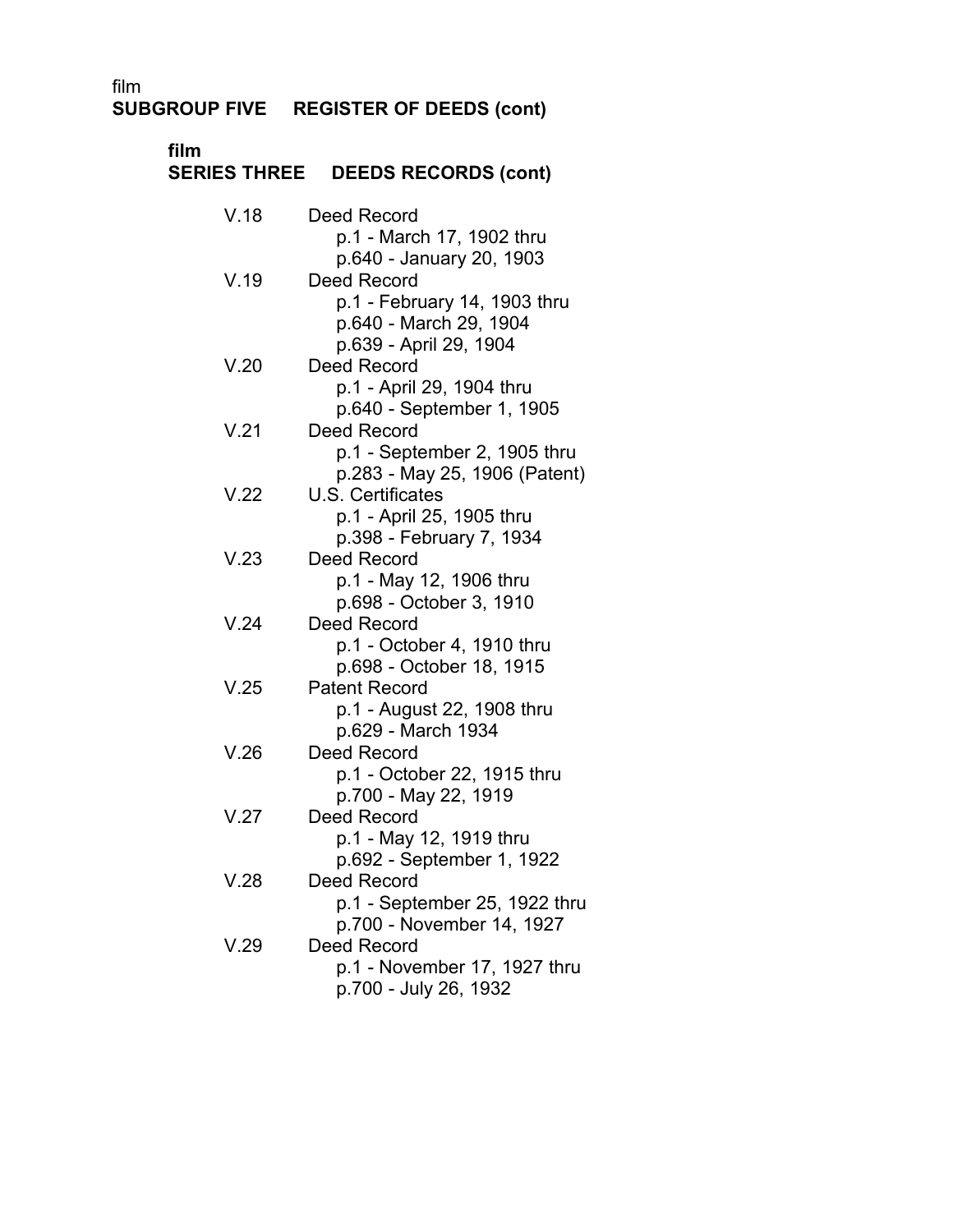**SUBGROUP FIVE REGISTER OF DEEDS (cont)**

# **film SERIES THREE DEED RECORDS (cont)**

| V.30 | Deed Record                           |
|------|---------------------------------------|
|      | p.1 - July 30, 1932 thru              |
|      | p.672 - September 22, 1938            |
| V.31 | Deed Record                           |
|      | p.1 - September 24, 1938 thru         |
|      | p.698 - September 16, 1943            |
| V.32 | Deed Record                           |
|      | p.1 - September 18, 1943 thru         |
|      | p.696 - July 10, 1947                 |
| V.33 | Deed Record                           |
|      | p.1 - July 10, 1947 (#34266) thru     |
|      | p.694 - April 24, 1954 (#36216)       |
| V.34 | Deed Record                           |
|      | p.1 - April 26, 1954 (#36218) thru    |
|      | p.613 - August 6, 1964 (#38133)       |
| V.35 | Deed Record                           |
|      | p.1 - September 9, 1964 (#38137) thru |
|      | p.484 - August 30, 1974 (#40113)      |
|      |                                       |

# **film**

# **SERIES THREE DEED RECORDS - MICROFILM RECORD MP4050 (1989)**

| <b>Roll #RG271-14</b> | Deed Record, Vol. #1 (1885-1887)                                                    |
|-----------------------|-------------------------------------------------------------------------------------|
| pending               | p.1 - March 2, 1885                                                                 |
| 1260 pp.              | thru                                                                                |
| 645 frames            | Deed Record, Vol. #3 (1888-1891)                                                    |
| Positive<br>AR#001    | p.299 - January 12, 1889                                                            |
|                       | NOTE: Roll will be duplicated as soon as<br>possible to fill gap in reference film. |
|                       | NOTE: No separating targets between volumes.                                        |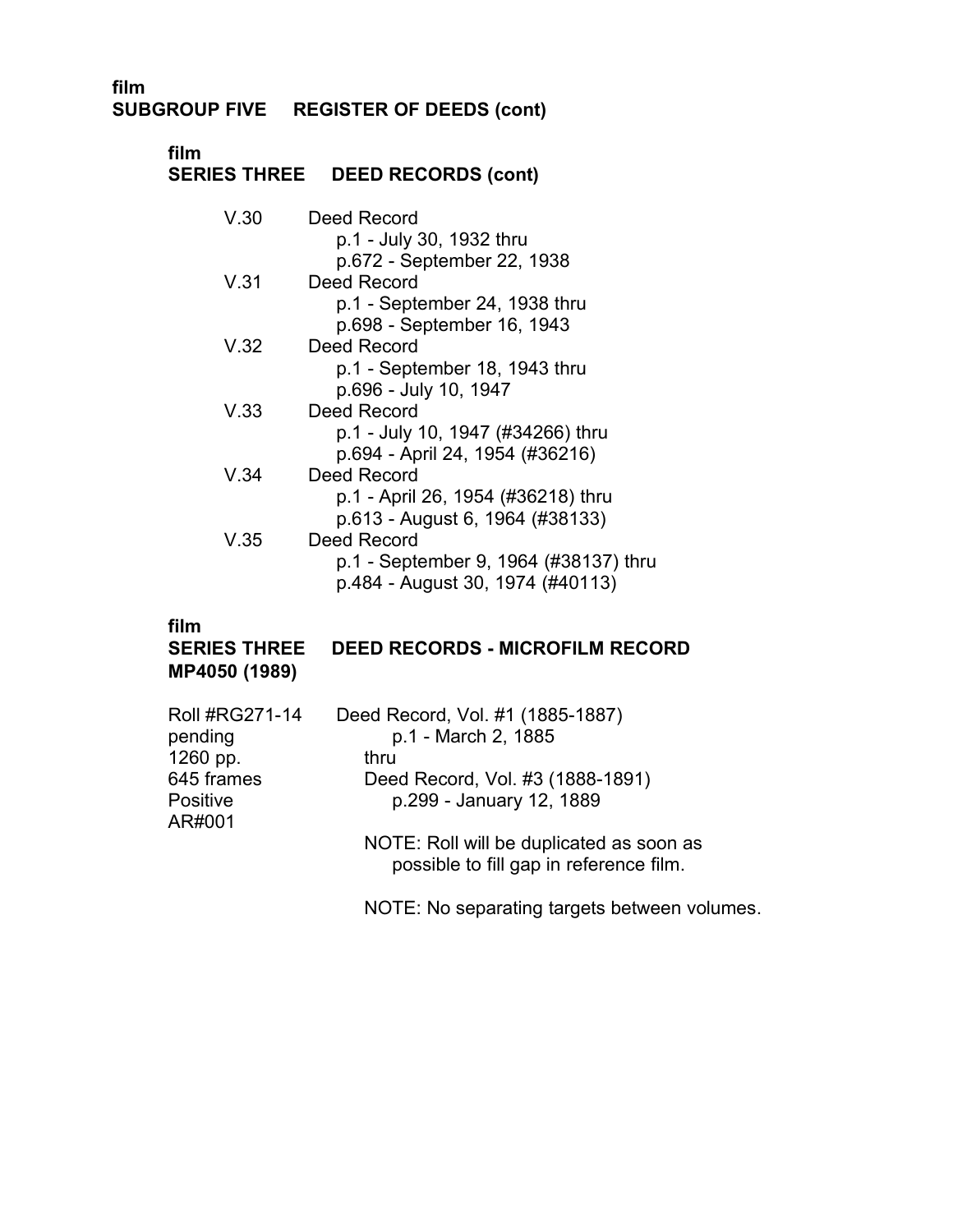# **film DEED RECORDS - MICROFILM RECORD RMA1953 (1974)**

| AR#011      | Deed Record, Vol. #3 (1888-1891) |
|-------------|----------------------------------|
| pending     | p.300 (12/21/1888)               |
| 181 pp.     | thru                             |
| 91 frames   | Deed Record, Vol. #3 (1888-1891) |
| Silver Neg. | p.480 (October 12, 1891)         |

NOTE: To be spliced to positive roll above after duplication.

| <b>Roll #RG271-15</b> | Deed Record, Vol. #4 (1889-1891) |
|-----------------------|----------------------------------|
| 1120 pp.              | p.1 - March 11, 1889             |
| 571 frames            | thru                             |
| AR#012                | Deed Record, Vol. #5 (1890-1891) |
| Silver Neg.           | p.480 - August 11, 1891          |

| Roll #RG271-16 | Deed Record, Vol. #6 (1891-1892) |
|----------------|----------------------------------|
| 1439 pp.       | p.1 - January 16, 1891           |
| 731 frames     | thru                             |
| AR#013         | Deed Record, Vol. #8 (1892-1893) |
| Silver Neg.    | p.479 - December 7, 1893         |

| <b>Roll #RG271-17</b> | Deed Record, Vol. #8 (1891-1892)  |
|-----------------------|-----------------------------------|
| 1440 pp.              | p.1 - January 15, 1892            |
| 730 frames            | thru                              |
| AR#014                | Deed Record, Vol. #10 (1894-1895) |
| Silver Neg.           | p.480 - May 25, 1895              |
|                       |                                   |

| Roll #RG271-18 | Deed Record, Vol. #11 (1894-1897) |
|----------------|-----------------------------------|
| 1440 pp.       | p.2 - December 31, 1894           |
| 732 frames     | thru                              |
| AR#015         | Deed Record, Vol. #13 (1897-1899) |
| Silver Neg.    | p.480 - July 3, 1899              |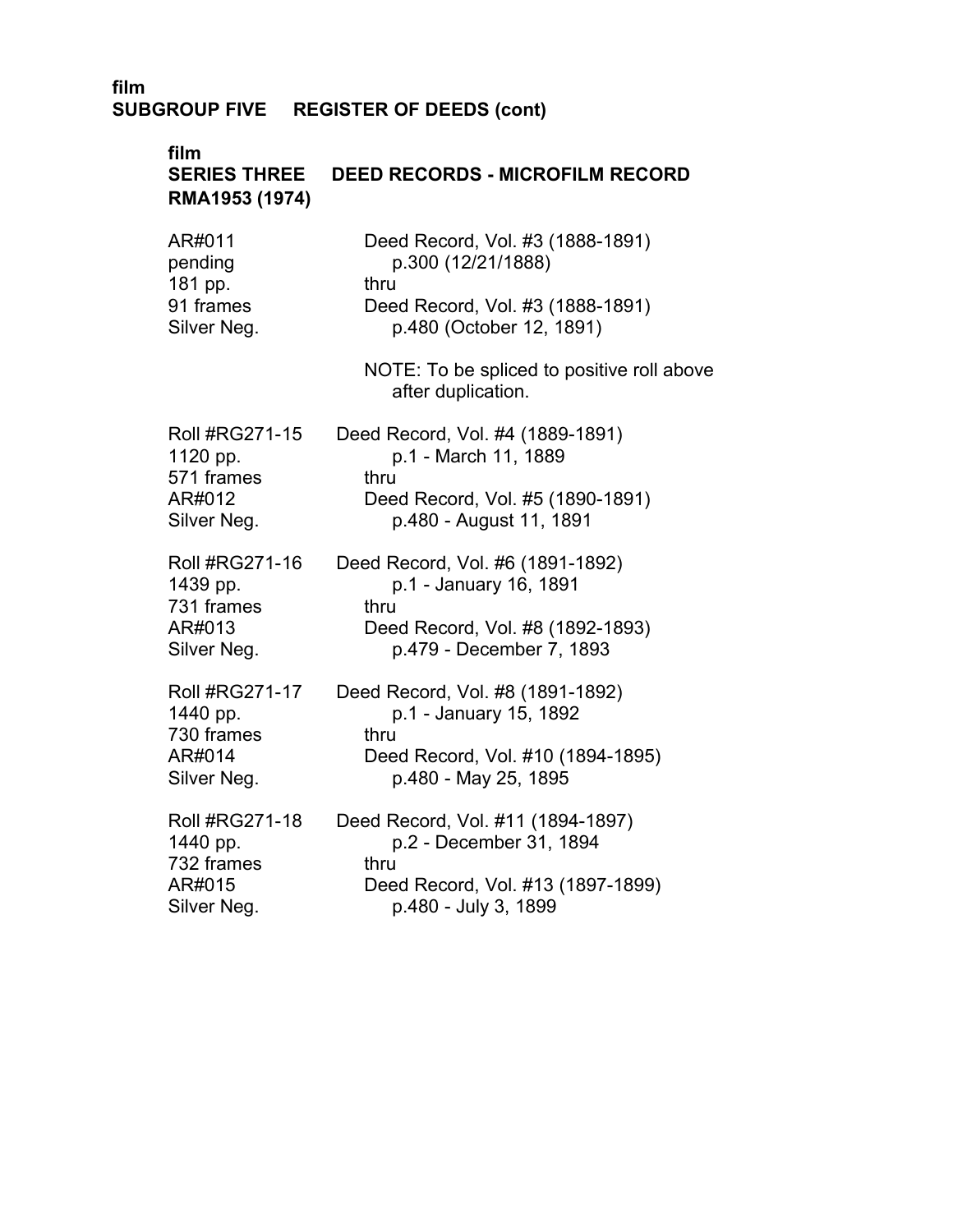## **film SERIES THREE DEEDS RECORDS - MICROFILM RECORD RMA1953 (1974)**

Roll #2-Retakes Deed Records, V.7-13 1129 pp. 578 frames Silver Neg. Roll #RG271-19 1438 pp. 729 frames AR#016 Silver Neg. Roll #RG271-20 1120 pp. 567 frames AR#017 Silver Neg. V.7, pp. 1-3; 266-480 V.8, pp.1, 6-43, 78-107, 142-145, 198-479 V.9, pp. 30-69, 162-187, 310, 478-479 V.10, pp. 90-103, 206-221, 290-293, 362-365, 414-459 V.11, pp. 420-425 V.12, pp. 226-227, 314-315, 382-433 V.13, pp. 2-3, 38-39, 78-173, 202-285, and pp. 322-480 Patent Record, Vol. #14 (1898-1908) p.1 - May 12, 1898 thru Deed Record, Vol. #16 (1900-1901) � p.480 - June 27, 1901 Deed Record, Vol. #17 (1901-1902) p.1 - June 27, 1901 thru Deed Record, Vol. #18 (1902-1903) � p.640 - January 20, 1903 NOTE: No End Target Roll #3-Retakes Deeds, Vols. 14-17 1057 pp. V.14, pp. 108-109, 144-163, 242-307, 372-407, 536 frames V.15, pp. 18-251, 290-375, 402-423, 454-467 Silver Neg. V.16 - All, pp. 1-480 V.17, pp. 102-105, 144-147, 262-323, 420-447 Roll #4-Retakes Spliced to end of Reel #RG271-20 Retake of Vol. #18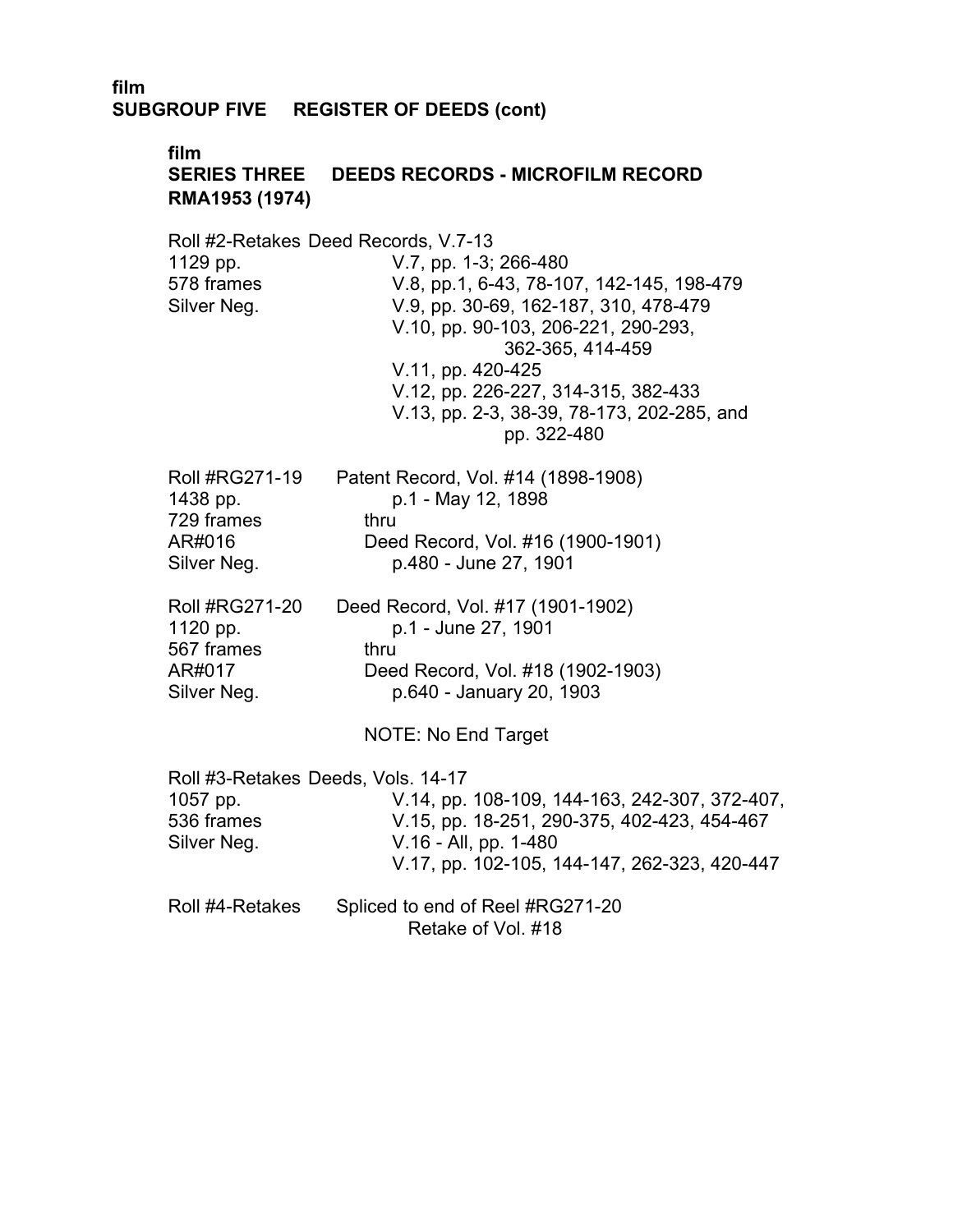# **film SERIES THREE DEEDS RECORDS - MICROFILM RECORD RMA1953 (1974)**

| Roll #RG271-21 | Deed Record, Vol. #19 (1903-1904) |
|----------------|-----------------------------------|
| 1280 pp.       | p.1 - February 14, 1903           |
| 650 frames     | thru                              |
| AR#018         | Deed Record, Vol. #20 (1904-1905) |
| Silver Neg.    | p.640 - September 1, 1905         |

NOTE: See retake roll #5 following. Both reels retained as retake roll may provide copies for overlapped pages existing on roll RG271-21 and density and ratio may be better on that roll also.

|                       | Roll #5-Retakes Deed Record, Vol. #19 (1903-1904) |
|-----------------------|---------------------------------------------------|
| 1280 pp.              | p.1 - April 29, 1904                              |
| 651 frames            | thru                                              |
| Silver Neg.           | Deed Record, Vol. #20 (1904-1905)                 |
|                       | p.640 - September 1, 1905                         |
| <b>Roll #RG271-22</b> | Deed Record, Vol. #21 (1905-1910)                 |
| 1379 pp.              | p.1 - September 2, 1905                           |
| 706 frames            | thru                                              |

| , טטוואיוויס | .                                 |
|--------------|-----------------------------------|
| AR#6-Retakes | Deed Record, Vol. #23 (1906-1910) |
| Silver Neg.  | p.698 - October 3, 1910           |

| <b>Roll #RG271-23</b> | Deed Record, Vol. #24 (1910-1915)      |
|-----------------------|----------------------------------------|
| 1327 pp.              | p.1 - October 4, 1910                  |
| 684 frames            | thru                                   |
| AR#020                | Deed Record, Vol. #25 (1908-1934)      |
| Silver Neg.           | p.629 (partially illegible), Mar. 1934 |

NOTE: This reel has frame overlap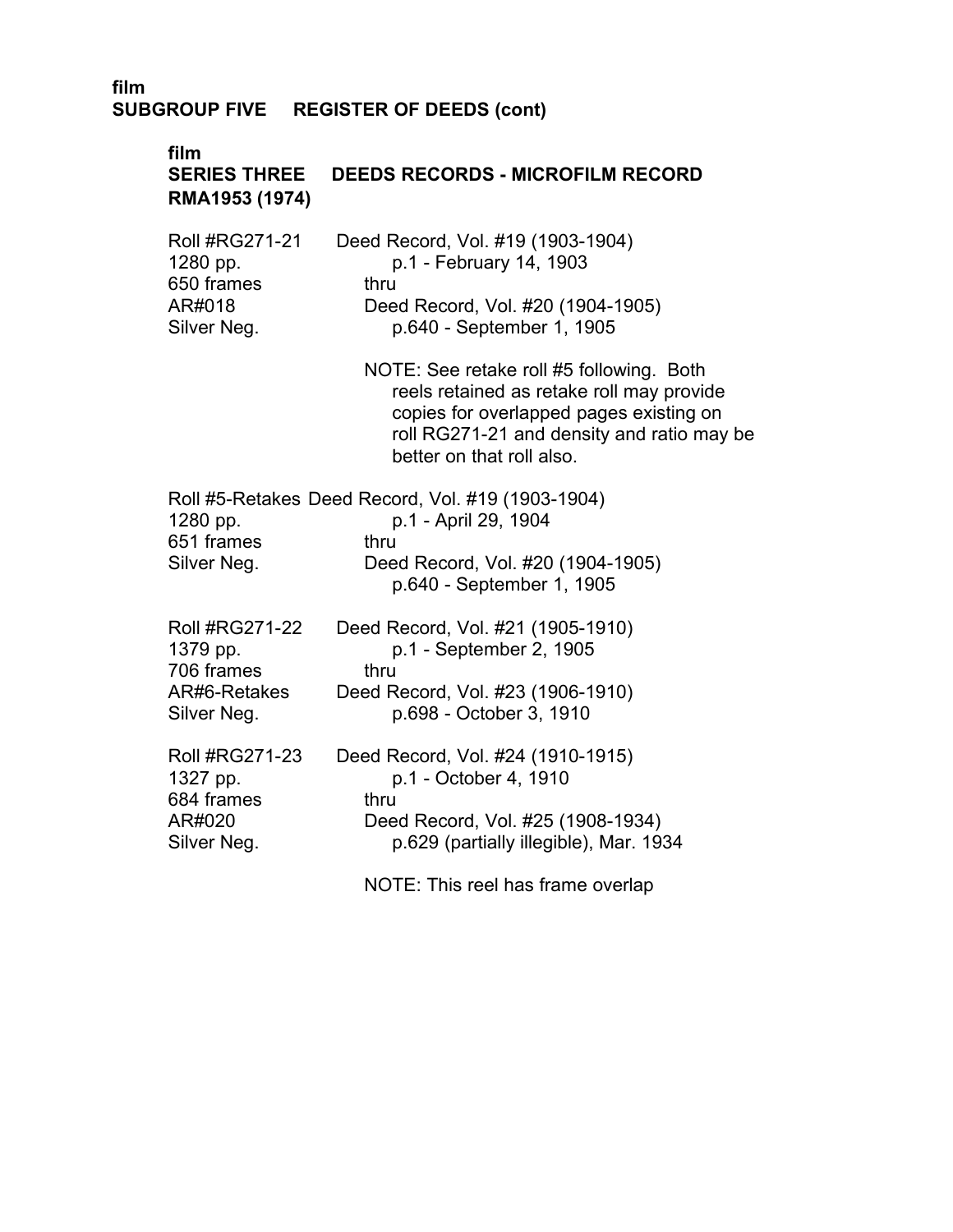# **film**

| <b>SERIES THREE</b><br><b>DEED RECORDS - MICROFILM RECORD</b><br>RMA1953 (1974) |                                         |  |
|---------------------------------------------------------------------------------|-----------------------------------------|--|
| Roll #271-24                                                                    | Deed Record, Vol. #26 (1915-1919)       |  |
| 1342 pp.                                                                        | p.1 - October 22, 1915                  |  |
| 677 frames                                                                      | thru                                    |  |
| AR#021                                                                          | Deed Record, Vol. #27 (1919-1922)       |  |
| Silver Neg.                                                                     | p.642 - March 9, 1922                   |  |
|                                                                                 | <b>NOTE: No End Target</b>              |  |
| Roll #271-25                                                                    | Deed Record, Vol. #27 cont.             |  |
| 752 pp.                                                                         | p.641 - March 8, 1922                   |  |
| 387 frames                                                                      | thru                                    |  |
| AR#022                                                                          | Deed Record, Vol. #28 (1922-1927)       |  |
| Silver Neg.                                                                     | p.700 - November 14, 1927               |  |
|                                                                                 | NOTE: Vol. #28 is targeted V.2 in error |  |
| Roll #271-26                                                                    | Deed Record, Vol. #29 (1927-1938)       |  |
| 1372 pp.                                                                        | p.1 - November 17, 1927                 |  |
| 695 frames                                                                      | thru                                    |  |
| AR#023                                                                          | Deed Record, Vol. #30 (1932-1938)       |  |
| Silver Neg.                                                                     | p.672 - September 22, 1938              |  |
| Roll #271-27                                                                    | Deed Record, Vol. #31 (1938-1943)       |  |
| 1394 pp.                                                                        | p.1 - September 24, 1938                |  |
| 704 frames                                                                      | thru                                    |  |
| AR#024                                                                          | Deed Record, Vol. #32 (1943-1947)       |  |
| Silver Neg.                                                                     | p.696 - July 10, 1947                   |  |
|                                                                                 | <b>NOTE: No End Target</b>              |  |
| Roll #271-28                                                                    | Deed Record, Vol. #33 (1947-1954)       |  |
| 1307 pp.                                                                        | p.1 - July 10, 1947 (#34266)            |  |
| 664 frames                                                                      | thru                                    |  |
| AR#025                                                                          | Deed Record, Vol. #34 (1954-1964)       |  |
| Silver Neg.                                                                     | p.613 - August 6, 1964 (#38133)         |  |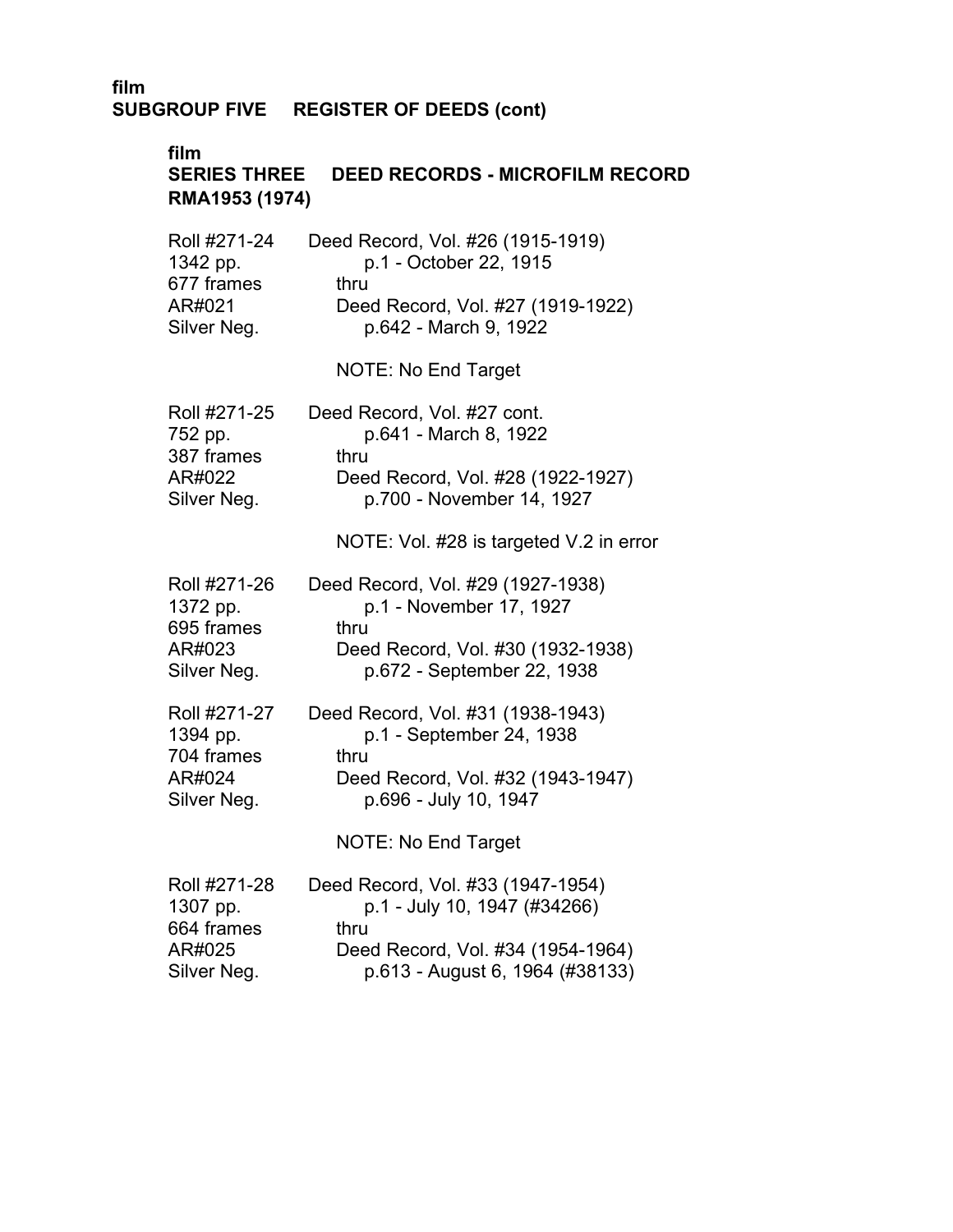## **film**

**SERIES THREE DEED RECORDS - MICROFILM RECORD RMA1953 (1974)** 

| Roll #271-29 | Deed Record, Vol. #35 (1964-1974) |
|--------------|-----------------------------------|
| 484 PP.      | P.1 - September 9, 1964 (#38137)  |
| 247 frames   | thru                              |
| AR#026       | Deed Record, Vol. #35 (1964-1974) |
| Silver Neg.  | p.484 - August 30, 1974 (#40113)  |

## **film**

# **SERIES FOUR MORTGAGE RECORDS, 1885-1974**

| Roll #RG271-49 | General Index to Mortgages, V.9 |
|----------------|---------------------------------|
| Item $#2$      | 1943-1974 (A-S)                 |
| AR #83         |                                 |
| Silver pos.    |                                 |
|                |                                 |
| V 1            | Mortgage Record                 |

| v. I            | <u>MULIYAYE RECOLU</u>        |
|-----------------|-------------------------------|
|                 | p.1 - March 2, 1885 thru      |
|                 | p.480 - March 12, 1887        |
| V <sub>.2</sub> | Mortgage Record               |
|                 | p.1 - January 4, 1886 thru    |
|                 | p.480 - August 15, 1888       |
| V.3             | Mortgage Record               |
|                 | p.1 - June 19, 1888 thru      |
|                 | p.480 - March 14, 1887        |
| V.4             | Mortgage Record               |
|                 | p.1 - October 14, 1886 thru   |
|                 | p.480 - October 29, 1887      |
| V.5             | Mortgage Record               |
|                 | p.1 - November 3, 1886 thru   |
|                 | p.640 - August 24, 1887       |
| V.6             | Mortgage Record (Real Estate) |
|                 | p.1 - June 28, 1887 thru      |
|                 | p.85 - April 2, 1888          |
| V.7             | Mortgage Record               |
|                 | p.1 - August 24, 1887 thru    |
|                 | p.480 - January 25, 1888      |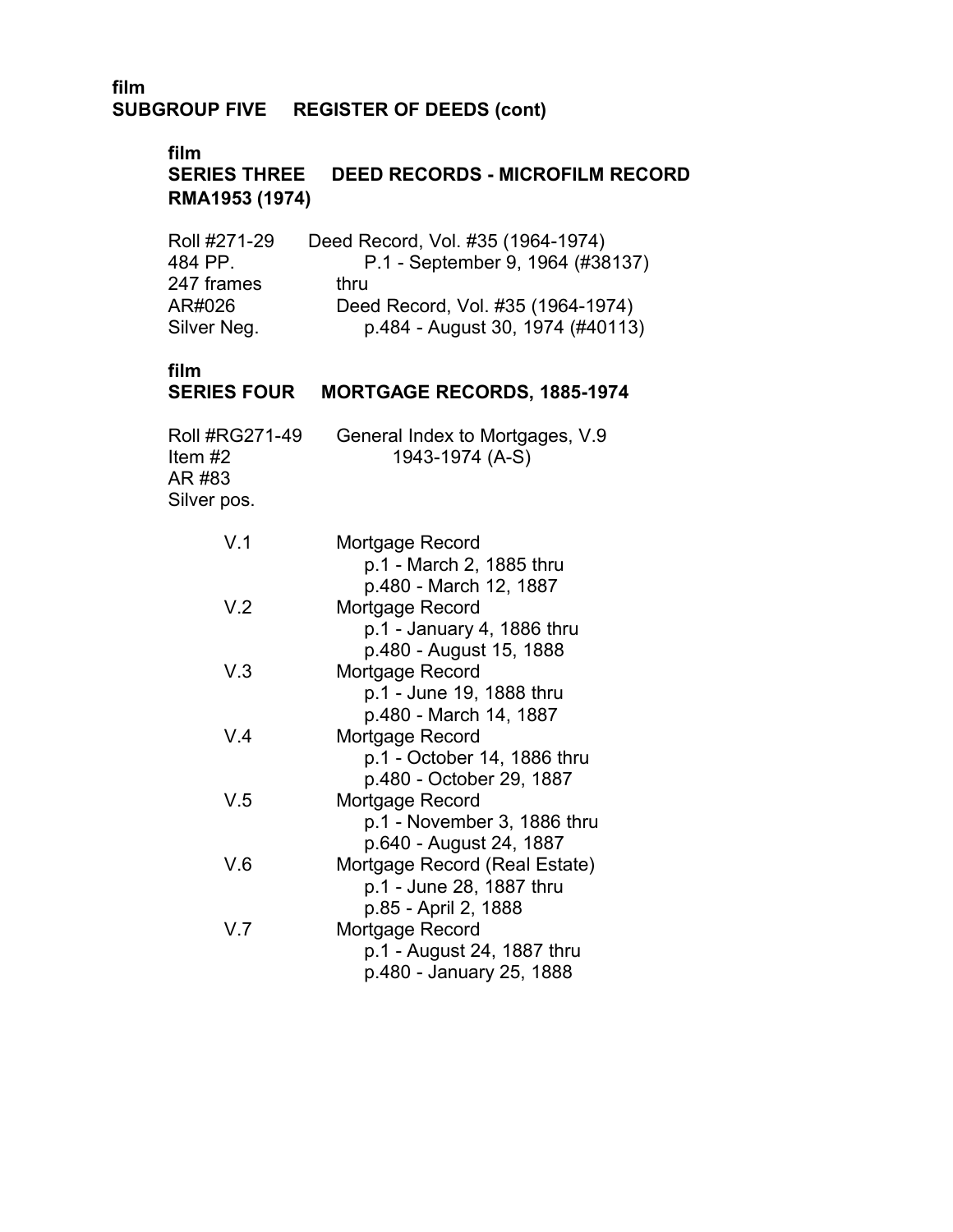#### **SUBGROUP FIVE REGISTER OF DEEDS (cont)** �

| film<br><b>SERIES FOUR</b> | <b>MORTGAGE RECORDS (cont)</b>                          |
|----------------------------|---------------------------------------------------------|
| V.8                        | Mortgage Record                                         |
|                            | p.1 - November 2, 1887 thru                             |
|                            | p.640 - January 25, 1902                                |
| V.9                        | Mortgage Record                                         |
|                            | p.1 - June 5, 1888 thru                                 |
|                            | p.640 - July 30, 1889                                   |
| V.10                       | Mortgage Record                                         |
|                            | p.1 - January 14, 1889 thru                             |
|                            | p.640 - April 24, 1891                                  |
| V.11                       | Mortgage Record                                         |
|                            | p.1 - March 11, 1891 thru<br>p.480 - September 12, 1892 |
| V.12                       | Mortgage Record                                         |
|                            | p.1 - September 17, 1892 thru                           |
|                            | p.480 - August 24, 1894                                 |
| V.13                       | Mortgage Record                                         |
|                            | p.1 - January 1, 1894 thru                              |
|                            | p.480 - November 21, 1895                               |
| V.14                       | Mortgage Record                                         |
|                            | p.1 - May 1, 1894 thru                                  |
|                            | p.480 - March 13, 1899                                  |
| V.15                       | Mortgage Record                                         |
|                            | p.1 - March 16, 1899 thru                               |
|                            | p.480 - January 31, 1901                                |
| V.16                       | Mortgage Record                                         |
|                            | p.1 - January 29, 1901 thru                             |
| V.17                       | p.480 - January 24, 1902<br>Mortgage Record             |
|                            | p.1 - March 8, 1902 thru                                |
|                            | p.640 - August 24, 1903                                 |
| V.18                       | Mortgage Record                                         |
|                            | p.1 - August 24, 1903 thru                              |
|                            | p.639 - July 27, 1915                                   |
| V.19                       | Mortgage Record                                         |
|                            | p.1 - July 27, 1905 thru                                |
|                            | p.327 - February 26, 1906                               |
|                            |                                                         |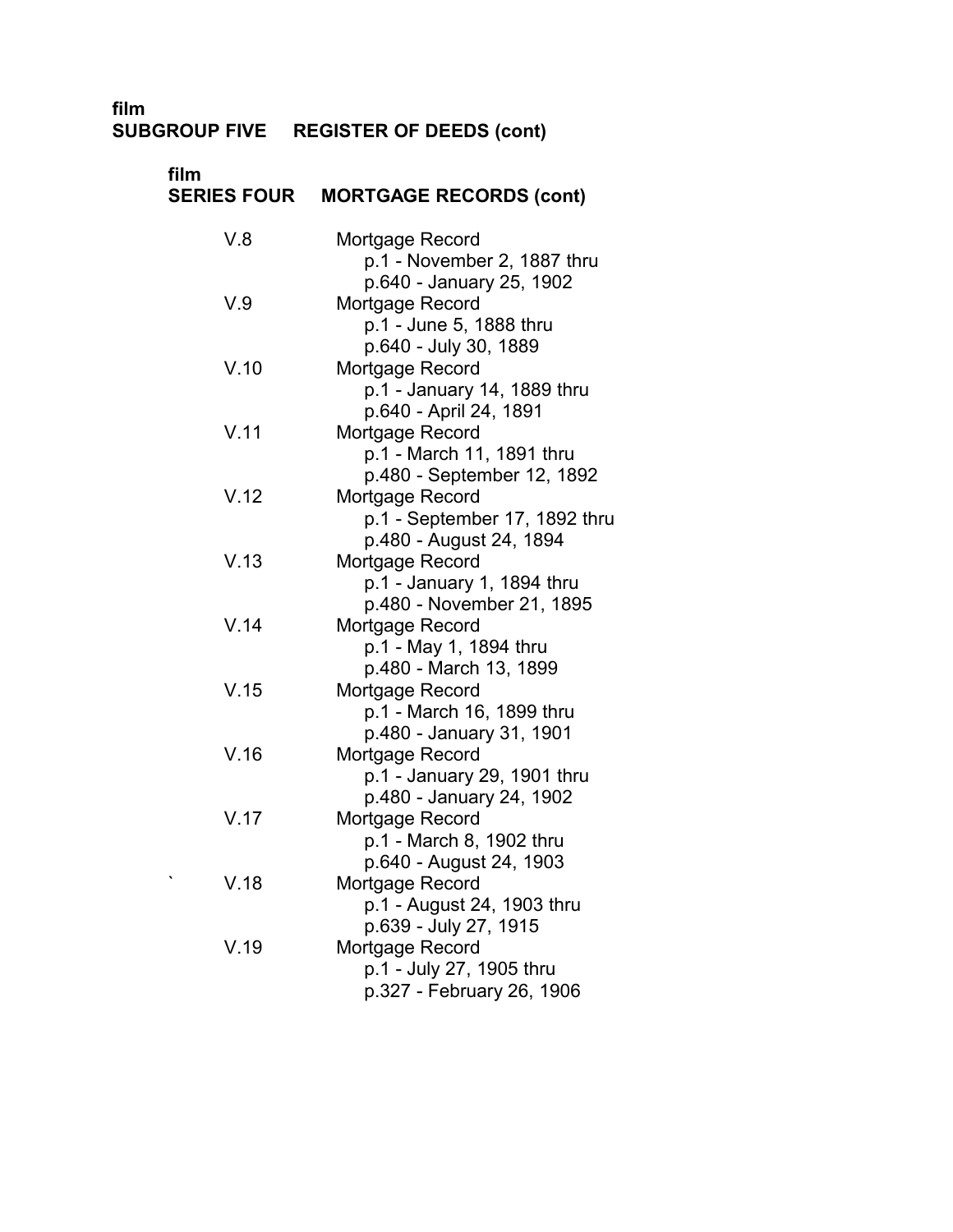#### **SUBGROUP FIVE REGISTER OF DEEDS (cont)**

| film<br><b>SERIES FOUR</b> | <b>MORTGAGE RECORDS (cont)</b>                                                                                                    |
|----------------------------|-----------------------------------------------------------------------------------------------------------------------------------|
| V.20                       | Mortgage Record<br>p.1 - May 9, 1906 thru<br>p.700 - January 12, 1911                                                             |
| V.21                       | Mortgage Record<br>p.1 - January 12, 1911 thru<br>p.698 - January 19, 1915                                                        |
| V.22                       | Mortgage Record<br>p.1 - January 10, 1915 thru                                                                                    |
| V.23                       | p.694 - February 6, 1918<br>Mortgage Record<br>p.1 - February 11, 1918 thru                                                       |
| V.24                       | p.802 - February 24, 1920<br>Mortgage Record<br>p.1 - February 25, 1920 thru                                                      |
| V.25                       | p.699 - December 15, 1922<br>Mortgage Record<br>p.1 - December 23, 1922 thru                                                      |
| V.26                       | p.600 - April 7, 1926<br>Mortgage Record<br>p.1 - April 9, 1926 thru                                                              |
| V.27                       | p.697 - March 13, 1931<br>Mortgage Record<br>p.1 - March 14, 1931 thru                                                            |
| V.28                       | p.678 - March 24, 1935<br>Mortgage Record<br>p.1 - June 1, 1935 thru                                                              |
| V.29                       | p.686 - October 24, 1944<br>Mortgage Record<br>p.1 - October 30, 1944 thru                                                        |
| V.30                       | p.660 - February 26, 1952<br>Mortgage Record<br>p.1 - March 3, 1952 thru                                                          |
| V.31                       | p.648 - January 24, 1963<br>p.649 - January 14, 1967<br>Mortgage Record<br>p.1 - January 29, 1963 thru<br>p.743 - August 30, 1974 |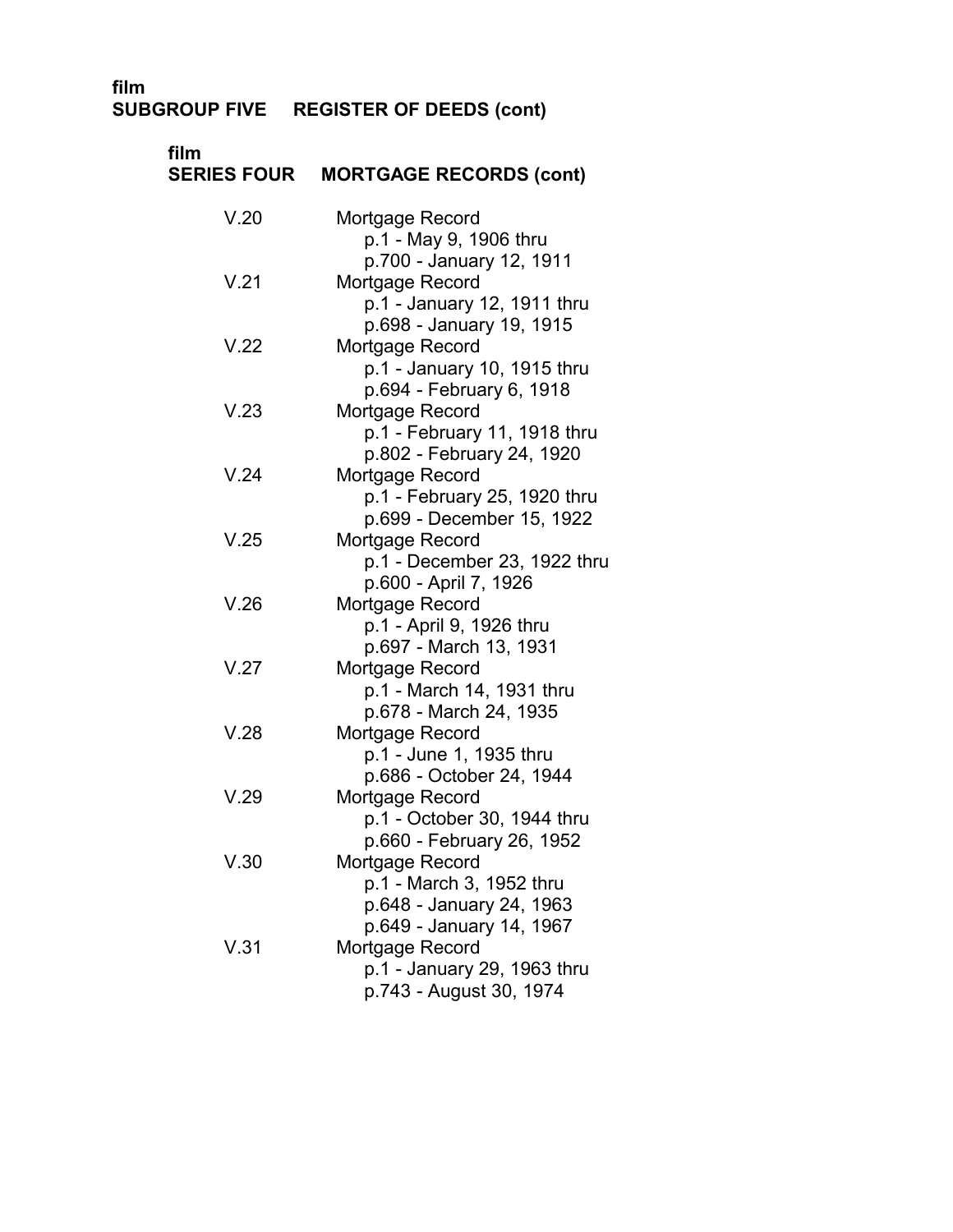#### **film**

#### **SERIES FOUR RMA1953 (1974)**  Roll #RG271-29 855 pp. 435 frames AR#026 Silver Neg. **MORTGAGE RECORDS - MICROFILM RECORD**  Item #2 - Mortgages, Vol. #1 (1885-1887) p.1 - March 2, 1885 thru Item #3 - Mortgages, Vol. #2 (1886) p.375 - June 22, 1886 NOTE: Item #3, Mortgages, V.2, pp. 214-278 are covered with fog and illegible NOTE: Item #3, Mortgages, V.2, pp. 346-347, and 352-357 are severly scratched and may

be partially illegible.

| <b>Roll #RG271-30</b> | Mortgage Record, Vol. #2 cont. |
|-----------------------|--------------------------------|
| 1066 pp.              | p.375 - June 22, 1886          |
| 556 frames            | thru                           |
| AR#027                | Mortgage Record, Vol. #4       |
| Silver Neg.           | p.480 - October 29, 1887       |

| Roll #RG271-31 | Mortgage Record, Vol. #5 |
|----------------|--------------------------|
| 1209 pp.       | p.1 - November 3, 1886   |
| 635 frames     | thru                     |
| AR#028         | Mortgage Record, Vol. #7 |
| Silver Neg.    | p.480 - January 25, 1888 |
|                |                          |

NOTE: Vol. #6, pp. 86-89 are blank Vol. #6, pp. 90-608 were blank & not filmed.

| <b>Roll #RG271-32</b> | Mortgage Record, Vol. #8 |
|-----------------------|--------------------------|
| 1280 pp.              | p.1 - November 2, 1887   |
| 662 frames            | thru                     |
| AR#029                | Mortgage Record, Vol. #9 |
| Silver Neg.           | p.640 - July 30, 1889    |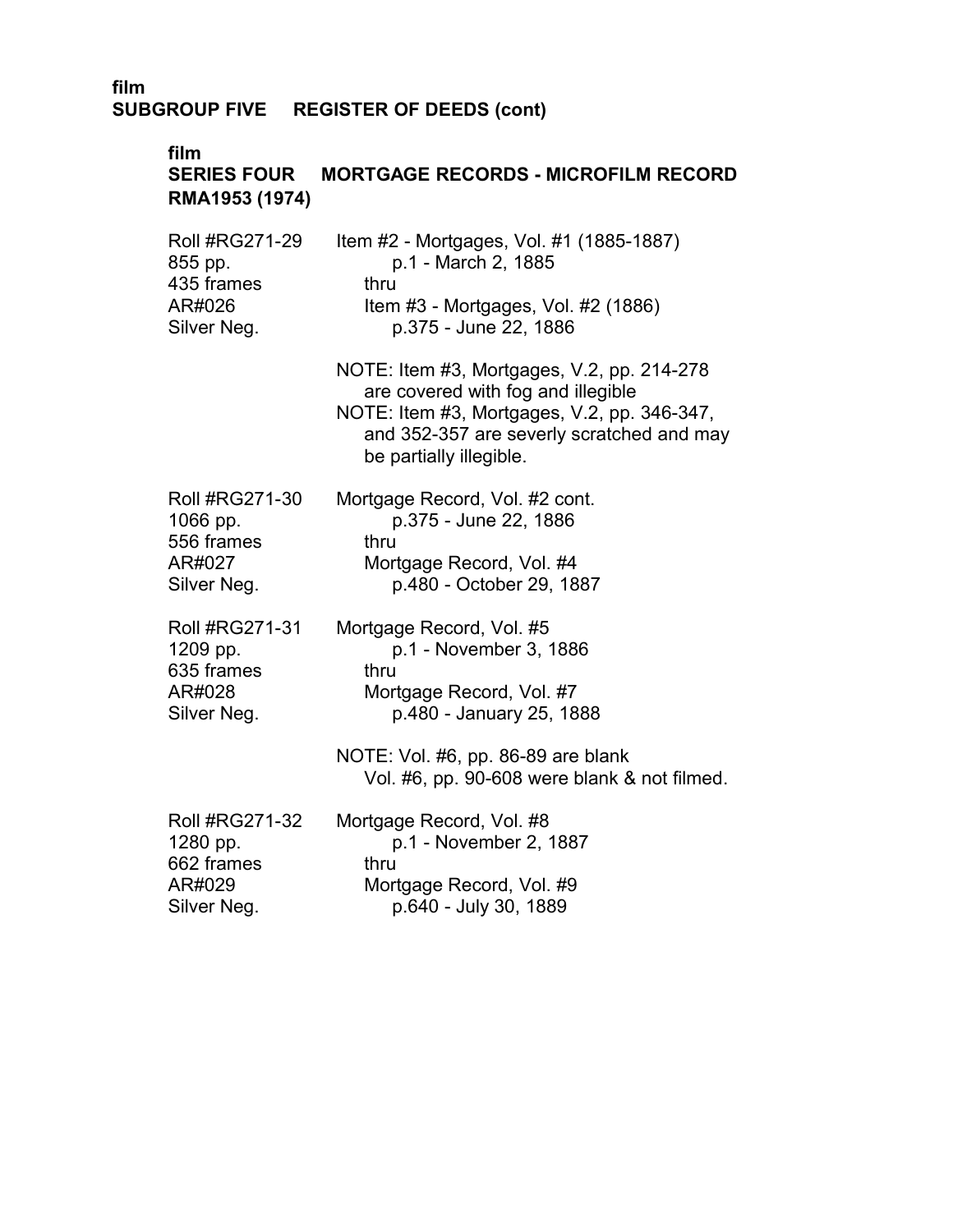#### **film**

# **SERIES FOUR MORTGAGE RECORDS - MICROFILM RECORD RMA1953 (1974)**

| Roll #RG271-33        | Mortgage Record, Vol. #10                                                         |
|-----------------------|-----------------------------------------------------------------------------------|
| 1120 PP.              | P.2 - January 14, 1889                                                            |
| 592 frames            | thru                                                                              |
| AR#030                | Mortgage Record, Vol. #11                                                         |
| Silver Neg.           | p.480 - September 12, 1892                                                        |
|                       | NOTE: Vol. #10, p.1 is blank                                                      |
| <b>Roll #RG271-34</b> | Mortgage Record, Vol. #12                                                         |
| 1373 pp.              | p.1 - September 17, 1892                                                          |
| 715 frames            | thru                                                                              |
| AR#031                | Mortgage Record, Vol. #14                                                         |
| Silver Neg.           | p.413 - November 16, 1898                                                         |
| <b>Roll #RG271-35</b> | Mortgage Record, Vol. #14 cont.                                                   |
| 1030 pp.              | p.411 - November 14, 1898                                                         |
| 554 pp.               | thru                                                                              |
| AR#032                | Mortgage Record, Vol. #16                                                         |
| Silver Neg.           | p.480 - January 24, 1902                                                          |
| Roll #RG271-36        | Mortgage Record, Vol. #17                                                         |
| 1280 pp.              | p.1 - March 8, 1902                                                               |
| 667 frames            | thru                                                                              |
| AR#033                | Mortgage Record, Vol. #18                                                         |
| Silver Neg.           | p.639 - July 27, 1915                                                             |
|                       | NOTE: Vol. #18, p.640 is blank                                                    |
| <b>Roll #RG271-37</b> | Mortgage Record, Vol. #19                                                         |
| 1027 pp.              | p.1 - July 27, 1905                                                               |
| 542 frames            | thru                                                                              |
| AR#034                | Mortgage Record, Vol. #20                                                         |
| Silver Neg.           | p.700 - January 12, 1911                                                          |
|                       | NOTE: Vol. #19, pp. 328-331 are blank<br>NOTE: Vol. #19, pp. 332-640 were blank & |

not microfilmed.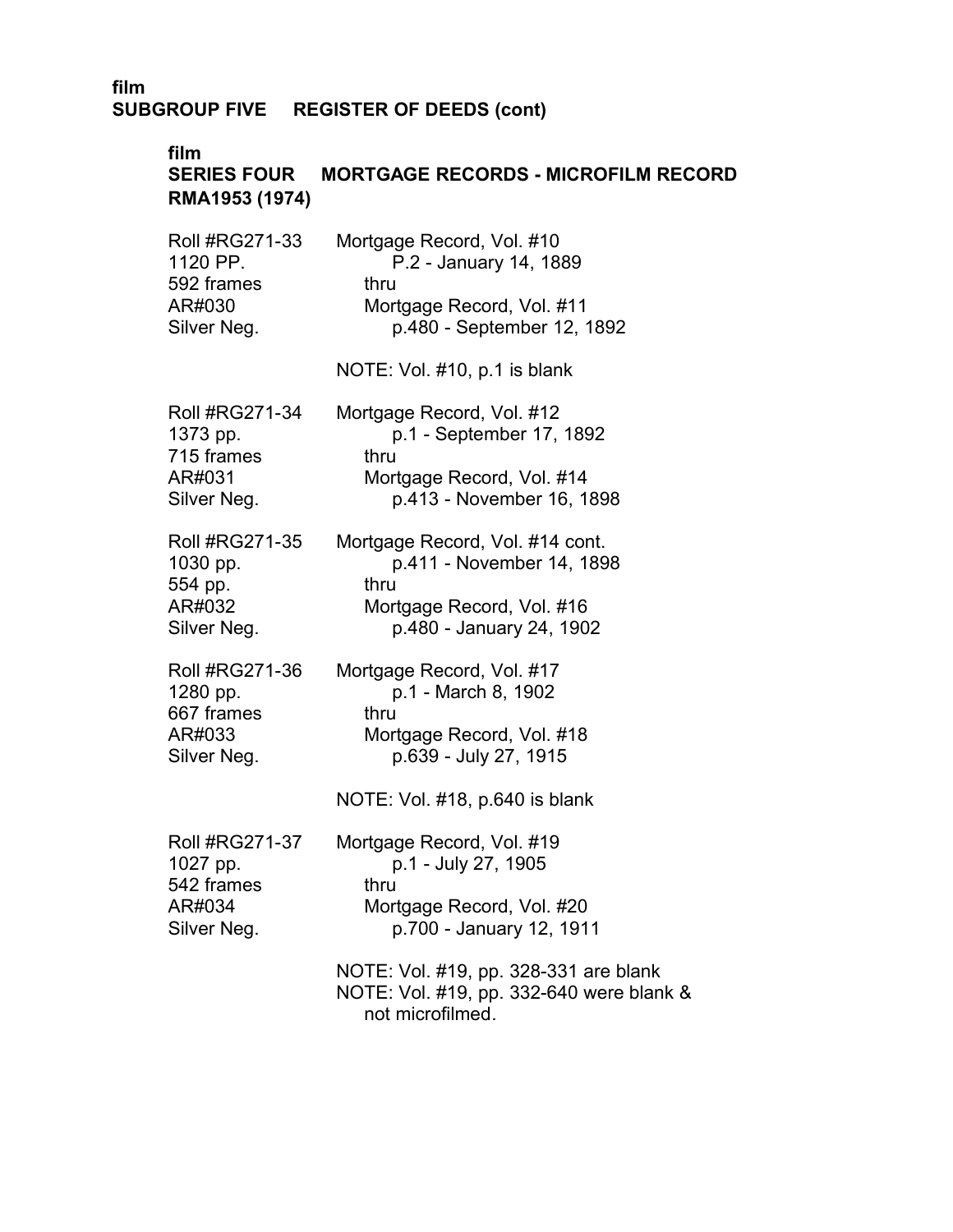## **film**

# **SERIES FOUR MORTGAGE RECORDS - MICROFILM RECORD RMA1953 (1974)**

| <b>Roll #RG271-38</b> | Mortgage Record, Vol. #21                                                            |
|-----------------------|--------------------------------------------------------------------------------------|
| 1392 pp.              | p.1 - January 12, 1911                                                               |
| 716 frames            | thru                                                                                 |
| AR#035                | Mortgage Record, Vol. #22                                                            |
| Silver Neg.           | p.694 - February 6, 1918                                                             |
| Roll #RG271-39        | Mortgage Record, Vol. #23                                                            |
| 1422 pp.              | p.1 - February 11, 1918                                                              |
| 744 frames            | thru                                                                                 |
| AR#036                | Mortgage Record, Vol. #24                                                            |
| Silver Neg.           | p.620 - September 6, 1922                                                            |
|                       | NOTE: Vol. #23, pp.724-725 are out of focus                                          |
| Roll #RG271-40        | Mortgage Record, Vol. #24 cont.                                                      |
| 1350 pp.              | p.621 - September 8, 1922                                                            |
| 697 frames            | thru                                                                                 |
| AR#037                | Mortgage Record, Vol. #26                                                            |
| Silver Neg.           | p.571 - April 1, 1930                                                                |
| Roll #RG271-41        | Mortgage Record, Vol. #26 cont.                                                      |
| 1346 pp.              | p.571 - March 29, 1930                                                               |
| 704 frames            | thru                                                                                 |
| AR#038                | Mortgage Record, Vol. #28                                                            |
| Silver Neg.           | p.541 - January 9, 1943                                                              |
| <b>Roll #RG271-42</b> | Mortgage Record, Vol. #28 cont.                                                      |
| 806 frames            | p.540 - December 30, 1942                                                            |
| 421 frames            | thru                                                                                 |
| AR#039                | Mortgage Record, Vol. #29                                                            |
| Silver Neg.           | p.660 - October 30, 1944                                                             |
|                       | NOTE: Start of reel, Vol. #28, pp. 540-543<br>are covered with fog. No Start Targets |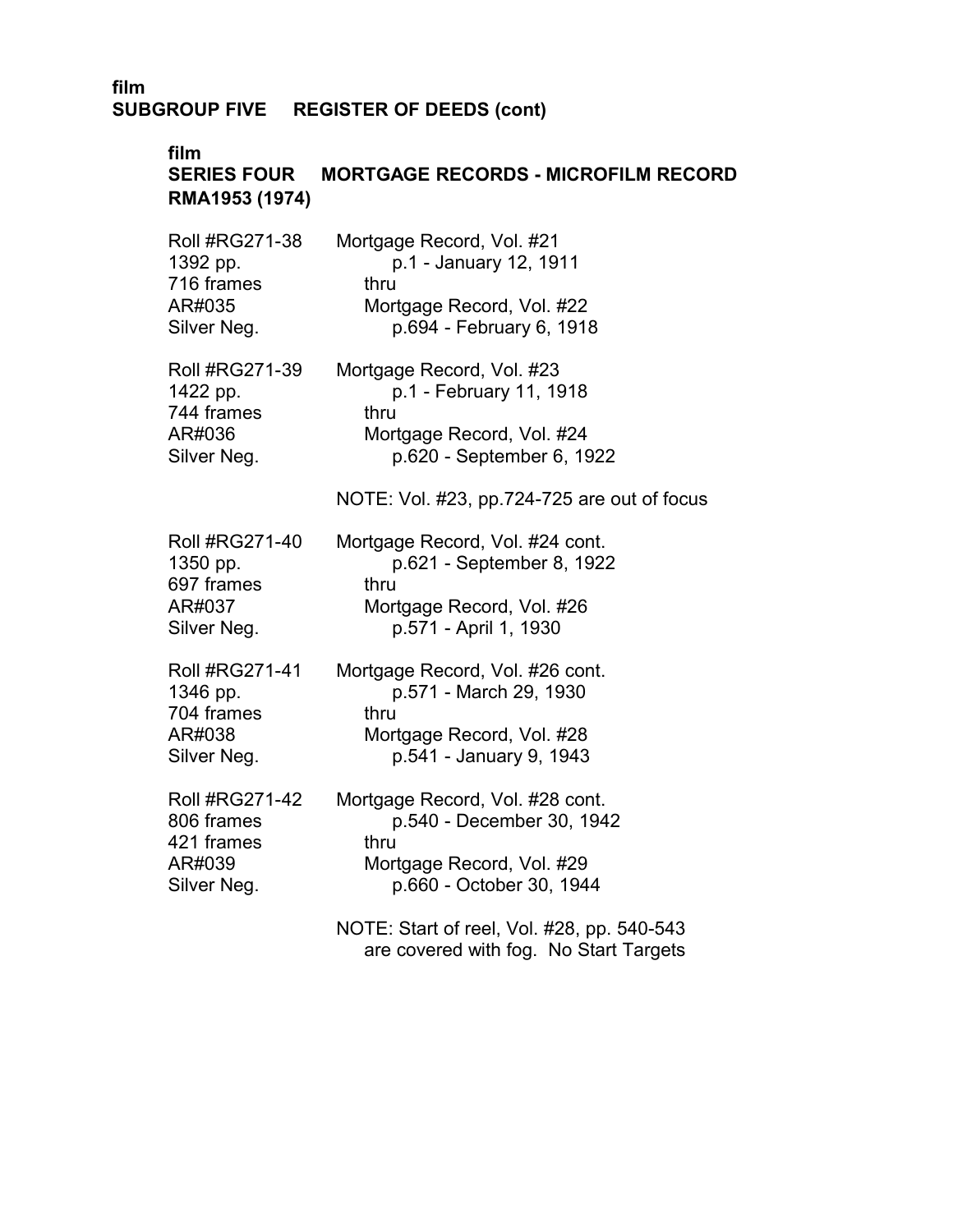**film** 

# **SERIES FOUR MORTGAGE RECORDS - MICROFILM RECORD RMA1953 (1974)**

| <b>Roll #RG271-43</b> | Mortgage Record, Vol. #30 |
|-----------------------|---------------------------|
| 1392 pp.              | p.1 - March 3, 1952       |
| 711 frames            | thru                      |
| AR#040                | Mortgage Record, Vol. #31 |
| Silver Neg.           | p.743 - August 30, 1974   |

## **film**

# **SERIES FIVE MISCELLANEOUS RECORD, 1884-1974**

NOTE: V.1 miscellaneous was checked for content and the following types of record were found: Statements to practice medicine & dentistry; Bills of Sale; Articles of Association & Partnership; Church organizations; Chattel Mtgs & leases; Declarations of Intention; Powers of Attorney; Estray notices; formal agreements; pension certificates; Articles of Incorporation; Contracts and legal notices; water rights; and wills and decrees.

| V.A<br>V.B | General Index to Miscellaneous, 1896-1919<br>General Index to Miscellaneous, 1919-1974                              |
|------------|---------------------------------------------------------------------------------------------------------------------|
| V.1        | Miscellaneous Record, V.1 1883-1896<br>Vol. 1 begins with Brown Co., 1883-1885<br>Index, pp.469-480 (end of volume) |
| V.2        | Miscellaneous Record, V.2<br>1896-1906<br>p.1 (Feb. 18, 1896) - p.426 (Jan. 6, 1906)                                |
|            | Index, pp. 616-634<br>NOTE: pp.427-615 are blank                                                                    |
|            | p.225 - Map of Barnes & Wearin Ranche, 1900                                                                         |
| V.3        | Miscellaneous Record, V.3 1906-1927<br>p.1 (May 19, 1906) - p.700 (8/26/1927)                                       |

see notes this volume, next page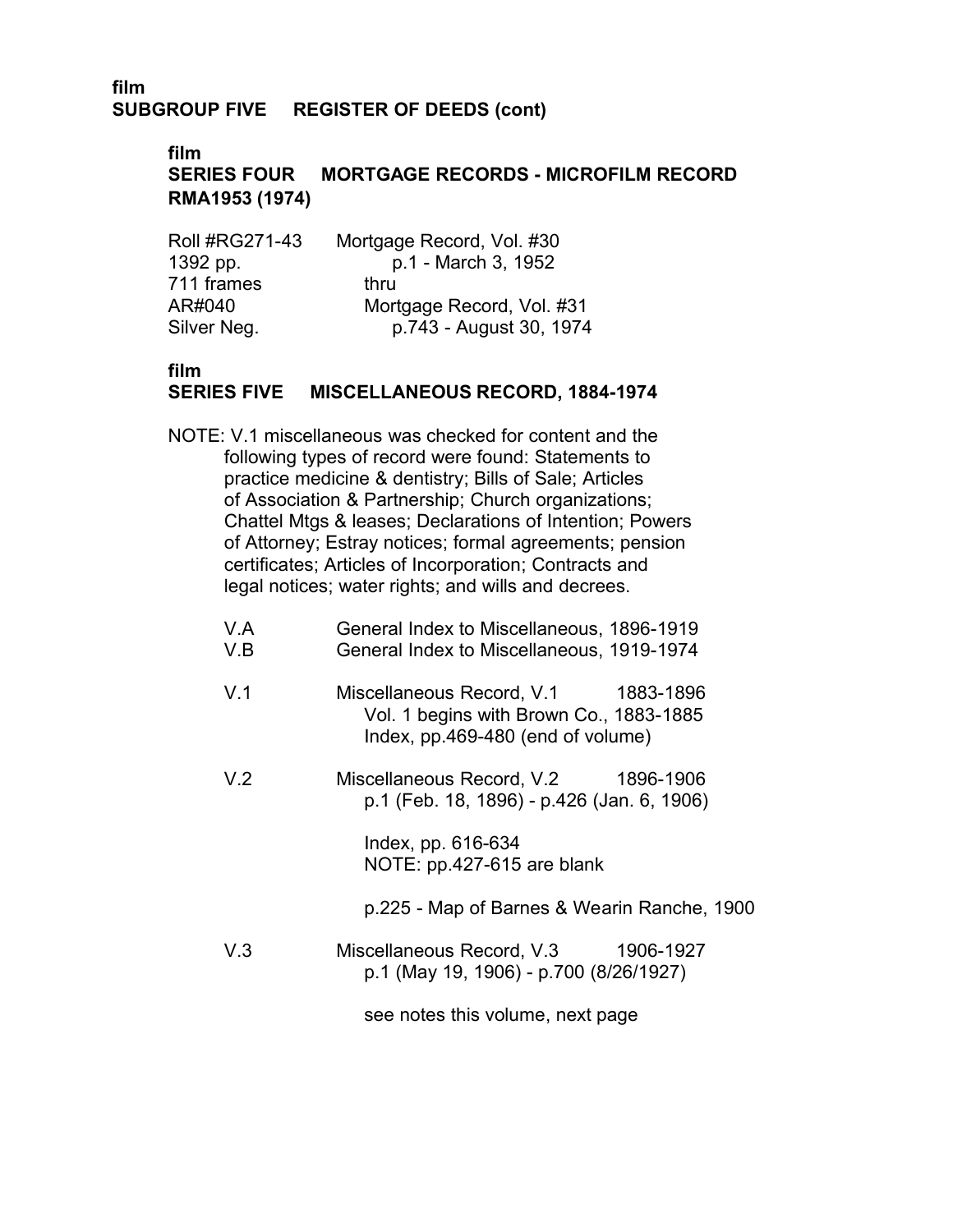**film**

# **SERIES FIVE MISCELLANEOUS RECORD (cont)**

V.3 (notes)

1922-1923 county abstracts of assessment p.546 (opposite) 1924 - p.596 (opposite) 1925 - p.628 (opposite) 1926 - p.665 1927 - p.690 (opposite)

- V.4 Miscellaneous Record, V.4 (1927-1947) p.1 (9/15/1927) - p.647 (4/22/1947)
	- NOTE: 1928 county abstract of assessment, p.34 (opp) 1929 - p.63 (opposite) 1930 - p.125 1931 - p.162 (opposite) 1932 - p.198 (opposite)
	- NOTE: Constitution & By-Laws, Keya Paha County Agricultural Society, Jan. 1929, p.49

NOTE: Volume starts easements & right-of-ways

V.5 Miscellaneous Record, V.5 (1947-1964) p.1 (5/24/1947) - p.628 (5/9/1966)

NOTE: Volume starts Oil & Gas Leases (6/28/1951)

NOTE: Some pages this volume are difficult to read due to light original.

NOTE: Plat, Union Cemetery Assn, S27, 1952, p.222

- V.6 � Miscellaneous Record, V.6 (1965-1974) pp.1-78 (Oil & Gas Leases), 1965-1972 pp.80-85 (Art. of Incorporation), 1974
- V.7 Miscellaneous Record, V.7 (1966-1974) p.1 (6/21/1966) - p.237 (8/16/1974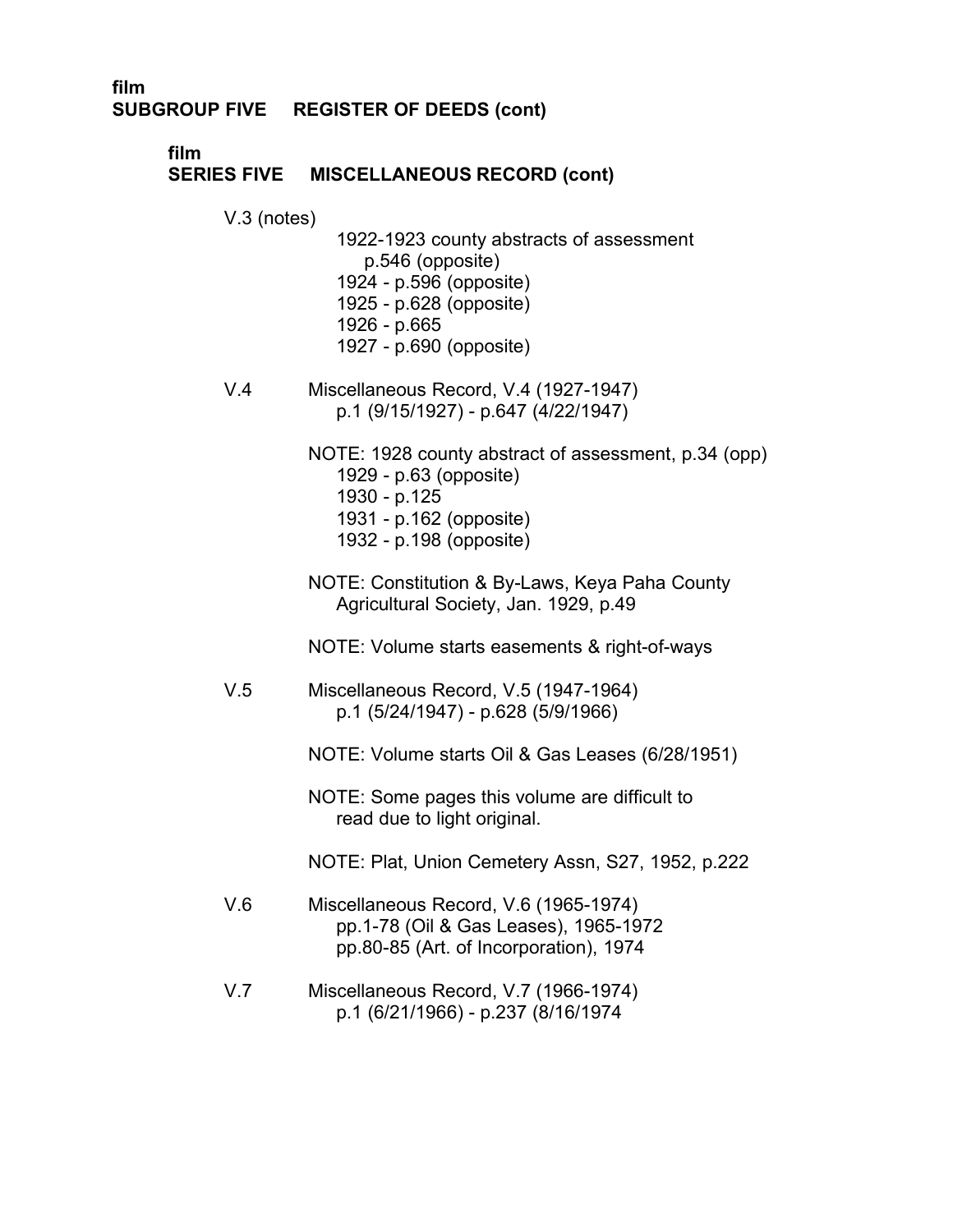#### **film**

# **SERIES FIVE MISCELLANEOUS RECORD - MICROFILM RECORD RMA1953 (1974)**

| <b>Roll #RG271-44</b><br>Agency Roll #41 thru                            | General Index to Miscellaneous, 1896-1919                                                          |
|--------------------------------------------------------------------------|----------------------------------------------------------------------------------------------------|
| silver neg.                                                              | Miscellaneous Record, V.1 (1883-1896)<br>Index, pp. 469-480                                        |
| <b>Roll #RG271-45</b><br>1181 pp.<br>Agency Roll #42 thru<br>silver neg. | Miscellaneous Record, V.2 (1896-1906)<br>p.1 - Cancellation of Mortgage, 2/18/1896                 |
|                                                                          | Miscellaneous Record, V.3 (1906-1927)<br>p.700 - Release of Lis Pendens, 8/26/1927                 |
|                                                                          | NOTE: PP.427-615 were blank and not filmed<br>INDEX: Vol. #2, pp. 616-634 (end of volume)          |
| Roll #RG271-46<br>1198 frames<br>1192 pp.                                | Miscellaneous Record, V.4 (1927-1947)<br>p.1 - Lis Pendens (9/15/1927)<br>thru                     |
| AR #43<br>silver neg.                                                    | Miscellaneous Record, V.5 (1947-1966)<br>p.545 - Rental Receipt (oil & gas), 6/28/1964             |
|                                                                          | NOTE: See notes at volume inventory.                                                               |
| <b>Roll #RG271-47</b><br>656 frames<br>647 pp.                           | Miscellaneous Record, V.5 cont (1964-1966)<br>p.546 - Agreement for sale of land, 7/2/1964<br>thru |
| AR #44<br>silver neg.                                                    | Miscellaneous Record, V.7 (1966-1974)<br>p.237 - August 16, 1974                                   |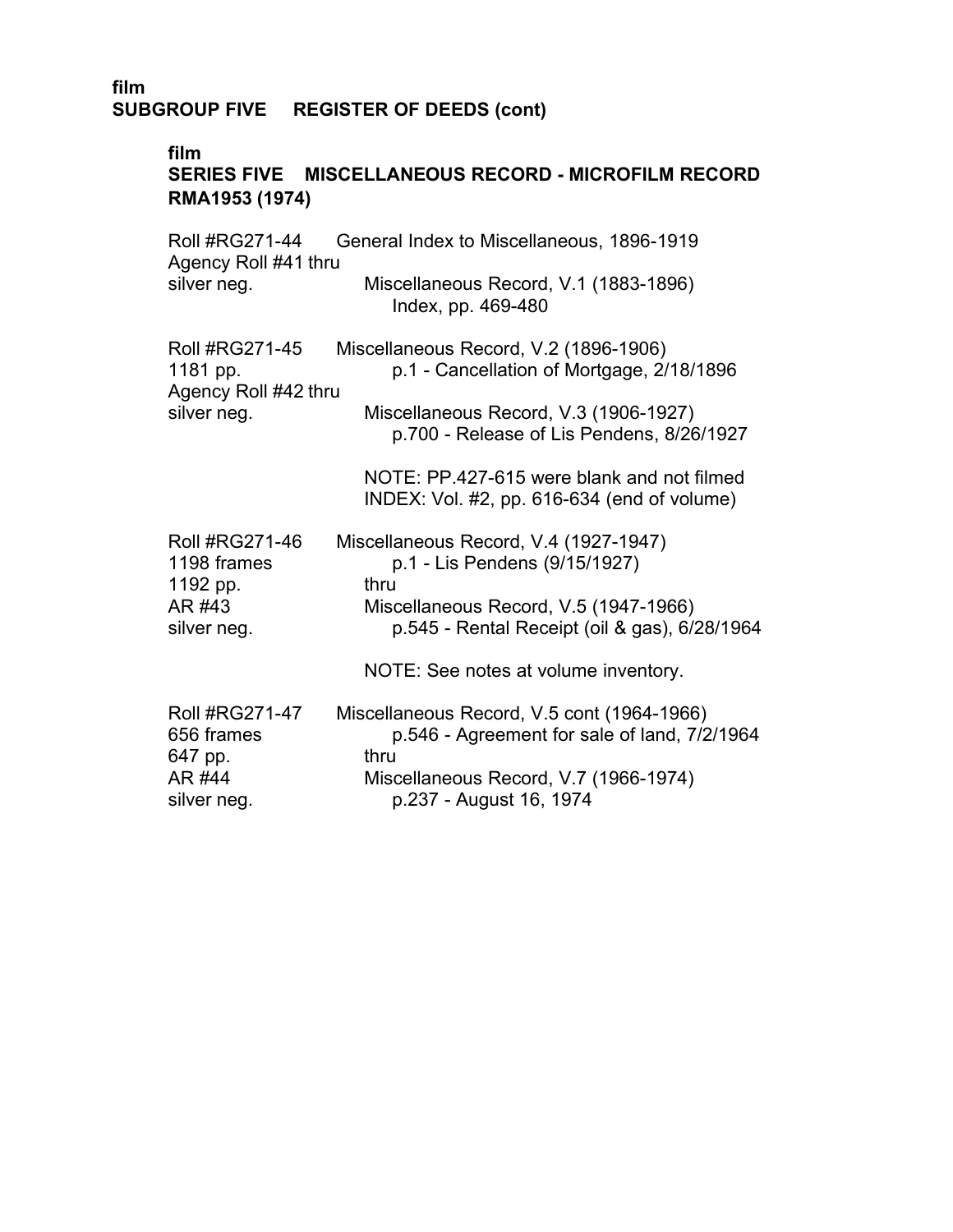## **film SUBGROUP SIX COUNTY COURT, 1885-1974** �

# **film SERIES ONE CIVIL & CRIMINAL DOCKETS**

| Roll #RG271-48 | Criminal Docket, 1969-1974           |
|----------------|--------------------------------------|
| ltem #1        | Index, $A-Z$ (53 pp)                 |
| AR #82         | thru                                 |
| 139 pp.        | Criminal Docket, 1969-1974           |
| Silver pos.    | p.139 (#379)                         |
| SF copy        | State vs. Kurzenberger (costs), 1974 |

# **film**

#### **SERIES TWO GENERAL INDEX TO PROBATE**

| Roll #RG271-48 | General Index to Probate, V.1 |
|----------------|-------------------------------|
| Item $#2$      | n.d. (c.1885-1974)            |
| AR #82         | for Books 1-12                |
| Silver pos.    |                               |
| SF copy        |                               |
|                |                               |

## **film SUBGROUP SEVEN COUNTY SURVEYOR, 1865-1972**

#### **film**

## **SERIES ONE SURVEY FIELD NOTES, 1865-1972**

| <b>Roll #RG271-48</b><br>Item $#3$ | Random Survey field notes<br>1972-1947 (mostly in reverse order) |
|------------------------------------|------------------------------------------------------------------|
| AR #82                             | thru                                                             |
|                                    |                                                                  |
| Silver pos.                        | Original Survey Field Notes, 1865-1894                           |
| SF copy                            | Subidivisions, T33N-R17W 1875                                    |
|                                    | Survey Field Notes-Order of Filming                              |
|                                    | Northern Boundary of Nebr, n.d. (9 pp)                           |
|                                    | Guide Meridians, 1890 (8 pp)                                     |
|                                    | 8th Standard Parallel                                            |
|                                    | R17 & 18, 22 & 23W (1865), 6 pp                                  |
|                                    | <b>Exterior Boundary Lines, 1875</b>                             |
|                                    | T33 to 35N, R17-20W                                              |
|                                    | (south of Keya Paha River), 16 pp                                |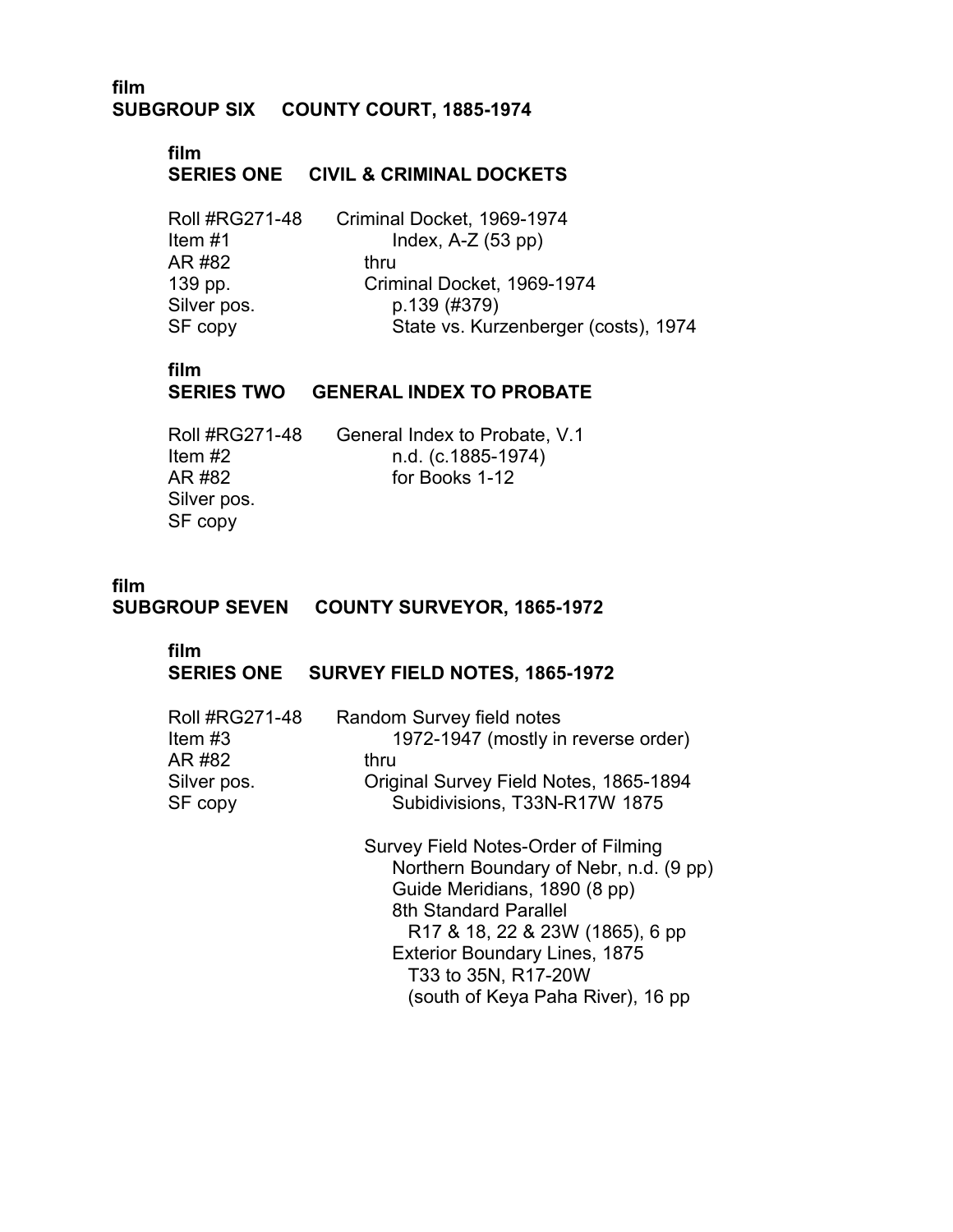| film<br><b>SUBGROUP SEVEN</b>                                      | <b>COUNTY SURVEYOR (cont)</b>                                                                                                                                                                                                                                                                                                                                                                                                                                                                                                                                                                                                                                                                                                                                                                                                                                                                                |
|--------------------------------------------------------------------|--------------------------------------------------------------------------------------------------------------------------------------------------------------------------------------------------------------------------------------------------------------------------------------------------------------------------------------------------------------------------------------------------------------------------------------------------------------------------------------------------------------------------------------------------------------------------------------------------------------------------------------------------------------------------------------------------------------------------------------------------------------------------------------------------------------------------------------------------------------------------------------------------------------|
| film<br><b>SERIES ONE</b>                                          | <b>SURVEY FIELD NOTES (cont)</b>                                                                                                                                                                                                                                                                                                                                                                                                                                                                                                                                                                                                                                                                                                                                                                                                                                                                             |
| <b>Roll RG271-48</b>                                               | Survey Field Notes-order of filming (cont)<br><b>Exterior Boundary Lines, 1875</b><br>T33 & 34 & Frac. 35N, R21 & 22W (11 pp)<br>Exterior Lines, 1875<br>T33 & 34N, R23W and<br>T33 to 35N incl. R23 to 25W (10 pp)<br><b>Exterior Boundary Lines, 1890</b><br>T34-R17 & 18W (10 pp)<br>Exterior Township Lines, 1892<br>T32 & 33N, R19-21W (15 pp)<br>pages 8-13 missed in filming<br>Subdivision Lines, 1890<br>T34N-R18@ (10 pp)<br>Subdivisions, T34N-R18W, 1875 (14 pp)<br>Subdivisions, T33N-R18W, 1875 (14 pp)<br>Subdivision Lines, T32N-R18W and<br>two islands, $1873(9 pp)$<br>Subdivision Lines, Frac. 35N-R19W, 1895<br>Subdivisions, T35N-R19W, 1875 (14 pp)<br>Subdivision Lines, T33N-R19W, 1875 (14 pp)<br>Subdivision Lines, T28N-R19W, 1873 (19 pp)<br>Section Lines, S31 & 36, T34N, 1890 (5 pp)<br>Subdivisions, Frac. T34N-R17W, 1890 (18 pp)<br>Subdivisions, T33N-R17W, 1875 (14 pp) |
| <b>Roll RG271-49</b><br>Item#1<br>AR #83<br>Silver pos.<br>SF copy | Survey Field Notes (cont), V.1<br>T35N-R20W (1875)<br>thru<br>Survey Field Notes, V.1<br>T33N-R24W (1875)                                                                                                                                                                                                                                                                                                                                                                                                                                                                                                                                                                                                                                                                                                                                                                                                    |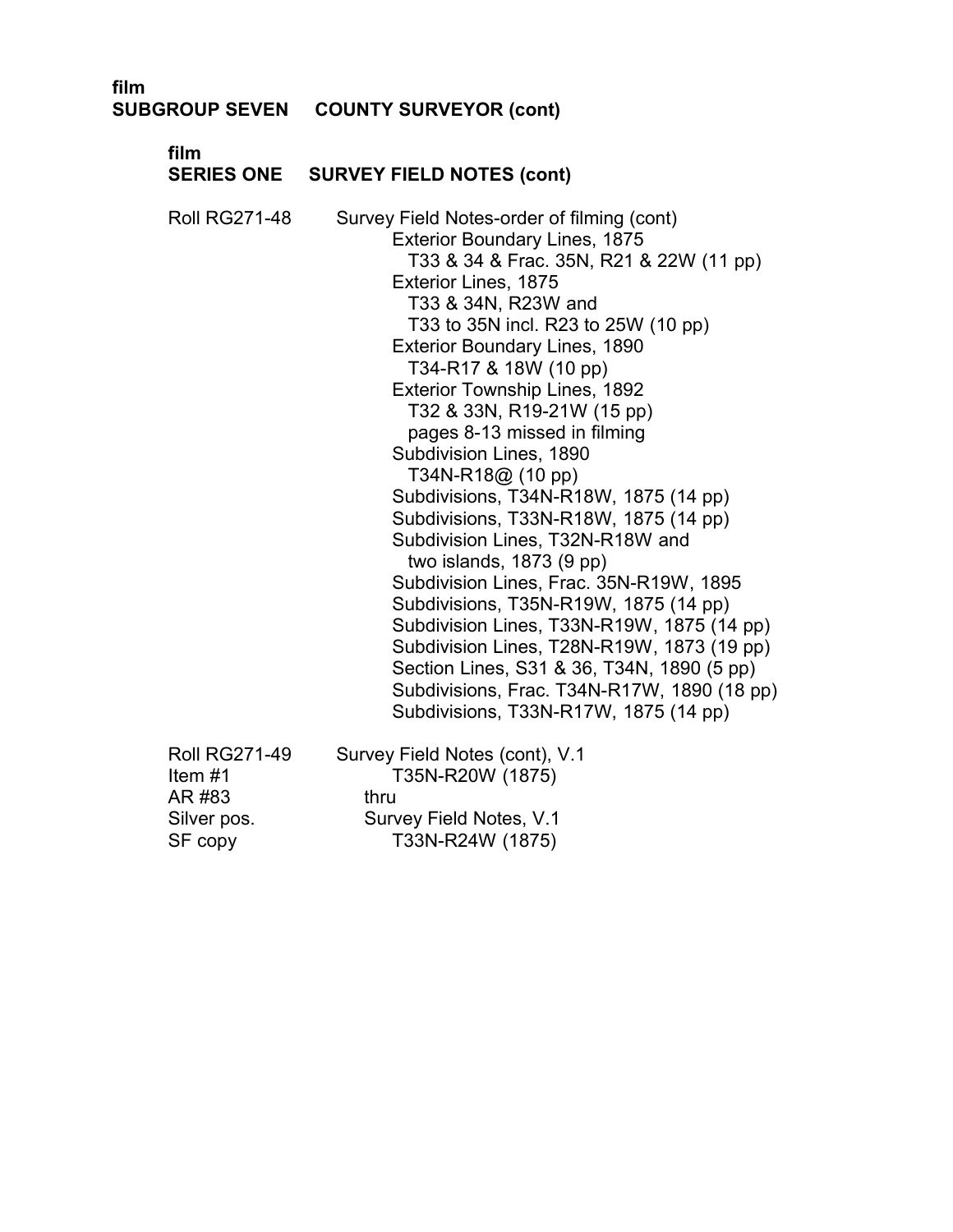# **film SUBGROUP EIGHT DISTRICT COURT, 1885-1940**

Copied from Security film stored for the county at the State Archives.

| film | SERIES ONE APPEARANCE DOCKETS, 1885-1940                                                                                                                                               |
|------|----------------------------------------------------------------------------------------------------------------------------------------------------------------------------------------|
| V.1  | Appearance Docket, V.1 (indexed)<br>p.1 - Beals, Chester vs. Elvira Everts<br>July 14, 1885<br>thru<br>p.291 (#219) - State vs. Geo. Covell<br>June 1, 1891                            |
| V.2  | Appearance Docket, V.2 (not indexed)<br>p.1 (#221) - Tuck vs. Comstock et al<br>May 15, 1891<br>thru<br>p.320 (#539) - Moore vs. Bartleson et al<br>December 10, 1894                  |
| V.3  | Appearance Docket, V.3 (not indexed)<br>p.1 (#540) - Tasket vs. Roberts et al<br>December 17, 1894<br>thru<br>p.319 (#856) - County vs. Muscatine Mortgage<br>and Trust, July 19, 1900 |
| V.4  | Appearance Docket, V.4 (not indexed)<br>p.1 (#857) - County vs. Frederick Keyes et al<br>July 14, 1900<br>thru<br>p.318 (#1173) - Poitevin vs. Burnett et al<br>December 29, 1905      |
| V.5  | Appearance Docket, V.5 (not indexed)<br>p.1 (#1174) - Schultz vs. Stephen<br>January 3, 1906<br>thru<br>p.318 (#1488), W. A. Parker vs. Cabler<br>May 26, 1915                         |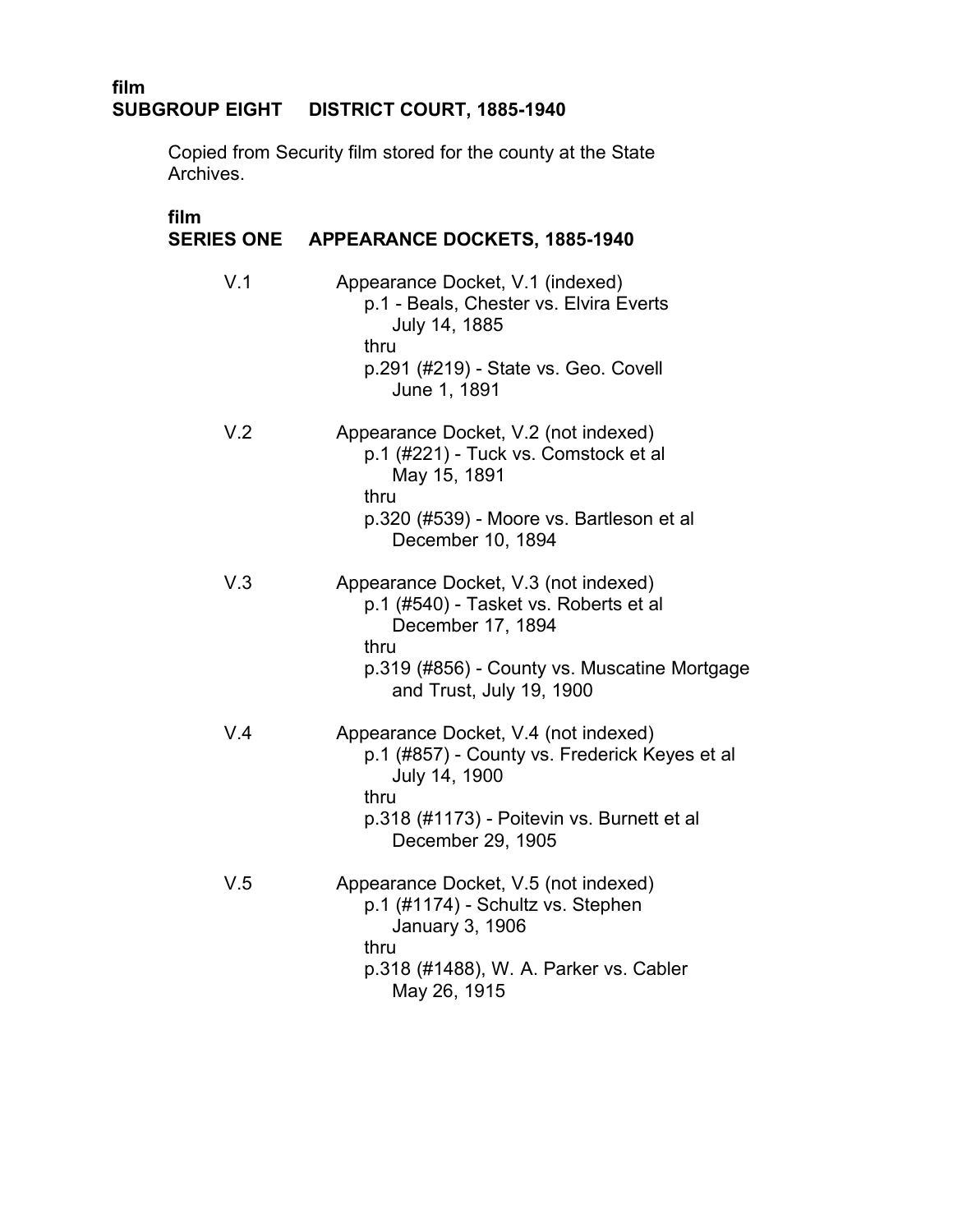## **film SUBGROUP EIGHT DISTRICT COURT (cont)**

| film | SERIES ONE APPEARANCE DOCKETS (cont)                                                                                                                                                            |
|------|-------------------------------------------------------------------------------------------------------------------------------------------------------------------------------------------------|
| V.6  | Appearance Docket, V.6 (indexed)<br>p.1 (#1489) - Huddle vs. Clark<br>June 15, 1915<br>thru<br>p.319 (#1802) - Royal Union Mutual Life<br>Ins. Co. vs. Haskell & Spragg, Aug. 6, 1923           |
| V.7  | Appearance Docket, V.7 (indexed)<br>p.1 (#1803) - Royal Union Mutual Life<br>Ins. Co. vs. Schriner & Emery, Aug. 6, 1923<br>thru<br>p.318 (#2120) - Wight vs. Hudson, Gdn.<br>November 13, 1930 |
| V.8  | Apperance Docket, V.8 (indexed)<br>#2121 - L. A. Wight vs. Castle<br>November 13, 1930<br>thru<br>#2358 - James McCormick vs. Benford et al<br>February 10, 1940                                |

## **film**

# **SERIES ONE APPEARANCE DOCKETS - MICROFILM RECORD RMA1953 (1974)** �

| Roll #1     | Appearance Dockets, V.1 (indexed)             |
|-------------|-----------------------------------------------|
| 343 pp.     | #2 - Beals vs. Everts (July 14, 1885)         |
| AR #51      | thru                                          |
| Silver pos. | Appearance Dockets, V.1                       |
| SF11086     | #219 - State vs. Covell (June 1, 1891)        |
| Roll #2     | Appearance Dockets, V.2 (no index)            |
| 639 pp.     | #221 - Tuck vs. Comstock et al (May 15, 1891) |
| AR #52      | thru                                          |
| Silver pos. | Appearance Dockets, V.4 (no index)            |
| SF11087     | #856 - County vs. Muscatine Mortgage          |
|             | and Trust Co. (July 19, 1900)                 |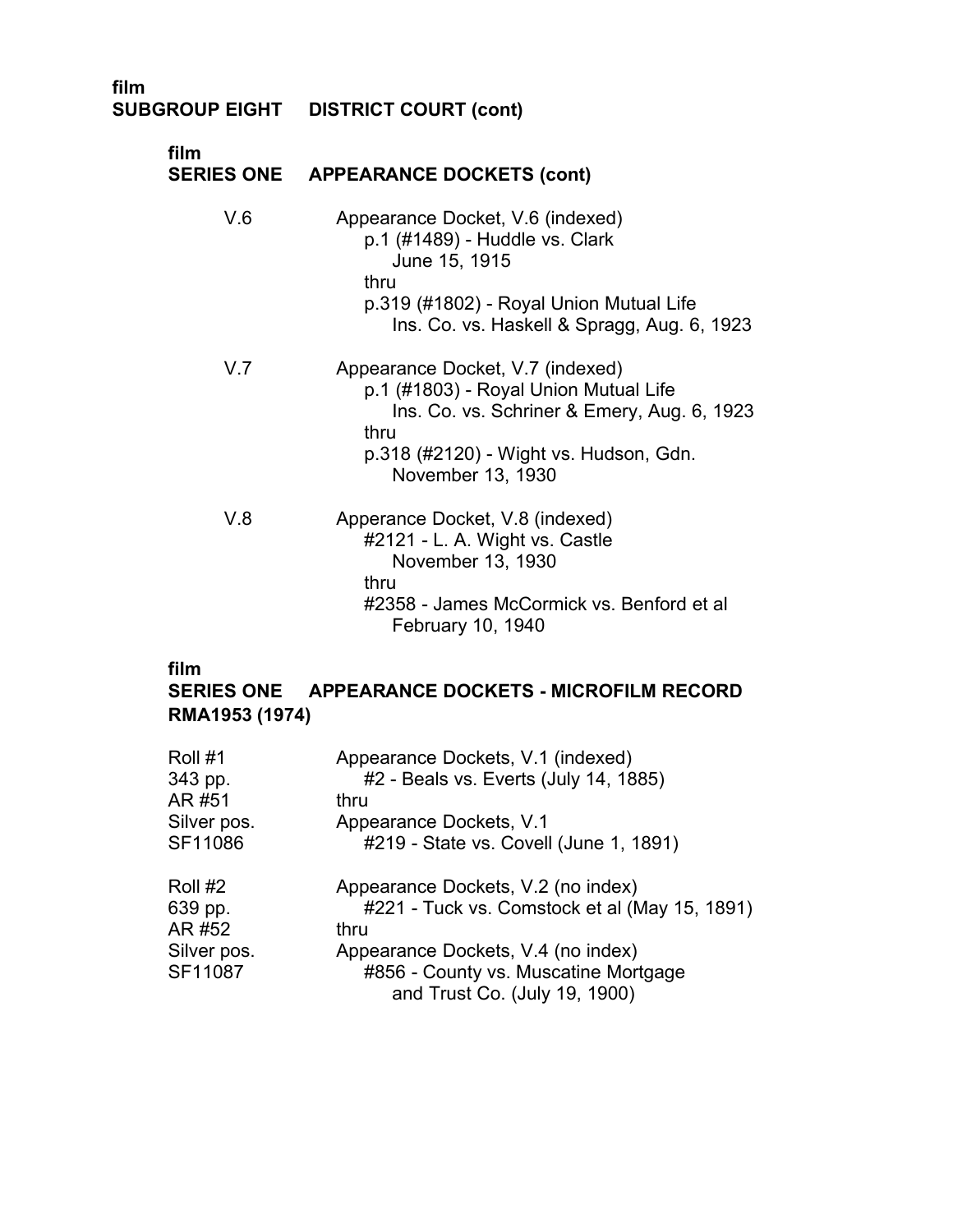# **film SUBGROUP EIGHT DISTRICT COURT (cont)**

# **film SERIES ONE APPEARANCE DOCKETS - MICROFILM RECORD RMA1953 (1974)**

| Roll #3<br>617 pp.<br>AR #53<br>Silver pos.<br>SF11088 | Appearance Dockets, V.4 (cont)<br>#857 - County vs. Frederick Keyes et al<br>July 14, 1900<br>thru<br>Appearance Dockets, V.5 (no index)<br>#1469 - Moore vs. Colburn et al, Jan. 27, 1915                                                           |
|--------------------------------------------------------|------------------------------------------------------------------------------------------------------------------------------------------------------------------------------------------------------------------------------------------------------|
| Roll #4<br>667 pp.<br>AR #54<br>Silver pos.<br>SF11089 | Appearance Dockets, V.5 cont.<br>#1470 - State ex rel Schefferns vs.<br>Woolhiser, Ira E. (February 5, 1915)<br>thru<br>Appearance Dockets, V.7 (indexed)<br>#2022 - Nebraska National Co. vs.<br>Nicholson (April 20, 1928)                         |
| Roll #5<br>390 pp.<br>AR #55<br>Silver pos.<br>SF11090 | Appearance Dockets, V.7 cont.<br>#2023 - Estate of Robert Sandberg vs.<br>Alfred West & Wife and Richard Roe & wife<br>April 30, 1928<br>thru<br>Appearance Dockets, V.8 (indexed)<br>#2358 - James McCormick vs. Benford et al<br>February 10, 1940 |

#### **film**

| <b>SERIES TWO</b> | <b>NATURALIZATION RECORDS, 1885-1935</b>                                                                           |
|-------------------|--------------------------------------------------------------------------------------------------------------------|
| Item $#1$         | Card Index to Naturalizations, 1885-1935                                                                           |
| V.1               | Declarations of Intention V.A (indexed)<br>p.1 - blank<br>p.2 (May 20, 1885) - p.62 (May 18, 1904)                 |
| V.2               | Declarations of Intention V.1 (indexed)<br>U.S. Dept of Commerce & Labor<br>#1 (Oct. 8, 1907) - #34 (May 29, 1928) |
| V.3               | Petition & Record V.1 (indexed)<br>#1 (Jan. 16, 1907) - #43 (Jan. 9, 1929)                                         |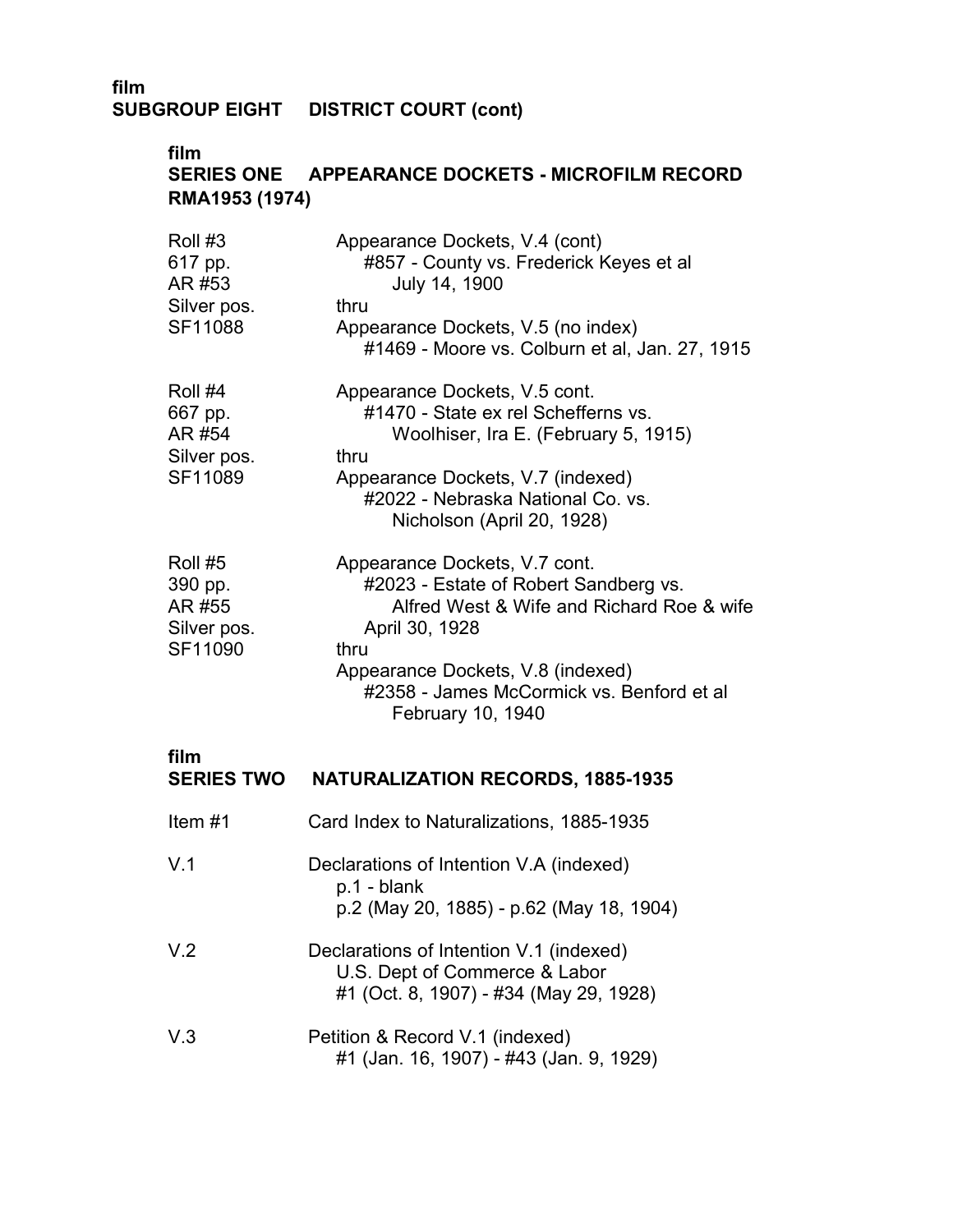#### **film SUBGROUP EIGHT DISTRICT COURT (cont)**

| film<br><b>SERIES TWO</b> | <b>NATURALIZATION RECORDS (cont)</b>                                                |
|---------------------------|-------------------------------------------------------------------------------------|
| $V_4$                     | Petition & Record, V.2 (1929-1935)<br><b>MISSING</b>                                |
| V.5                       | Certificates of Naturalization (indexed)<br>p.1 (Oct. 4, 1886) - p.62 (May 8, 1906) |
|                           | NOTE: Declarations of Intention for June 1904 through                               |

December 1906, contact county District Court.

# **film**

# **SERIES TWO NATURALIZATION RECORDS - MICROFILM RECORD MP4310**

| Roll #1            | Item #1 - Naturalization Index Cards, A-Z |
|--------------------|-------------------------------------------|
| 697 frames         | 1885-1935                                 |
| 186 cards          | thru                                      |
| 385 pp.            | Item #5 - Certificates of Naturalization  |
| <b>GSU Project</b> | p.62 (May 8, 1906)                        |
| #28,981            |                                           |

# **film**

**SUBGROUP NINE SUPERINTENDENT OF SCHOOLS** 

| film<br><b>SERIES ONE</b>                   | <b>SCHOOL CENSUS, 1884-1956</b>                                                                           |
|---------------------------------------------|-----------------------------------------------------------------------------------------------------------|
| Roll #1<br>AR #87<br>Silver pos.<br>SF11122 | School Census, 1884-1894<br>District #1 (1894)<br>thru<br>School Census, 1884-1894<br>District #58 (1884) |

See filming order, next page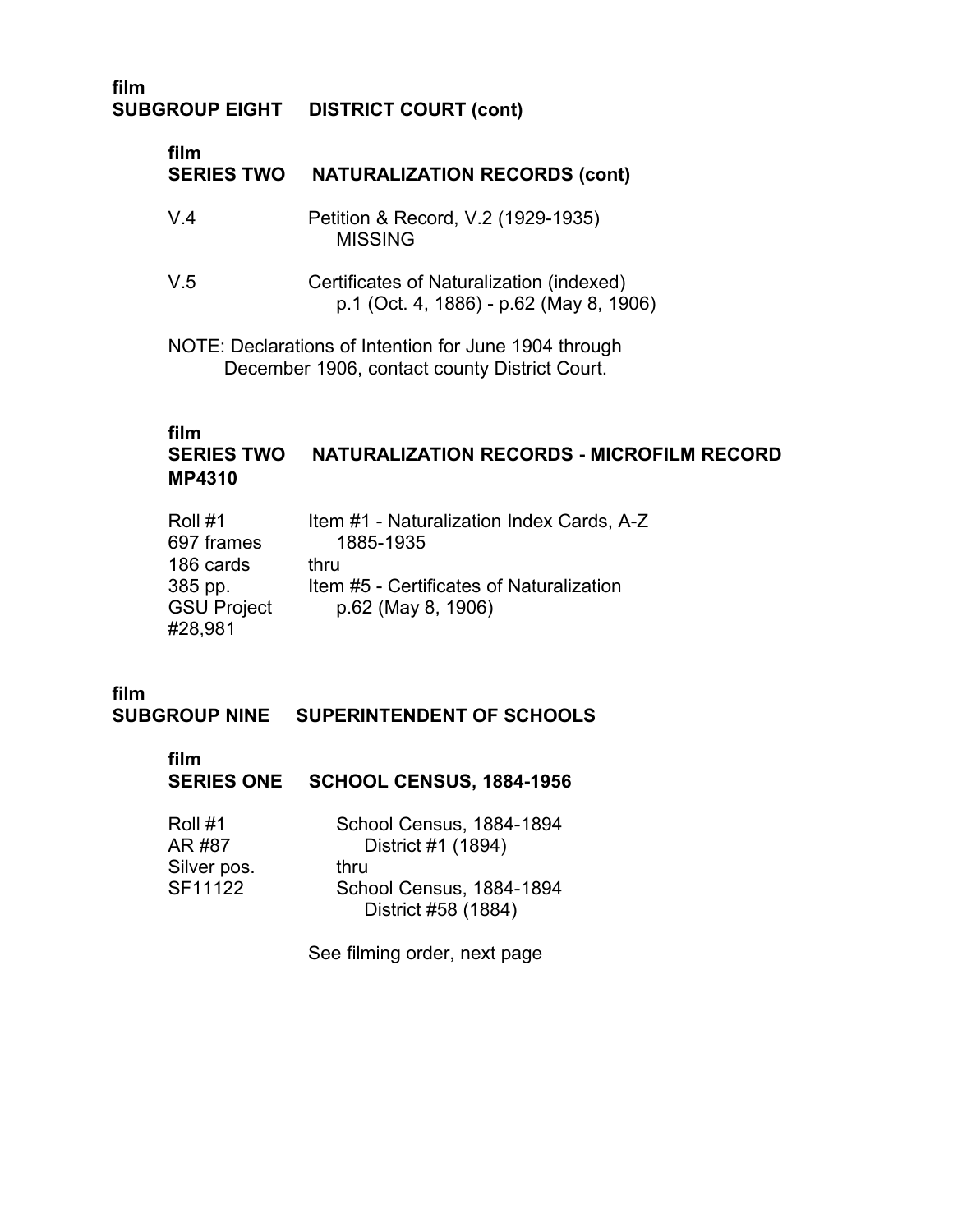|  | SUBGROUP NINE SUPERINTENDENT OF SCHOOLS (cont) |  |
|--|------------------------------------------------|--|
|--|------------------------------------------------|--|

| film                                        | <b>SERIES ONE SCHOOL CENSUS (cont)</b>                                                                                                                                                                                          |                                                                                                                                                                                                                                                           |  |
|---------------------------------------------|---------------------------------------------------------------------------------------------------------------------------------------------------------------------------------------------------------------------------------|-----------------------------------------------------------------------------------------------------------------------------------------------------------------------------------------------------------------------------------------------------------|--|
| Roll #1                                     | <b>FILMING ORDER:</b><br>Years appear in reverse order and<br>are filmed in the following sequence<br>1894<br>1893<br>1892<br>1891<br>1890<br>1889<br>1888<br>1887<br>1886<br>NOTE: Dist. #24 follows Dist. #73<br>1885<br>1884 | Districts 1 thru 81<br>Districts 1 thru 80<br>Districts 1 thru 79<br>Districts 1 thru 75<br>Districts 1 thru 77<br>Districts 1 thru 76<br>Districts 1 thru 75<br>Districts 1 thru 71<br>Districts 1 thru 73<br>Districts 1 thru 71<br>Districts 2 thru 58 |  |
|                                             | End of Reel<br>1895                                                                                                                                                                                                             | no order, Dist. 83 thru 3                                                                                                                                                                                                                                 |  |
| Roll #2<br>AR #88<br>Silver pos.<br>SF11123 | School Census, 1895-1905<br>District #1 & 2 (1895)<br>thru<br>School Census, 1895-1905<br>District #33 (1901)<br>CORRECTION: Districts #1 & 2, 1895 are reversed<br>1896 begins following Dist. #1 after 1895                   |                                                                                                                                                                                                                                                           |  |
|                                             | target.<br>Year targets follow related years<br>1905, 1st documents in poor original condition<br>no attempt at repair or organization before<br>filming.<br>1902 is MISSING                                                    |                                                                                                                                                                                                                                                           |  |
|                                             | <b>ORDER OF FILMING:</b><br>(year targets follow related years)<br>1895<br>1896<br>1897<br>1898                                                                                                                                 | Districts 1 & 2 reversed<br>Districts 83 thru 1<br>Districts 83 thru 1<br>Districts 83 thru 1                                                                                                                                                             |  |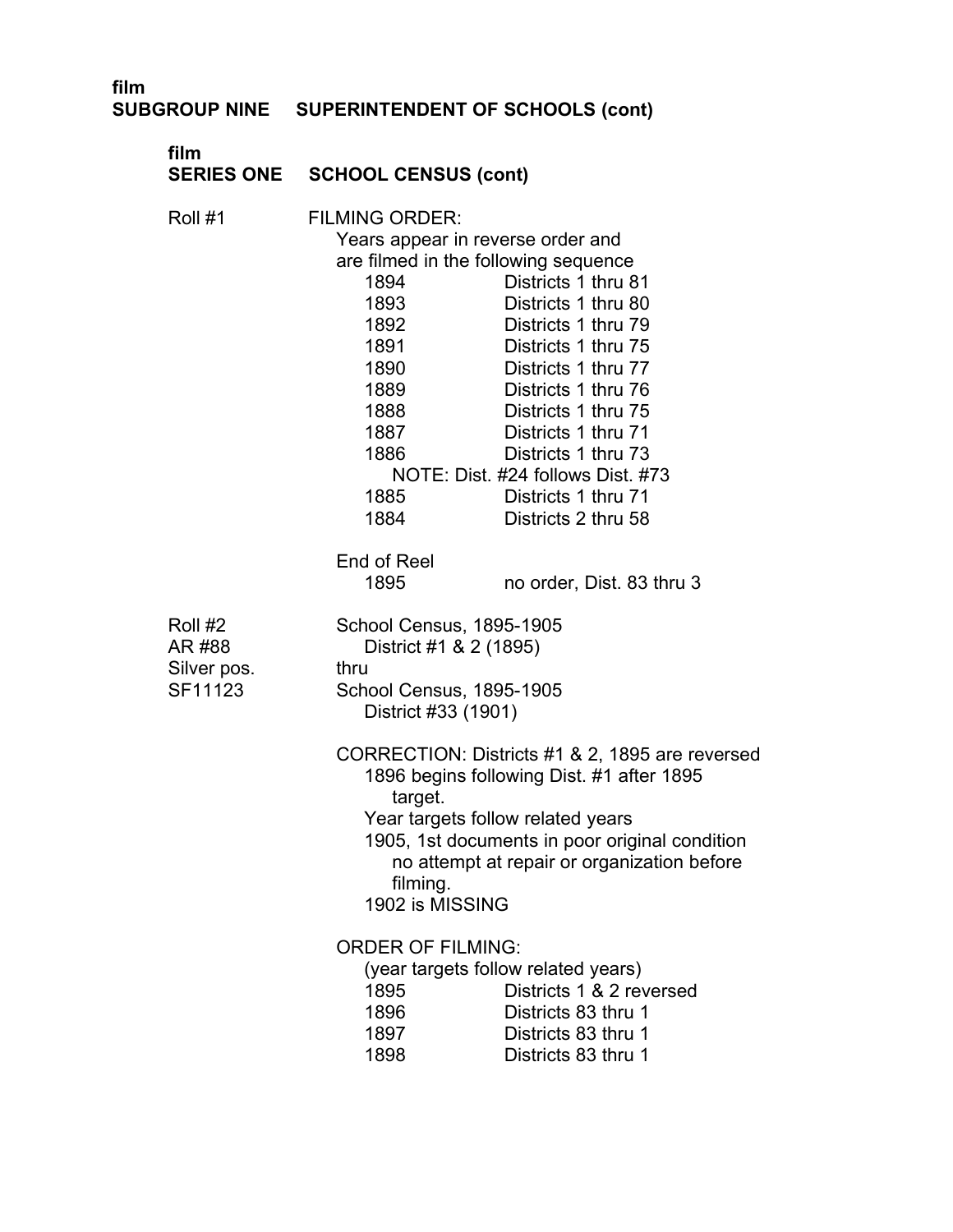| film                                        | SUBGROUP NINE SUPERINTENDENT OF SCHOOLS (cont)                                                                                                                                                                                                                                 |  |
|---------------------------------------------|--------------------------------------------------------------------------------------------------------------------------------------------------------------------------------------------------------------------------------------------------------------------------------|--|
| film<br><b>SERIES ONE</b>                   | <b>SCHOOL CENSUS (cont)</b>                                                                                                                                                                                                                                                    |  |
| Roll #2 (cont)                              | <b>ORDER OF FILMING:</b><br>1899<br>Districts 84 thru 2<br>1900<br>Districts 84 thru 1<br>1905 (poor)<br>Readable districts include<br>9, 13, 16, 17, 19, 21-22, 30-31,<br>36-41, 44-45, 48-49, 52, 54, 56,<br>59, 62, 64-66, 68-69, 74-75, 77,<br>80, 83, 81 (mixed w/83), 84 |  |
|                                             | 1904<br>Districts 1 thru 84<br>1903<br>Districts 1 thru 84<br>1902<br><b>MISSING</b><br>1901<br>Districts 1-9, 11-13, 16-19, 21-22<br>25-28, 30, and 33 (end of roll)                                                                                                          |  |
| Roll #3<br>AR #89<br>Silver pos.<br>SF11124 | School Census, 1901-1915<br>District #36 (1901 cont.)<br>thru<br>School Census, 1901-1915<br>Districts 87 thru 64 (1915)                                                                                                                                                       |  |
|                                             | <b>CORRECTION: Year targets follow related years</b><br>1916, District #4 appears w/ District #2 (1911)<br>1912, District #87 appears at end of 1911<br>1912 has no year target ID<br>1907, District #64 follows 1912 Dist. #1<br>District #57 (n.d.) follows 1912 census      |  |
|                                             | <b>ORDER OF FILMING (Roll #3)</b><br>1901 cont.<br>Districts 36-42, 44-45, 47-50, 52,<br>60, 55-56, 59, 62, 64-65, 69,<br>71, 75, 79-81, 83-84                                                                                                                                 |  |
|                                             | 1906<br>Districts 83-79, 77, 75, 76, 72,<br>68, 66, 65, 62, 60, 59, 56-54,<br>52, 49-47, 45, 42-41, 39-38,<br>25 (part), 36, 31-30, 28, 26,<br>25, 22, 21, 17, 13, 12, 11, 8-1                                                                                                 |  |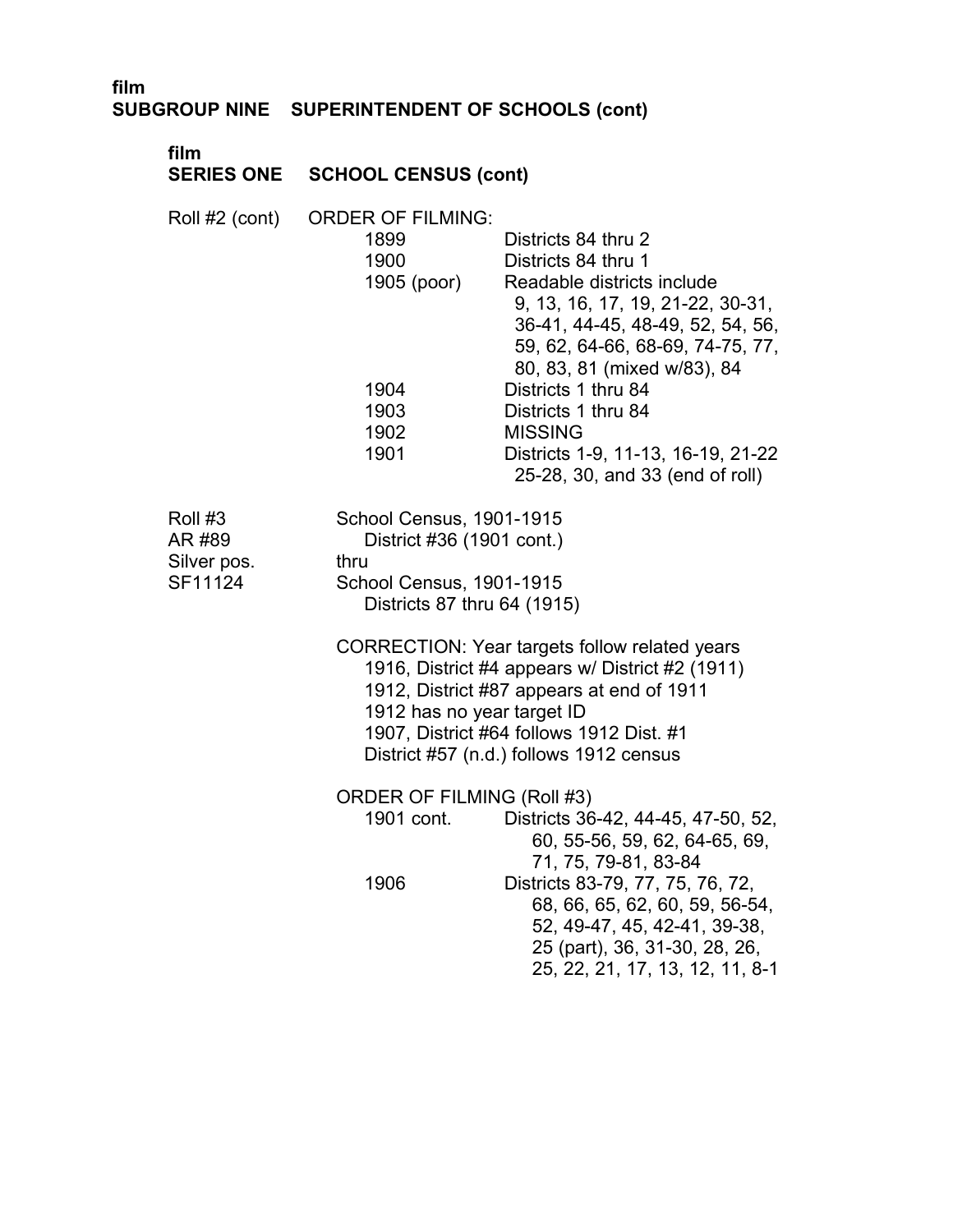| film                      | SUBGROUP NINE SUPERINTENDENT OF SCHOOLS (cont)                 |                                                                                                                                                                                                                                                                                                                                                                                           |  |
|---------------------------|----------------------------------------------------------------|-------------------------------------------------------------------------------------------------------------------------------------------------------------------------------------------------------------------------------------------------------------------------------------------------------------------------------------------------------------------------------------------|--|
| film<br><b>SERIES ONE</b> | <b>SCHOOL CENSUS - MICROFILM RECORD</b>                        |                                                                                                                                                                                                                                                                                                                                                                                           |  |
| Roll #3 (cont)            | <b>ORDER OF FILMING</b><br>(year target follows related years) |                                                                                                                                                                                                                                                                                                                                                                                           |  |
|                           | 1907                                                           | Districts 86-79, 77-75, 72, 68,<br>66-65, 62, 60, 59, 56-54, 52,<br>49-47, 45, 44, 42-39, 37-36, 33,<br>31-30, 28-26, 22-21, 19, 17-16,<br>14, 12-11, 9-1                                                                                                                                                                                                                                 |  |
|                           | 1908                                                           | Districts 87-79, 77-74, 72, 69, 68,<br>66-64, 62, 60-59, 57-52, 49-48,<br>45-44, 42-41, 39, 25, 37-36, 33,<br>31-30, 28-26, 22-21, 19, 17-16,<br>14, 12-11, 9-1                                                                                                                                                                                                                           |  |
|                           | 1909                                                           | Districts 87-79, 77-74, 72-68,<br>66-64, 62, 60-59, 57-52, 59-55,<br>42-41, 39, 37-36, 33, 31-30,<br>28-25, 22-21, 19, 17-16, 14-11,<br>$9 - 1$                                                                                                                                                                                                                                           |  |
|                           | 1910                                                           | Districts 87-86, 84-79, 77-74, 72,<br>69-68, 66-64, 62, 59, 57-55,<br>Dist. #54 marked 45 in error)<br>53-52, 49 (enumeration sheet not<br>marked w/district, see page<br>following cover for Dist. 52.<br>Dist. #47 (part) appears with 49<br>49-48, 46-44, 42-41, 39, 37-36,<br>Dist. #33 following 36 enumera-<br>tion page not identified, 31-30,<br>28-25, 22, 19, 17-16, 13-11, 9-1 |  |
|                           | 1911                                                           | Districts 87-86, 85 following 86<br>enumeration page not marked with<br>District, 85-80, 77-76, 75 (not<br>marked with District), 72, 69-68<br>66 (not marked with District),<br>65-64, 62, 59, 55, 54 (not<br>marked with District), 53-52,                                                                                                                                              |  |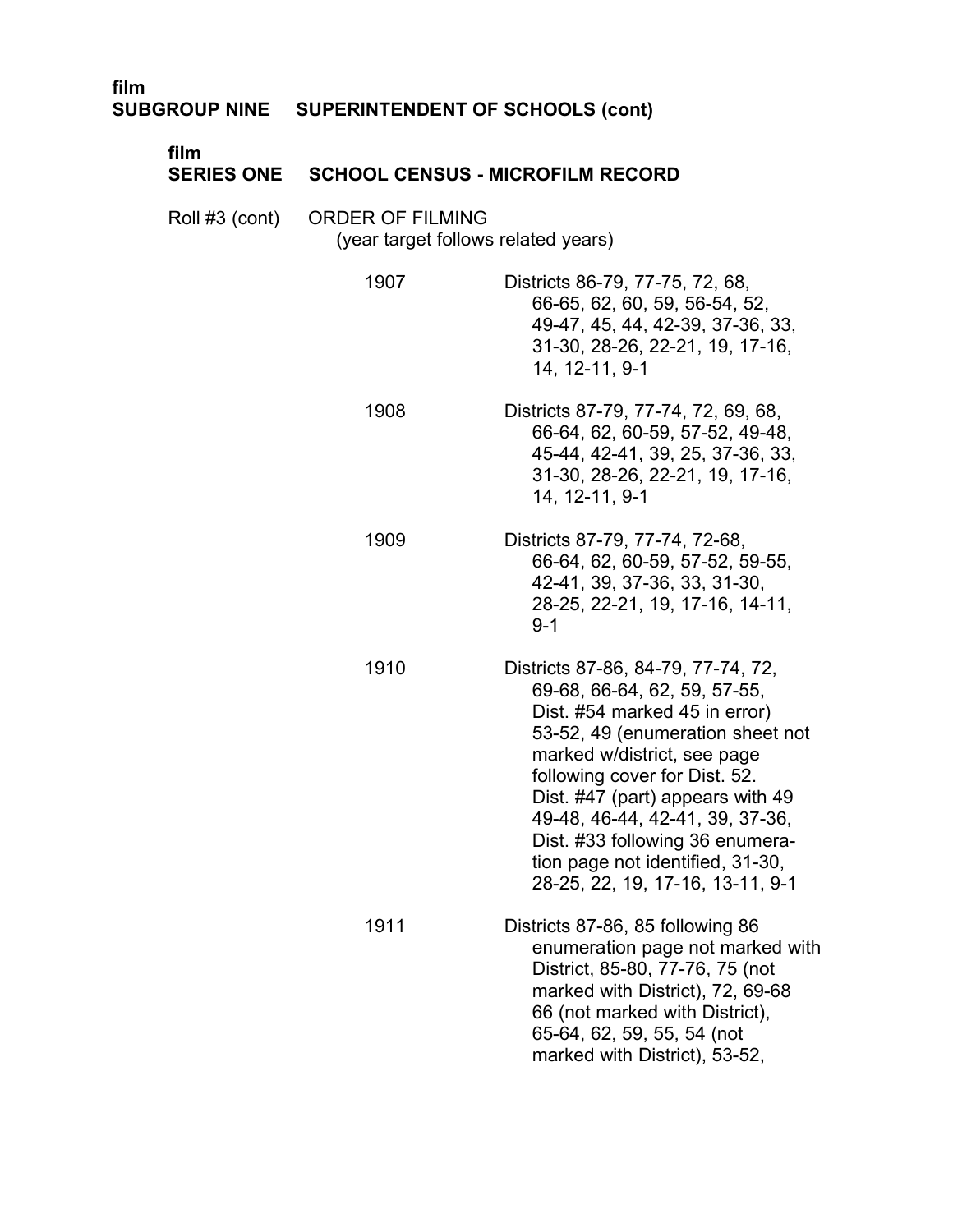# **film SUBGROUP NINE SUPERINTENDENT OF SCHOOLS (cont)**

| film<br><b>SERIES ONE</b> | <b>SCHOOL CENSUS - MICROFILM RECORD</b>                                       |                                                                                                                                                                                                       |
|---------------------------|-------------------------------------------------------------------------------|-------------------------------------------------------------------------------------------------------------------------------------------------------------------------------------------------------|
| Roll #3                   | <b>ORDER OF FILMING (cont)</b><br>(year target follows related years)<br>1911 | (cont), Districts<br>46-44, 42-41, 39, 37, 33, 31-30,<br>28, 27 (not marked with District<br>26-25, 19 (not marked with Dist.<br>17-16, 13-11, 9-8, 7 (not marked<br>with District), $6-2$ , and $#1$ |
|                           | 1916<br>1912                                                                  | District #4 (see Dist. #2, 1911)<br>District #87 (see end of 1911)                                                                                                                                    |
|                           | 1912                                                                          | Districts 86-79, 77-74, 72, 69-68,<br>66-64, 62, 60-59, 57-52, 48-47,<br>45-44, 42-40, 37-36, 34, 33,<br>31-30, 28-25, 22-21, 19, 17-16,<br>13-11, 9-3, 1                                             |
|                           | 1907<br>1917                                                                  | District #64 (see Dist. #1, 1912)<br>District #13 (see end of 1912)                                                                                                                                   |
|                           | 1913                                                                          | Districts #87-79, 77-76, 74, 72,<br>69-68, 66-64, 62, 59, 56-54,<br>52, 49-47, 45-44, 42-40, 37-36,<br>33, 31-30, 28-25, 22-21, 19,<br>17-16, 13-11, 9-1                                              |
|                           | 1914                                                                          | Districts #87, 85-79, 77-74, 72,<br>69, 66-64, 62, 59, 57-54, 52,<br>49-47, 45-44, 42-40, 37-36, 33,<br>30, 28-25, 21, 19, 17-16, 13-11<br>$9 - 1$                                                    |
|                           | 1915                                                                          | Districts 87, 85-79, 77-74,<br>72, 69-68, 66-64                                                                                                                                                       |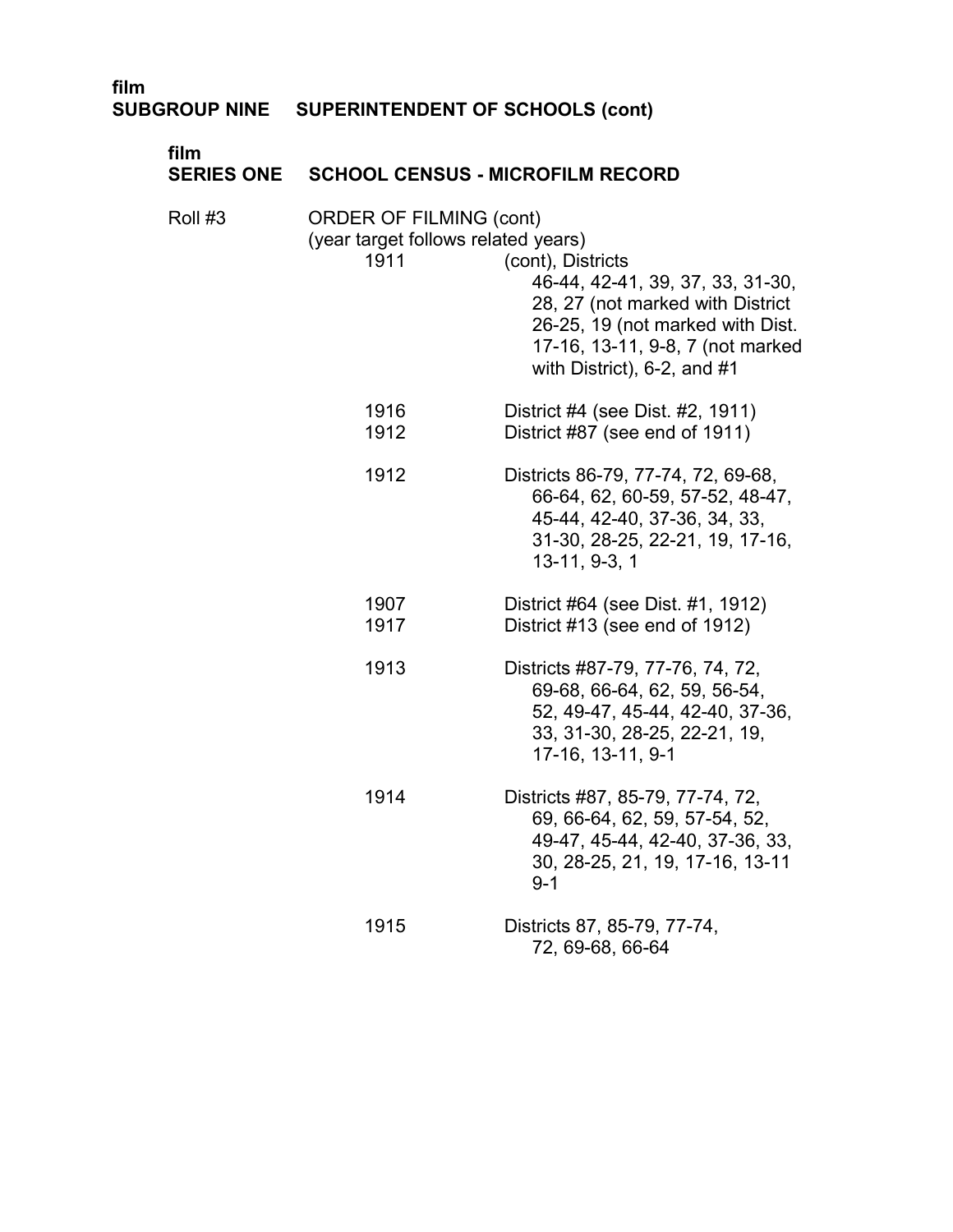# **SUBGROUP NINE SUPERINTENDENT OF SCHOOLS (cont)**

| film                                          | SERIES ONE SCHOOL CENSUS - MICROFILM RECORD                                                                                                                                                                                                                                                                                                                                                                                                                                                                                                                                                                                                                                                                                                                                                                         |  |  |
|-----------------------------------------------|---------------------------------------------------------------------------------------------------------------------------------------------------------------------------------------------------------------------------------------------------------------------------------------------------------------------------------------------------------------------------------------------------------------------------------------------------------------------------------------------------------------------------------------------------------------------------------------------------------------------------------------------------------------------------------------------------------------------------------------------------------------------------------------------------------------------|--|--|
| Roll #4<br>AR #90                             | School Census, 1915-1925<br>District #62 (1915 cont)                                                                                                                                                                                                                                                                                                                                                                                                                                                                                                                                                                                                                                                                                                                                                                |  |  |
| Silver pos.<br>SF copy<br>SF11125             | thru<br>School Census, 1915-1925<br>District #16 (1925)                                                                                                                                                                                                                                                                                                                                                                                                                                                                                                                                                                                                                                                                                                                                                             |  |  |
|                                               | <b>CORRECTIONS:</b><br>1915, Dist. #56 is microfilmed over Dist.<br>#55 sheets. Dist. #56, p.1 end student #49<br>1915, Dist. #55 microfilmed over other pages<br>1916, Dist. #5 follows Dist. #6 (1915)<br>Dist. #3 (out of order - poor condition)<br>Dist. #8 (poor condition)<br>Dist. #25 (poor)<br>some unidentified districts in poor condition<br>Unidentified (Springview) #60 (poor)<br>Unidentified (Burton), poor<br>Dist. #1 (Bracksburg), poor condition<br>Dist. #2 (damaged)<br>1917, unidentified filmed over other pages<br>Dist. #88, n.d. (possibly 1917)<br>Dist. #21 follows 1916<br>1917 has no year target<br>Unidentified, Springview, n.d. follows 1917<br>target.<br>Dist. #59 filmed over Dist. 55 pages<br>1925, Dist. #90 (poor condition)<br>Some Districts this year are very light |  |  |
| NOTE: See order of filming, roll 4, next page |                                                                                                                                                                                                                                                                                                                                                                                                                                                                                                                                                                                                                                                                                                                                                                                                                     |  |  |
|                                               | <b>ORDER OF FILMING:</b><br>(year targets follow related years)<br>1915 (cont)<br>Districts 62, 60-59,<br>56 (filmed over 55)<br>Dist. #56 ends with student #49<br>Dist. #55 filmed over other pages<br>Districts 54-52, 49-47, 45-44,<br>42-40, 37-36, 34-33, 30, 28-25,<br>21, 19, 17-16, 13-11, 9-1                                                                                                                                                                                                                                                                                                                                                                                                                                                                                                             |  |  |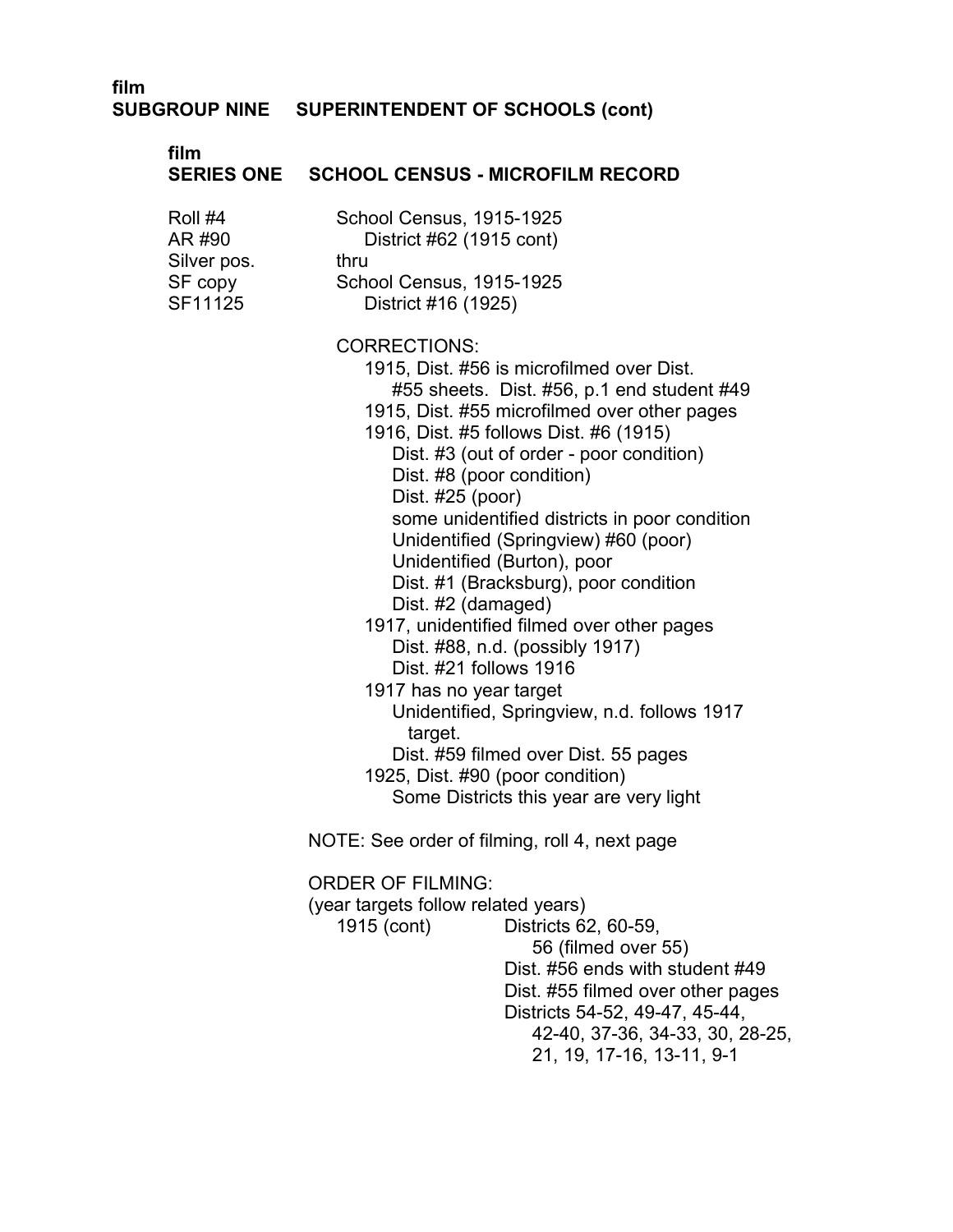| film                      | SUBGROUP NINE SUPERINTENDENT OF SCHOOLS (cont) |                                                                                                                                                                                                                                                                                                                                                                                                                                                                                                                                       |
|---------------------------|------------------------------------------------|---------------------------------------------------------------------------------------------------------------------------------------------------------------------------------------------------------------------------------------------------------------------------------------------------------------------------------------------------------------------------------------------------------------------------------------------------------------------------------------------------------------------------------------|
| film<br><b>SERIES ONE</b> | <b>SCHOOL CENSUS - MICROFILM RECORD</b>        |                                                                                                                                                                                                                                                                                                                                                                                                                                                                                                                                       |
| Roll #4 (cont)            | <b>ORDER OF FILMING:</b><br>1916               | Districts 87-80, 77-74, 72, 69-68,<br>66-64, 62, 60-59, 56-52, 49-44,<br>42-40, 37-36, 34-33, 30, 28-26,<br>21, 19, 17-16, 13-12, then<br>Dist. #3 (out of order, poor)<br>Dist. #8 (poor condition)<br>Dist. #25 (poor)<br>Dist. #5 (poor)<br>Unidentified (poor condition)<br>Springview (#60), poor condition<br>Burton (poor condition)<br>Dist. #1 (Bracksburg), poor<br>Dist. #2 (damaged)<br>Dist. #83 (damaged), p.1 1918<br>Unidentified (filmed over other<br>pages.<br>Dist. #88, n.d. (possibly 1917)<br>Dist. #21 (1917) |
|                           | 1917                                           | Districts 88-86, 84-79, 76-74, 72,<br>66-64, 62, 60, 59, 55-52, 48, 49<br>47-46, 44, 41, 37-36, 34-33, 30,<br>28-25, 19, 17-16, 13-11, 9-1<br>Springview, n.d. (follows 1917)                                                                                                                                                                                                                                                                                                                                                         |
|                           | 1918                                           | Districts 88-79, 77-74, 72, 69-68,<br>66-65, 62, 60, 59 (filmed over<br>Dist. 55 pages), 55-52, 49-44,<br>42-41, 36, 34-33, 30, 28, 25,<br>21, Carns, 17-16, 13-11, 9-2                                                                                                                                                                                                                                                                                                                                                               |
|                           | 1919                                           | Districts 89-79, 76-74, 72, 69-68,<br>66-64, 62, 60-59, 55, 53-52,<br>49-46, 44, 42-40, 37, 32-33, 30,<br>26-25, 21, 13                                                                                                                                                                                                                                                                                                                                                                                                               |
|                           | 1920                                           | Districts 89-79, 76-74, 72-68,<br>66-64, 62, 59, 55, 53-52, 49-44,<br>42, 37-36, 34-33, 30-25, cont.                                                                                                                                                                                                                                                                                                                                                                                                                                  |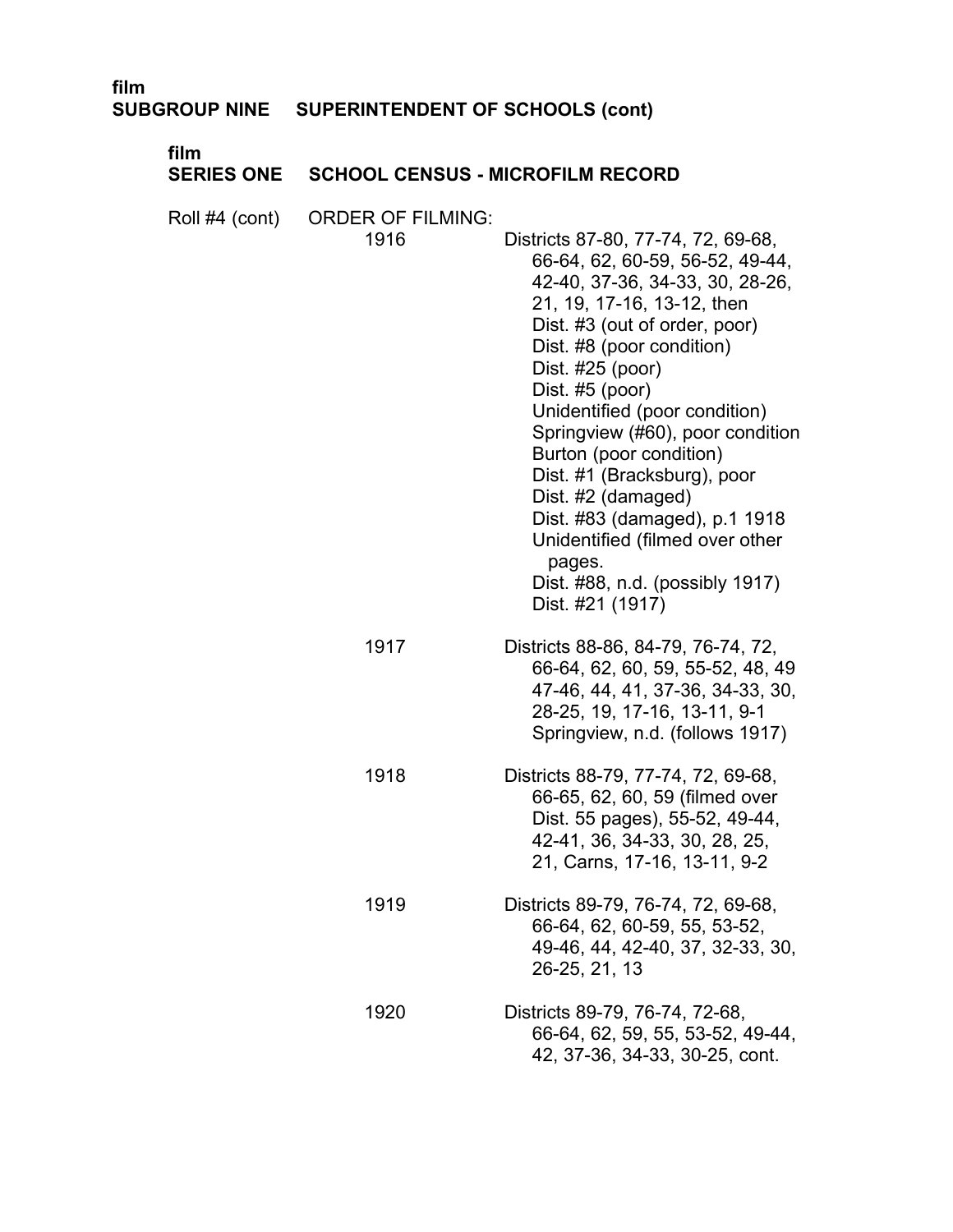| film           | SUBGROUP NINE SUPERINTENDENT OF SCHOOLS (cont) |                                                                                                                                                                                                                                   |
|----------------|------------------------------------------------|-----------------------------------------------------------------------------------------------------------------------------------------------------------------------------------------------------------------------------------|
| film           | <b>SERIES ONE SCHOOL CENSUS (cont)</b>         |                                                                                                                                                                                                                                   |
| Roll #4 (cont) | <b>ORDER OF FILMING:</b><br>1920 (cont)        | Districts 21, 17-16, 13, 11,<br>$9-5, 2-1$                                                                                                                                                                                        |
|                | 1921                                           | Districts 88-79, 76-74, 72, 69-68,<br>66-64, 62, 60-59, 56-52, 49-44,<br>42-41, 37-36, 34-33, 30, 28-27,<br>25, 21, 17-16, 12-11, 9-5, 3-1                                                                                        |
|                | 1922                                           | Districts 1-8, 11-13, 16-17, 21,<br>25-28, 33-34, 36, 40-42, 44-45,<br>47-49, 52-53, 55-56, 59, 62,<br>64-66, 68-69, 72, 74-76, 80-85,<br>87-89                                                                                   |
|                | 1923                                           | Districts 89-81, 79, 76-74, 72,<br>69-68, 66-65, 55-56, 58-59, 62,<br>64, 42, 44-49, 52, 54-55, 26-28,<br>33-34, 36-37, 41, 25, 21, 17-16,<br>$13-11, 9-1$                                                                        |
|                | 1924                                           | Districts 90-82, 79-78, 75-74, 72,<br>69, 66-64, 62, 60-59, 56-55, 52,<br>49-44, 42-40, 37-36, 33, 30,<br>28-25, 21, 17-16, 13-11, 9-7,<br>$4 - 1$                                                                                |
|                | 1925                                           | District #90 (poor condition)<br>(some districts very light)<br>Districts 89-79, 76-74, 72, 69-68,<br>66, 65-64, 62, 60, 59-55, 54-53,<br>52, 49-48, 47-44, 42-41, 37-36,<br>34-33, 30, 28-27, 25, 21, 17, 16<br>(cont) next reel |

Rolls 5-6 are restricted to staff use only due to the presence � of confidential documents not open to reference. � inventory Rolls 5-6 begins next page �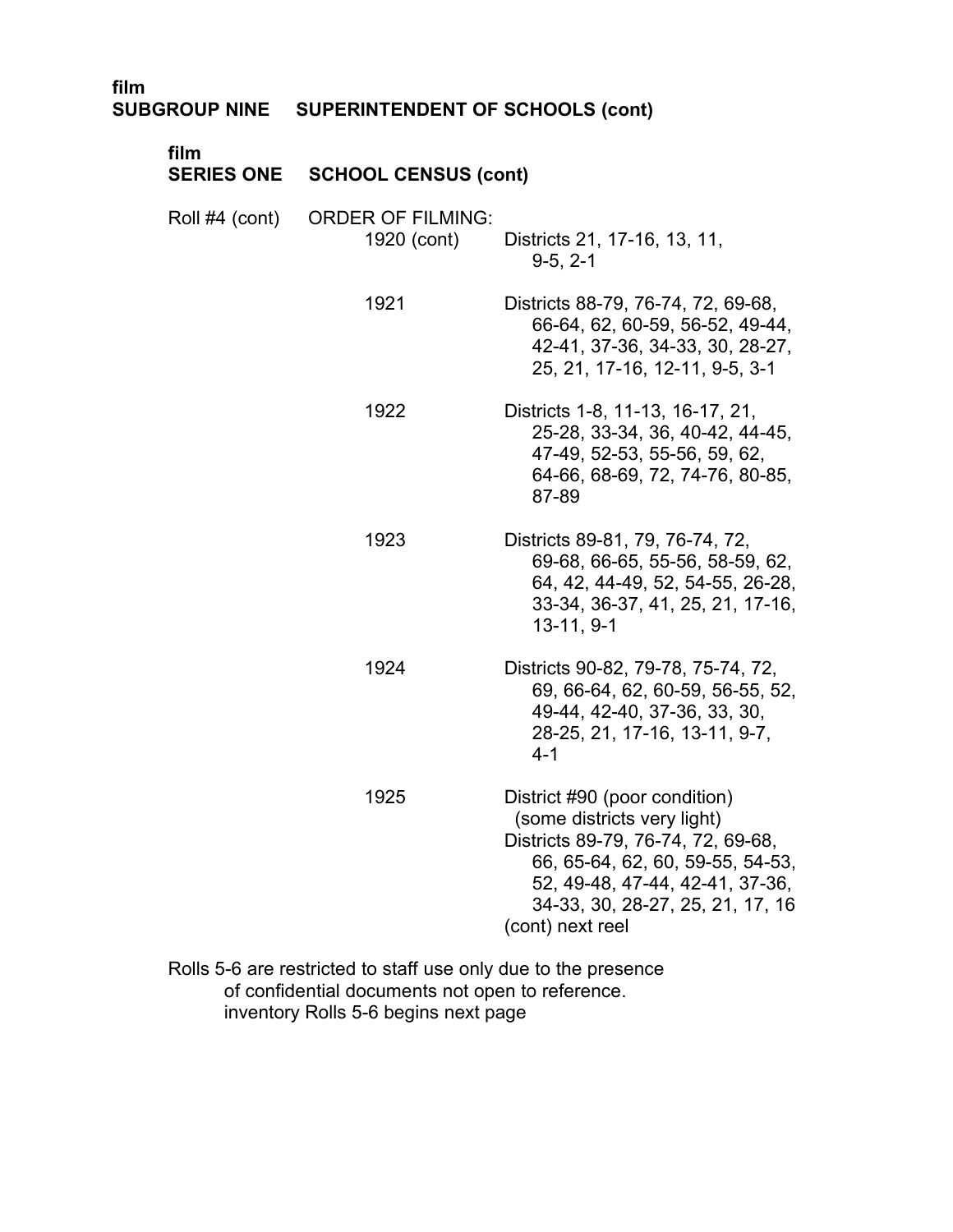# **film SUBGROUP NINE SUPERINTENDENT OF SCHOOLS (cont)**

| film                                                  |                                         | SERIES ONE SCHOOL CENSUS - MICROFILM RECORD                                                                                                                                            |  |
|-------------------------------------------------------|-----------------------------------------|----------------------------------------------------------------------------------------------------------------------------------------------------------------------------------------|--|
| Roll #5<br>AR #91<br>Silver pos.<br>SF copy<br>#11126 | thru                                    | School Census, 1925-1936<br>1925 cont., District #12<br>School Census, 1925-1936<br>1936, District #42<br>NOTE: Restricted to staff use only.                                          |  |
|                                                       |                                         |                                                                                                                                                                                        |  |
|                                                       | <b>ORDER OF FILMING:</b><br>1925 (cont) | Districts 12-11, 9-1                                                                                                                                                                   |  |
|                                                       | 1926                                    | Districts 90-79, 76-74, 72, 69-68,<br>66-64, 62, 60-59, 56-52, 49-44,<br>42-41, 37-36, 34-33, 30, 28-25,<br>21, 17-16, 14-11, 9-7, 5-1                                                 |  |
|                                                       | 1927                                    | Districts 90-79, 76-74, 72, 69-68,<br>66-63, 60, 59, 56-52, 49-47, 45,<br>40, 42, 46, 36, 34, 33, 37-38,<br>28-25, 21, 17-16, 13-12, 9-1                                               |  |
|                                                       | 1928                                    | Districts 90-83, 80-79, 76-74, 72,<br>69-68, 65-64, 62, 59, 56-55,<br>53-52, 49, 47-46, 42, 45, 41,<br>37, 36 (No Dist. ID), 33, 30,<br>27-25, 21, 17 (No Dist. ID),<br>16, 14-12, 9-1 |  |
|                                                       | 1929                                    | Districts 90-79, 76-74, 72, 69-68,<br>66-64, 62, 60-59, 56-52, 49-44,<br>41-40, 37-36, 34-33, 30, 28-25,<br>21, 17-16, 13-12, 9-1                                                      |  |
|                                                       | 1930                                    | (no separation target)<br>Districts 90, 88-80, 76-74, 72, 69,<br>66-65, 62, 59, 55, 53-52, 49-44,<br>36, 34-33, 27-24, 21, 17, 13-11,<br>$9 - 1$                                       |  |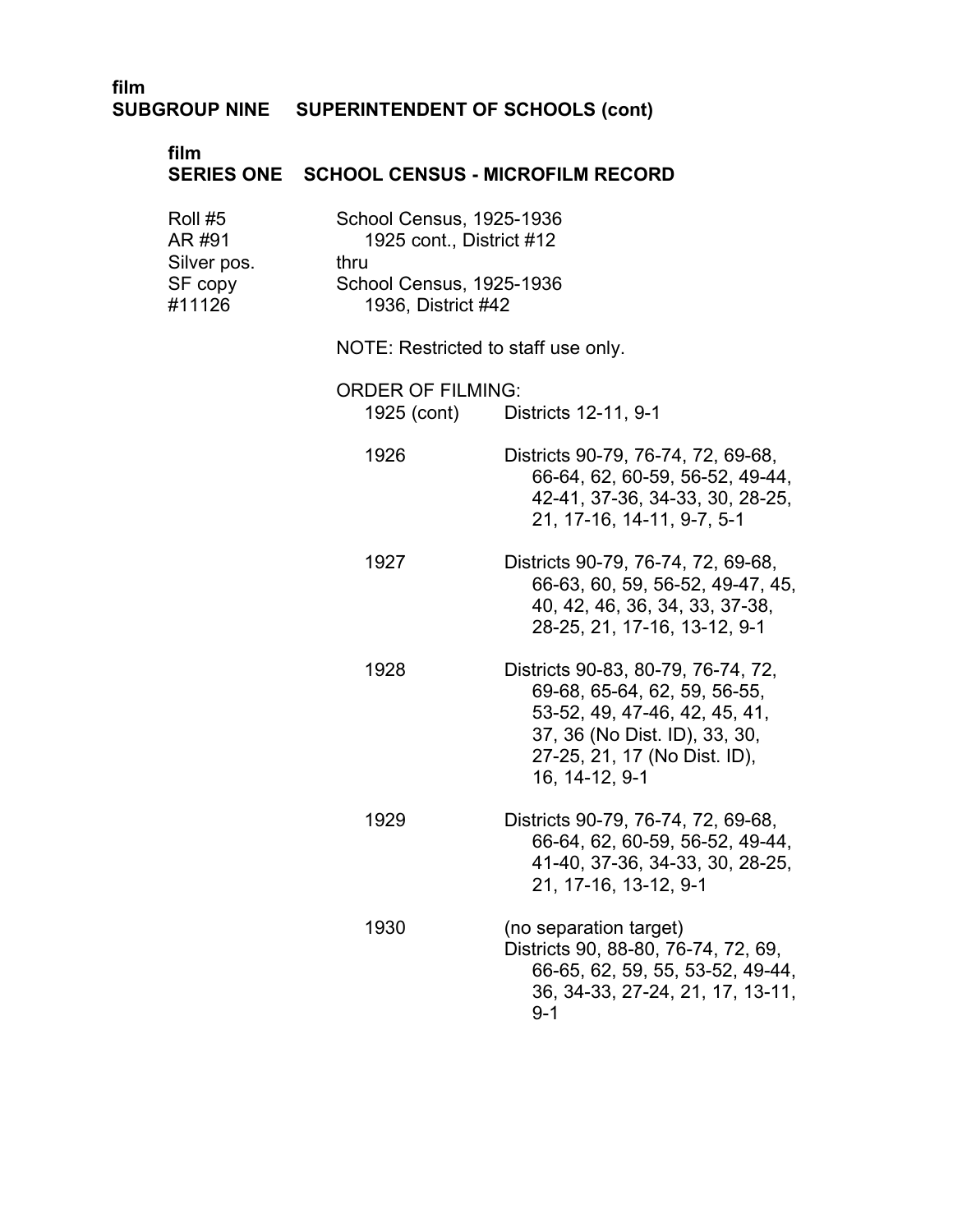| film<br><b>SUBGROUP NINE</b> | <b>SUPERINTENDENT OF SCHOOLS (cont)</b>                                 |                                                                                                                                                                                                                                                                                                                       |
|------------------------------|-------------------------------------------------------------------------|-----------------------------------------------------------------------------------------------------------------------------------------------------------------------------------------------------------------------------------------------------------------------------------------------------------------------|
| film<br><b>SERIES ONE</b>    | <b>SCHOOL CENSUS - MICROFILM RECORD</b>                                 |                                                                                                                                                                                                                                                                                                                       |
| Roll #5 (cont)               | <b>ORDER OF FILMING:</b><br>(year targets follow related years)<br>1931 | (no separation target)<br>Districts 90-80, 79, 76-74, 72,<br>69, 66-64, 62, 59, 55, 53-52,<br>49-44, 36, 34-33, 27-24, 21,<br>17, 13-11, 9-1                                                                                                                                                                          |
|                              | 1932                                                                    | Districts 90-80, 79, 76-74, 72,<br>69-68, 66-64, 62, 59, 55, 53-52,<br>48-49, 47-44, 36, 33, 30, 28-25,<br>21, 17-16, 14 (no Dist. ID),<br>13 (no Dist. ID), 12, 11 (no<br>Dist. ID), 9-1                                                                                                                             |
|                              | 1933                                                                    | Districts 81, 90-84, 80-79, 76-74,<br>72, 69, 68 (no Dist. ID), 66,<br>65 (damaged and mixed with 66),<br>66, 56 (damaged), 64, 62, 59,<br>55, 52, 49-44, 42, 40, 37-36,<br>33, 30, 27-25, 21, 17 (no Dist.<br>ID), 16, 14-12, 11 (no Dist. ID)<br>$9 - 1$                                                            |
|                              |                                                                         | Dists. 82 & 83, 1933 follow Dist. 8<br>(1935), poor condition.                                                                                                                                                                                                                                                        |
|                              | 1934                                                                    | Districts 90-79, 76-74, 72, 69, 68,<br>66-64, 62, 59, 56-52, 49-44, 42,<br>40, 37 (no Dist. ID), 36, 33,<br>30, 28-25, 21, 17-16, 14-11, 8-1                                                                                                                                                                          |
|                              | 1935                                                                    | Districts 90-79, 76-74, 72, 69-68,<br>66-63, 60-59, 56-52, 49-45, 36,<br>44, 42, 37, 33, 30, 28-25, 21,<br>17-16, 14, 12-11 (Dist. #8 is<br>mixed with $#11$ , $9, 8$ , out of<br>order, Dists. 82-83 (1935),<br>Dist. #9 (may be mixed w/ 8 pre-<br>ceding 1933 documents out of<br>order and 8 is mixed with 9, 8-1 |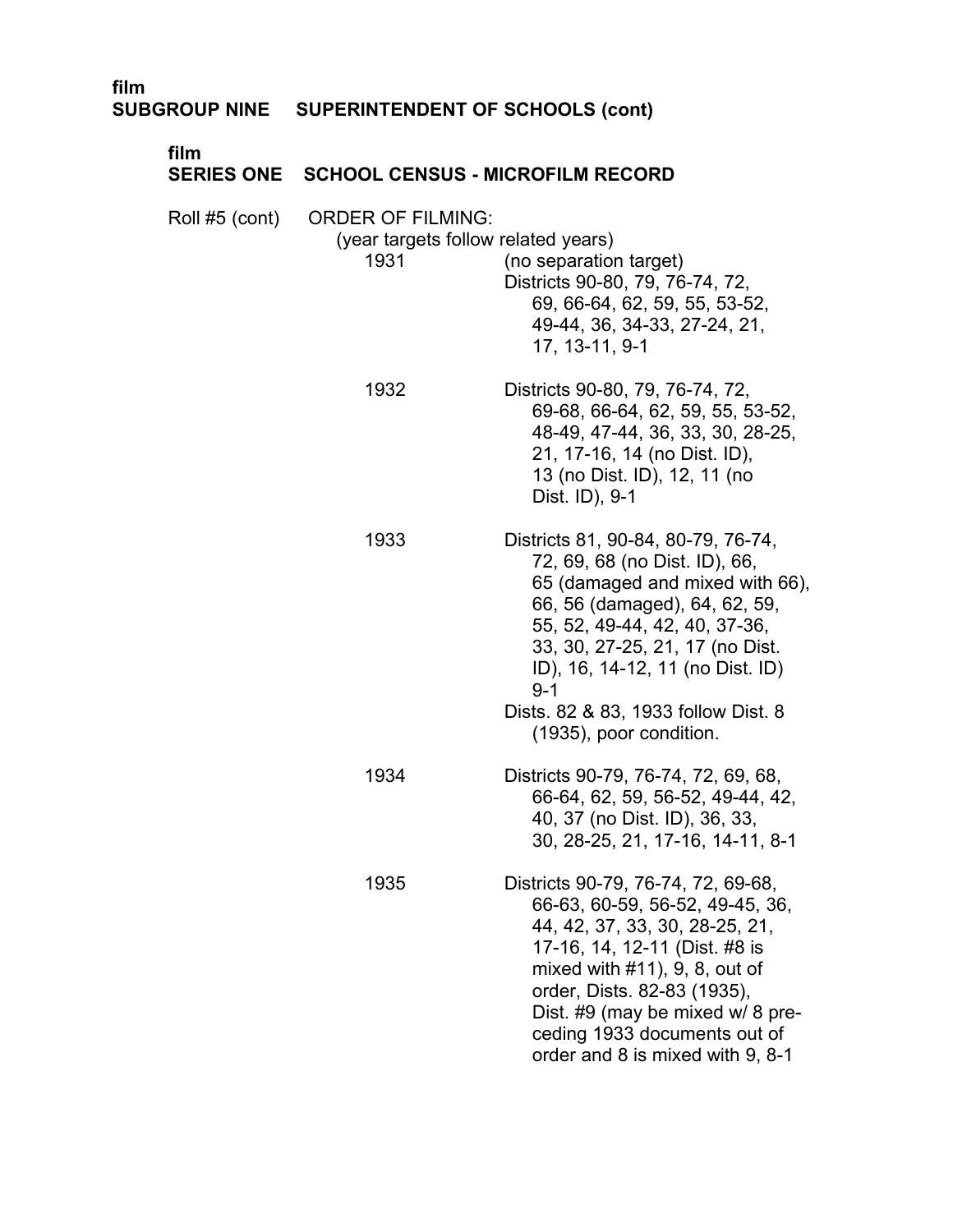| film |                                                       | SUBGROUP NINE  SUPERINTENDENT OF SCHOOLS (cont)                                                                              |                                                                                                                                                                                                                         |
|------|-------------------------------------------------------|------------------------------------------------------------------------------------------------------------------------------|-------------------------------------------------------------------------------------------------------------------------------------------------------------------------------------------------------------------------|
|      | film<br><b>SERIES ONE</b>                             | <b>SCHOOL CENSUS - MICROFILM RECORD</b>                                                                                      |                                                                                                                                                                                                                         |
|      | Roll #5 (cont)                                        | <b>ORDER OF FILMING:</b><br>(year targets follow related years)<br>1936                                                      | Districts 90, 88-83, 81-79,<br>76-74, 72, 69-68, 66-65, 62,<br>60, 59, 55-52, 49-46, 45-44,<br>42 (cont. to reel #6)                                                                                                    |
|      | Roll #6<br>AR #92<br>Silver pos.<br>SF copy<br>#11127 | School Census, 1936-1947<br>1936 (cont), District #40<br>thru<br>School Census, 1936-1947<br>1947, Districts 62 & 60 (mixed) |                                                                                                                                                                                                                         |
|      |                                                       | NOTE: Restricted to staff use only                                                                                           |                                                                                                                                                                                                                         |
|      |                                                       | <b>ORDER OF FILMING:</b><br>1936 (cont)                                                                                      | Districts 40, 37, Dist. #56<br>(1937), 36, 33, 30, 28-25,<br>21, 17-16, 13-11, 9-3, 2 (no<br>Dist. ID)                                                                                                                  |
|      |                                                       | 1937                                                                                                                         | Districts 90-84, 82-83, 81-79,<br>76-74, 72, 69-68, 66-64, 60-59,<br>56 (see also 1937 following #37)<br>55-53, 52, 49-44, 42, 40, 37,<br>36, 33, 30, 28-25, 21, 17-16,<br>14-11, 8-9, 7-3, 2 (no Dist. ID)<br>and $#1$ |
|      |                                                       | 1938                                                                                                                         | Districts 90-79, 76-74, 72, 69-68,<br>66-65, 62, 60-59, 56, 55-52,<br>49-44, 42, 40, 37 (no Dist. ID),<br>36, 33, 30, 28-25, 21, 17-16,<br>14-11, 8-6, 5 (no Dist. ID), 4-3<br>2 (no Dist. ID), and $#1$                |
|      |                                                       | 1939                                                                                                                         | Districts 90-88, 87 (no Dist. ID),<br>86-79, 76-74, 72, 69-68, 66 (no<br>Dist. ID), 65-64, 62, 60 (no<br>(cont) next page)                                                                                              |
|      |                                                       |                                                                                                                              |                                                                                                                                                                                                                         |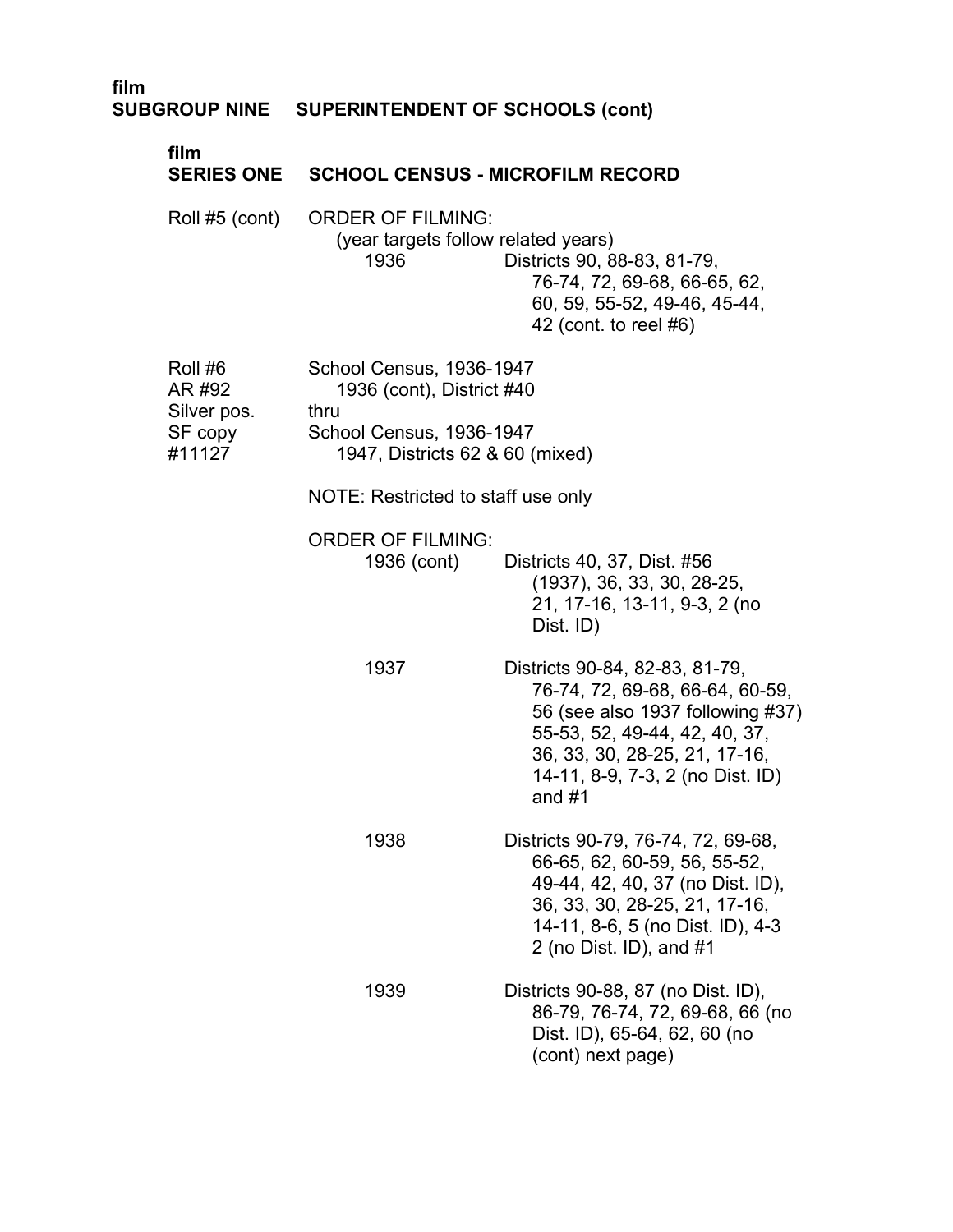| film                      | SUBGROUP NINE SUPERINTENDENT OF SCHOOLS (cont)                  |                                                                                                                                                                                                                                    |
|---------------------------|-----------------------------------------------------------------|------------------------------------------------------------------------------------------------------------------------------------------------------------------------------------------------------------------------------------|
| film<br><b>SERIES ONE</b> | <b>SCHOOL CENSUS - MICROFILM RECORD</b>                         |                                                                                                                                                                                                                                    |
| Roll #6 (cont)            | <b>ORDER OF FILMING:</b><br>(year targets follow related years) |                                                                                                                                                                                                                                    |
|                           | 1939 (cont)                                                     | Districts 59, 56-55, 52, 49-44,<br>42, 40, 37-36, 33, 30, 28-25,<br>21, 18, 16, 14, 12-11, 9-3, 2-1                                                                                                                                |
|                           | 1938                                                            | School Dist. minutes, 6/13/1938<br>Annual Report, 1938<br>Certificate of school tax voted                                                                                                                                          |
|                           | 1940                                                            | Districts 90-89, 88 (cover page<br>only, enumeration missed in<br>filming), 87-79, 76-74, 72, 69,<br>66-64, 62, 60-59, 56-52, 49-44,<br>42, 40, 37-36, 33, 30, 28,<br>27 (no Dist. ID), 26-25, 21,<br>17-16, 14, 12-11, 8, 90, 8-1 |
|                           | 1941                                                            | (no year target)<br>Districts 90-79, 76-74, 72, 69, 62,<br>60-59, 56-52, 40-46, 44, 42, 40,<br>36, 33, 28, 27 (no Dist. ID), 26<br>25 (no Dist. ID), 21, 17 (no<br>Dist. ID), 16, 14, 12-11, 8-3,<br>2 (no Dist. ID), and $#1$     |
|                           | 1942                                                            | Districts 90-84, 82-80, 79 (no Dist<br>ID), 76, 74, 72, 69, 65, 62, 60,<br>56-55, 53-52, 49-44, 42, 40,<br>37-36, 33, 30, 27-26, 21, 17,<br>14, 12-11, 9-8, 7-1                                                                    |
|                           | 1943                                                            | Districts 90-79, 76-74, 72, 69-68,<br>66-65, 62, 60-59, 56-55, 53-52,<br>49-44, 42, 40, 37-36, 33, 30,<br>28-25, 21, 17-16, 14, 12-11,<br>9-7, 6 (no Dist. ID), 5, 4 (no<br>Dist. ID), 3-1                                         |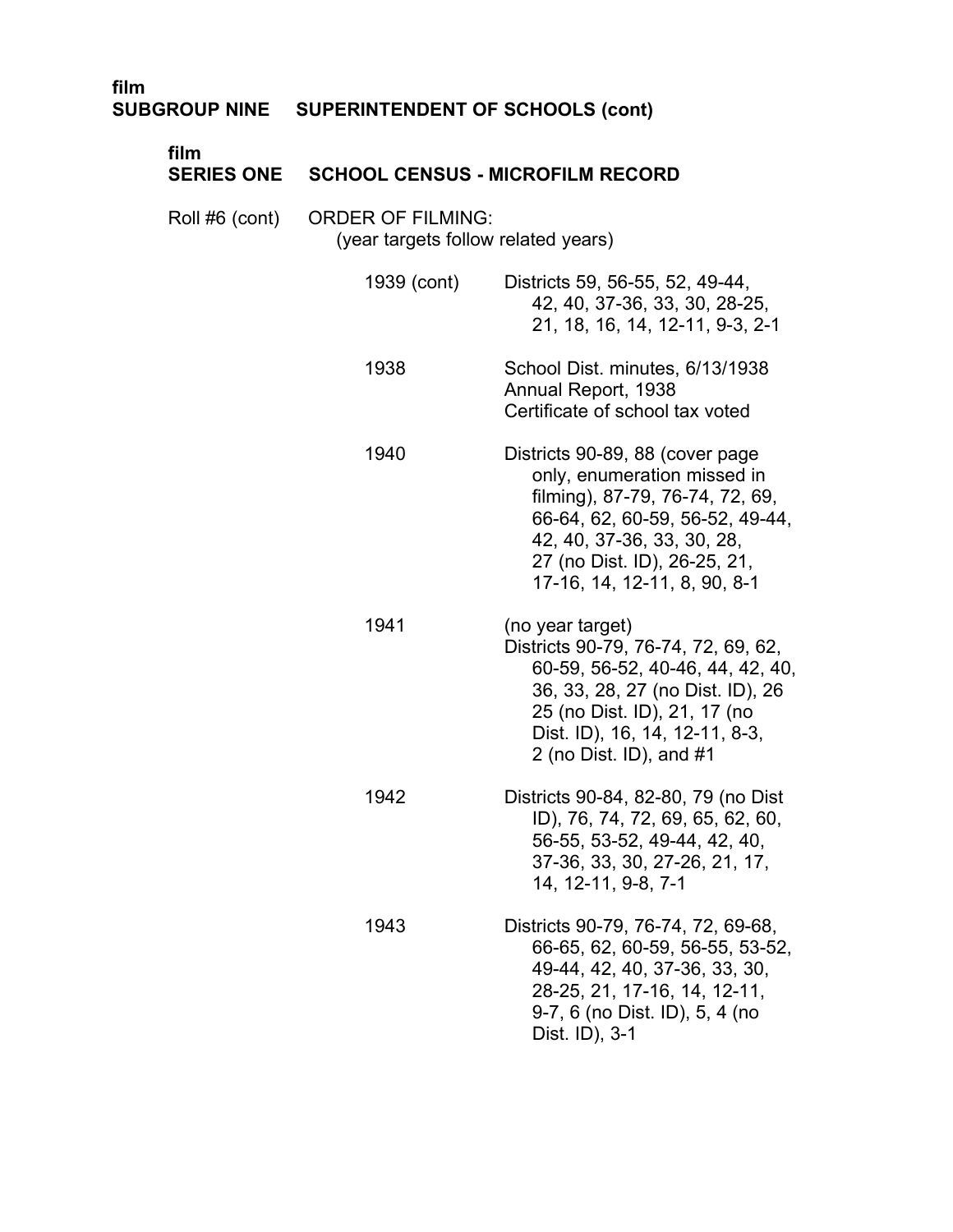| film<br><b>SUBGROUP NINE</b>     | <b>SUPERINTENDENT OF SCHOOLS (cont)</b>                                 |                                                                                                                                                                            |
|----------------------------------|-------------------------------------------------------------------------|----------------------------------------------------------------------------------------------------------------------------------------------------------------------------|
| film<br><b>SERIES ONE</b>        | <b>SCHOOL CENSUS - MICROFILM RECORD</b>                                 |                                                                                                                                                                            |
| Roll #6 (cont)                   | <b>ORDER OF FILMING:</b><br>(Year targets follow related years)<br>1944 | Districts 90-88, 87 (no Dist.<br>ID), 86-79, 76-74, 72, 69-68,<br>66-64, 62, 60-59, 56, 55-52,<br>49-44, 42, 40, 37-36, 33, 30,<br>28-25, 21, 17-16, 14, 12-11,<br>$9 - 1$ |
|                                  | 1945                                                                    | Districts 90-79, 76-74, 72, 69-68,<br>66-64, 62, 60, 56, 55-52, 49-44,<br>42, 40, 37-36, 33, 30, 28-25, 21<br>17-16, 14, 12-11, 9-1                                        |
|                                  | 1946                                                                    | Districts 90-85, 83-79, 76-74, 72,<br>69-68, 66-64, 62, 60, 56-52,<br>49-44, 42, 40, 37-36, 33, 30,<br>28-25, 21, 17-16, 14, 12-11, 9-1                                    |
|                                  | 1947                                                                    | Districts 90-86, 83-79, 76-74, 72,<br>69-68, 66-64, 62 & 60 mixed<br>(cont next reel)                                                                                      |
| Roll #7<br>AR #93                | School Census, 1947-1962<br>1947, District #56                          |                                                                                                                                                                            |
| Silver pos.<br>SF copy<br>#11128 | thru<br>School Census, 1947-1962<br>1962, Dist. #1                      |                                                                                                                                                                            |
|                                  | <b>ORDER OF FILMING:</b><br>1947 (cont)                                 | Districts 56-52, 49-44, 42, 40,<br>37-36, 33, 30, 28-25, 21, 17-16,<br>14, 12-11, 9-1                                                                                      |
|                                  | 1948                                                                    | Districts 90, 88, 86, 83-79, 76-74,<br>72, 69-68, 66-64, 62, 60, 56-52,<br>49-48, 46-44, 40, 37-36, 33, 30,<br>28, 26-25, 21, 17-16, 14, 12-11,<br>$9 - 1$                 |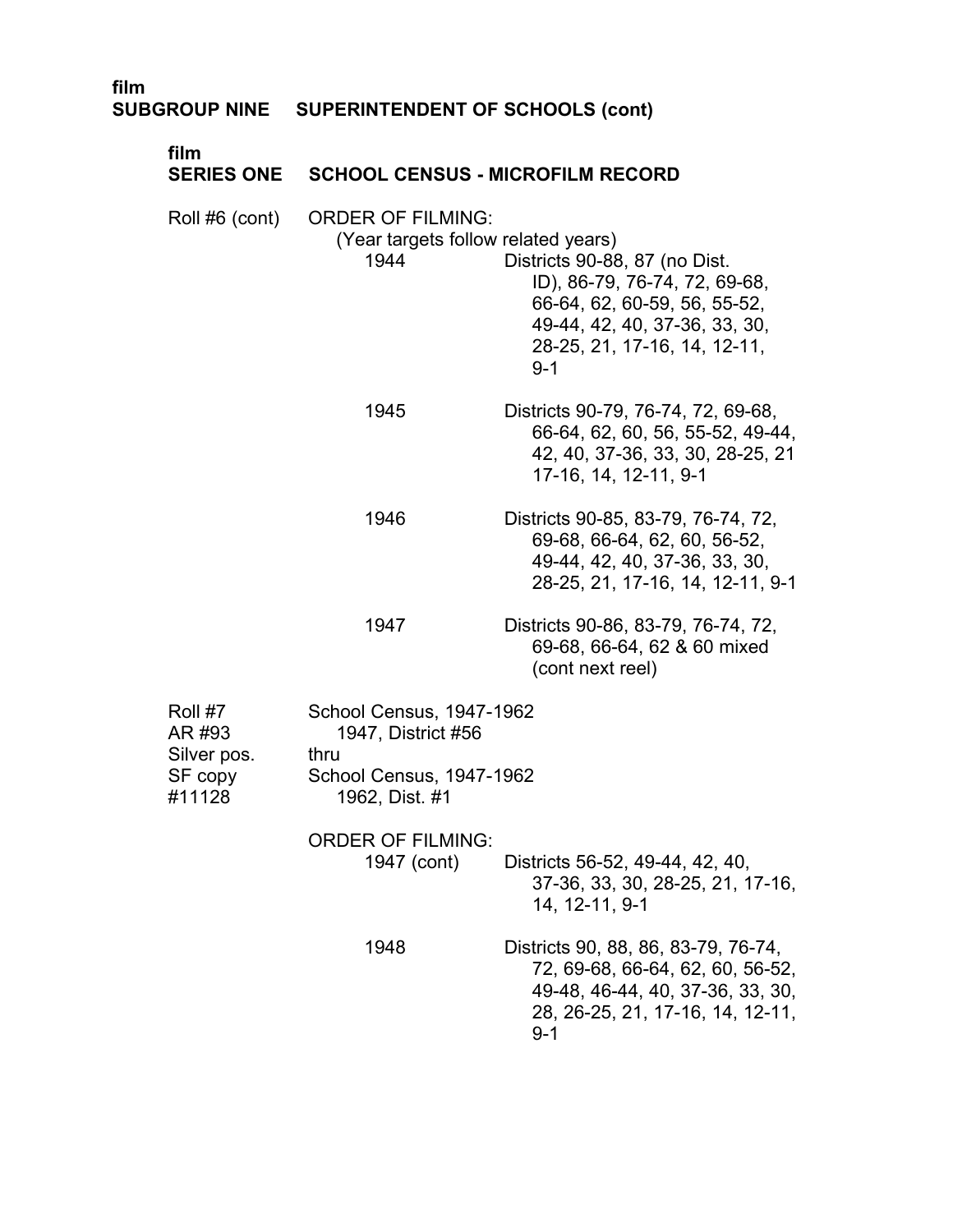| ,,,,,,<br><b>SUBGROUP NINE</b> | <b>SUPERINTENDENT OF SCHOOLS (cont)</b> |                                                                                                                                                                   |
|--------------------------------|-----------------------------------------|-------------------------------------------------------------------------------------------------------------------------------------------------------------------|
| film<br><b>SERIES ONE</b>      | <b>SCHOOL CENSUS - MICROFILM RECORD</b> |                                                                                                                                                                   |
| Roll #7 (cont)                 | <b>ORDER OF FILMING:</b><br>1949        | Districts 90, 88-86, 82-79, 76-74,<br>72, 69-68, 66-64, 62, 54-56, 60,<br>53-52, 49-48, 46-44, 42, 40,<br>37-36, 33, 30, 28, 26, 21, 25,<br>17-16, 14, 12-11, 9-1 |
|                                | 1950                                    | Districts 90, 88-86, 82-79, 76-74,<br>72, 69-68, 66-64, 62, 60, 56-52,<br>49-48, 46-44, 42, 40, 36, 33,<br>30, 28, 26-25, 21, 17-16, 14,<br>$12-11, 9-7, 5-1$     |
|                                | 1951                                    | Districts 88-86, 82-79, 76-74, 72,<br>69, 66-64, 62, 60, 56-55, 52,<br>49-48, 45-44, 42, 40, 36, 33,<br>30, 26-25, 21, 17-16, 14, 12, 9,<br>$7, 5-1$              |
|                                | 1952                                    | Districts 88-86, 82-80, 76-74, 72,<br>69-68, 65-64, 62, 60, 56-52,<br>49-48, 45-44, 42, 40, 36, 33,<br>30, 26-25, 21, 17-16, 12, 9, 7,<br>$5-1$                   |
|                                | 1953                                    | Districts 88-86, 82-80, 76-74, 72,<br>69-68, 65-64, 62, 60, 56-52,<br>49-48, 45-44, 42, 36, 33, 30,<br>26-25, 21, 17-16, 12, 9, 7, 5-1                            |
|                                | 1954                                    | Districts 88-86, 82-80, 76-75, 72,<br>69-68, 65-64, 62, 60, 56-52,<br>49, 45-44, 42, 36, 33, 30, 26-25<br>21, 17-16, 9, 7, 5-1                                    |
|                                | 1955                                    | Districts 88-86, 82-80, 76-75, 72,<br>69-68, 64, 62, 60, 56-55, 52,<br>49, 45-44, 42, 36, 33, 30, 26-25                                                           |

21, 17-16, 9, 7, 5-1

# **film**